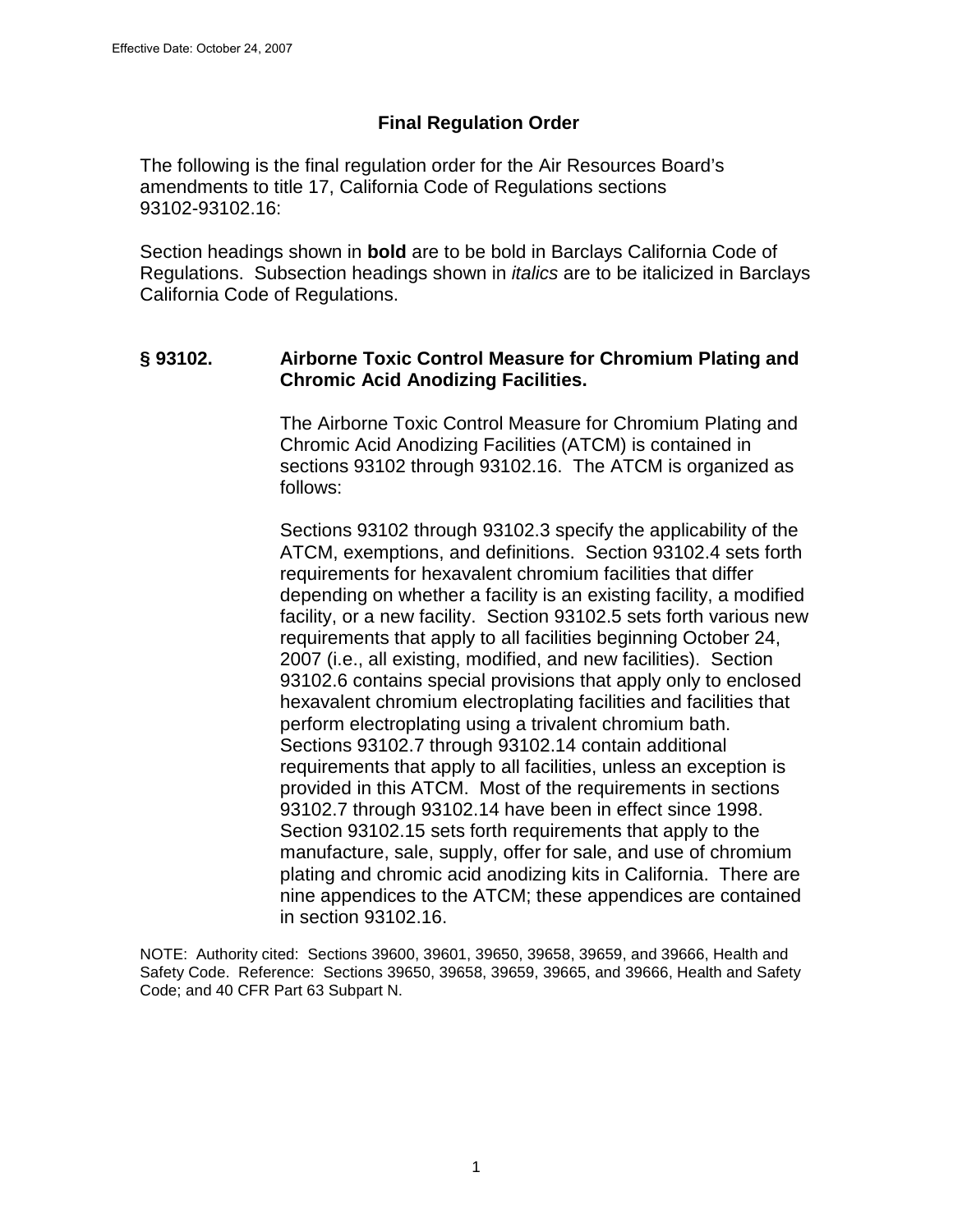### **§ 93102.1 Applicability.**

- (a) This regulation shall apply to:
	- (1) The owner or operator of any facility performing hard chromium electroplating, decorative chromium electroplating, or chromic acid anodizing.
	- (2) Any person who sells, supplies, offers for sale, uses, or manufactures for sale in California a chromium electroplating or chromic acid anodizing kit.
- (b) Title V Permits.

 The owner or operator of a major source subject to the requirements of this section is required to obtain a title V permit (See 42 U.S.C. 7401, et seq.) from the permitting authority of the district in which the major source is located.

#### (c) Severability.

Each part of this ATCM shall be deemed severable, and in the event that any part of this ATCM is held to be invalid, the remainder of this ATCM shall continue in full force and effect.

NOTE: Authority cited: Sections 39600, 39601, 39650, 39658, 39659, and 39666, Health and Safety Code. Reference: Sections 39650, 39658, 39659, 39665, and 39666, Health and Safety Code; and 40 CFR Part 63 Subpart N.

### **§ 93102.2 Exemptions.**

- (a) This regulation shall not apply to process tanks associated with a chromium electroplating or chromic acid anodizing process, but in which neither chromium electroplating nor chromic acid anodizing is taking place. Examples of such tanks include, but are not limited to, rinse tanks, etching tanks, electro stripping tanks and cleaning tanks. Tanks that contain a chromium solution, but in which no electrolytic process occurs, are not subject to this regulation. An example of such a tank is a chromium conversion coating tank where no electrical current is applied.
- (b) The requirements of sections 93102.4 and 93102.11 do not apply during periods of equipment breakdown, provided the provisions of the permitting agency's breakdown rule are met (see Appendix 6).

NOTE: Authority cited: Sections 39600, 39601, 39650, 39658, 39659, and 39666, Health and Safety Code. Reference: Sections 39650, 39658, 39659, 39665, and 39666, Health and Safety Code; and 40 CFR Part 63 Subpart N.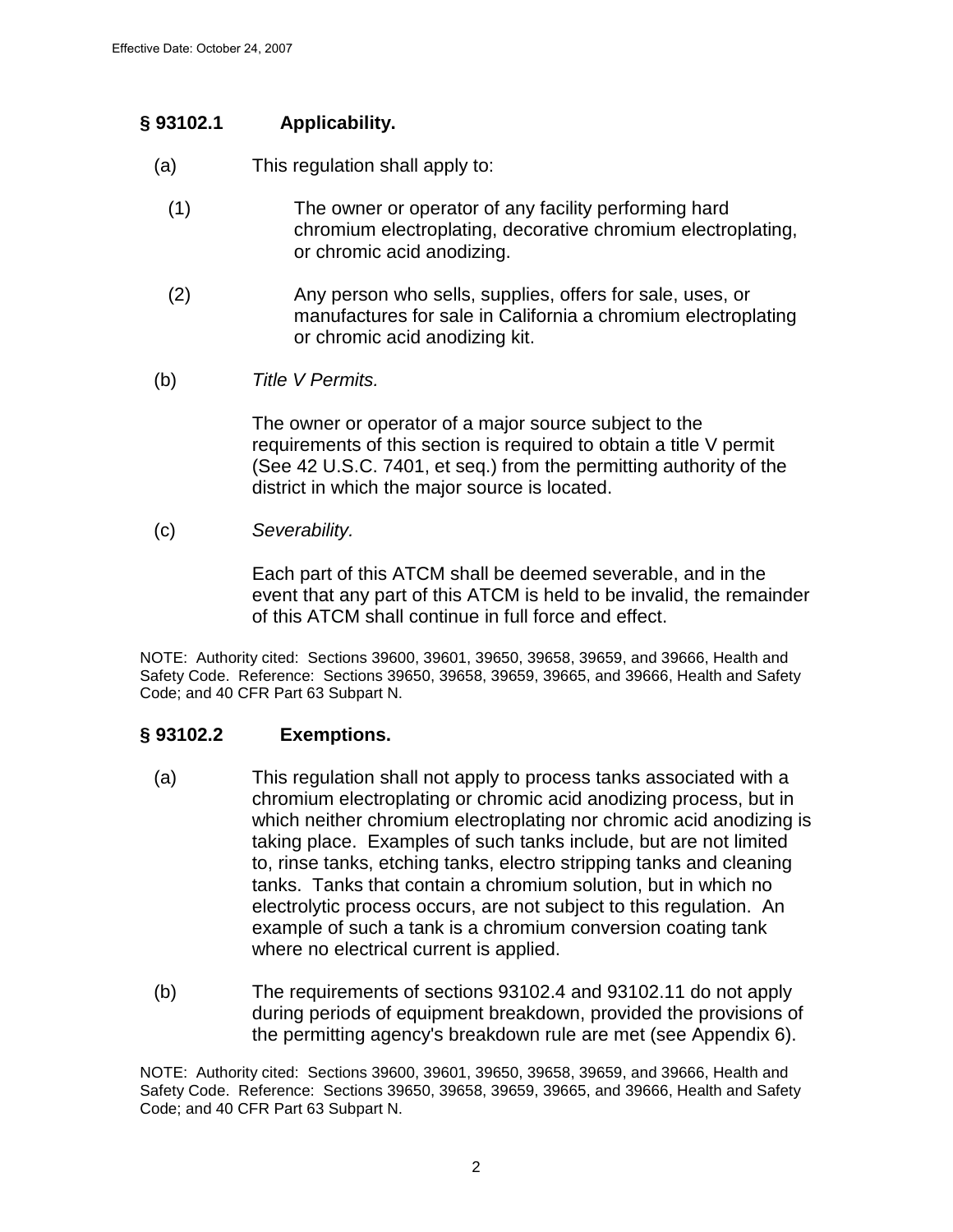### **§ 93102.3 Definitions.**

- (a) For the purposes of this regulation, the following definitions shall apply:
	- (1) "Add-on air pollution control device" means equipment installed in the ventilation system of chromium electroplating and anodizing tanks for the purposes of collecting and containing chromium emissions from the tank(s).
	- (2) "Air pollution control technique" means any method, such as an add-on air pollution control device, mechanical fume suppressant or a chemical fume suppressant, that is used to reduce chromium emissions from chromium electroplating and chromic acid anodizing tanks.
	- (3) "Ampere-hours" means the integral of electrical current applied to a plating tank (amperes) over a period of time (hours).
	- (4) "Annual permitted ampere-hours" means the maximum allowable chromium plating or anodizing rectifier production in ampere-hours, on an annual basis as specified in the permitting agency's Permit to Operate for the facility.
	- (5) "Area source" means any stationary source of hazardous air pollutants that is not a major source as defined in this part.
	- (6) "Base material" means the metal or metal alloy, or plastic that comprises the workpiece.
	- (7) "Bath component" means the trade or brand name of each component(s) in trivalent chromium plating baths. For trivalent chromium baths, the bath composition is proprietary in most cases. Therefore, the trade or brand name for each component(s) can be used; however, the chemical name of the wetting agent contained in that component must be identified.
	- (8) "Breakdown" means an unforeseeable impairment of an air pollution control equipment or related operating equipment which causes a violation of any emission limitation or restriction prescribed by a permitting agency's rule or by State law and which: is not the result of neglect or disregard of any air pollution control law, rule, or regulation; is not intentional or the result of negligence, or improper maintenance; is not a recurrent breakdown of the same equipment; and, does not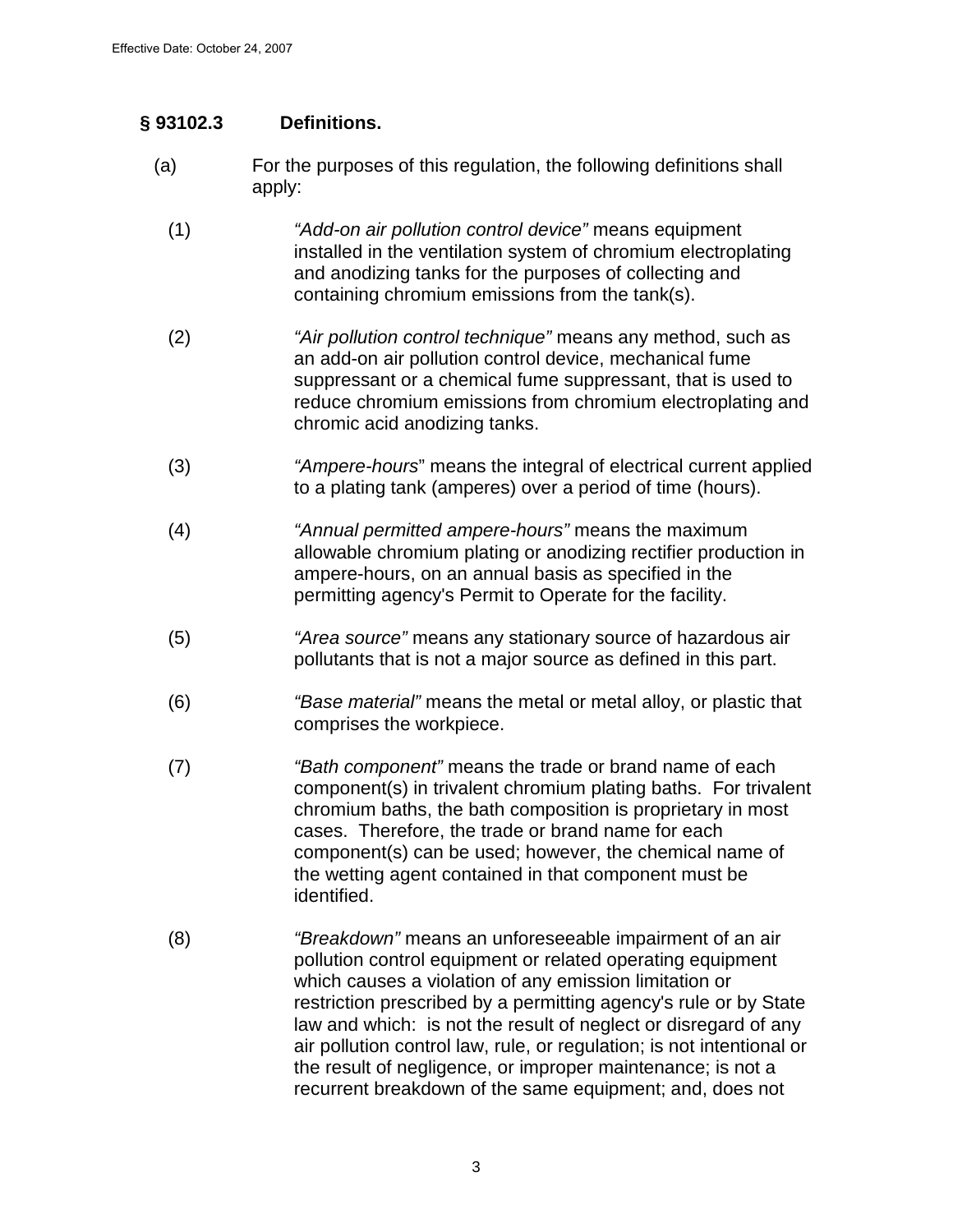constitute a nuisance pursuant to section 41700 of the California Health and Safety Code, with the burden of proving the criteria of this section placed upon the person seeking to come under the provisions of this law.

- (9) "Chemical fume suppressant" means any chemical agent that reduces or suppresses fumes or mists at the surface of an electroplating or anodizing bath; another term for fume suppressant is mist suppressant.
- (10) "Chromic acid" means the common name for chromium anhydride (CrO3).
- (11) "Chromic acid anodizing" means the electrolytic process by which an oxide layer is produced on the surface of a base material for functional purposes (e.g., corrosion resistance or electrical insulation) using a chromic acid solution. In chromic acid anodizing, the part to be anodized acts as the anode in the electrical circuit, and the chromic acid solution, with a concentration typically ranging from 50 to 100 grams per liter (g/L), serves as the electrolyte.
- (12) "Chromium electroplating or chromic acid anodizing tank" means the receptacle or container in which hard or decorative chromium electroplating or chromic acid anodizing occurs, along with the following accompanying internal and external tank components needed for chromium electroplating or chromic acid anodizing. These tank components include, but are not limited to, rectifiers fitted with controls to allow for voltage adjustments, heat exchanger equipment, and circulation pumps.
- (13) "Composite mesh-pad system" means an add-on air pollution control device typically consisting of several mesh-pad stages to remove particles.
- (14) "Decorative chromium electroplating" means the process by which a thin layer of chromium (typically 0.003 to 2.5 micrometers) is electrodeposited on a base metal, plastic, or undercoating material to provide a bright surface with wear and tarnish resistance. In this process, the part(s) serves as the cathode in the electrolytic cell and the solution serves as the electrolyte. Typical current density applied during this process ranges from 540 to 2,400 Amperes per square meter  $(A/m<sup>2</sup>)$  for total plating times ranging between 0.5 to 5 minutes.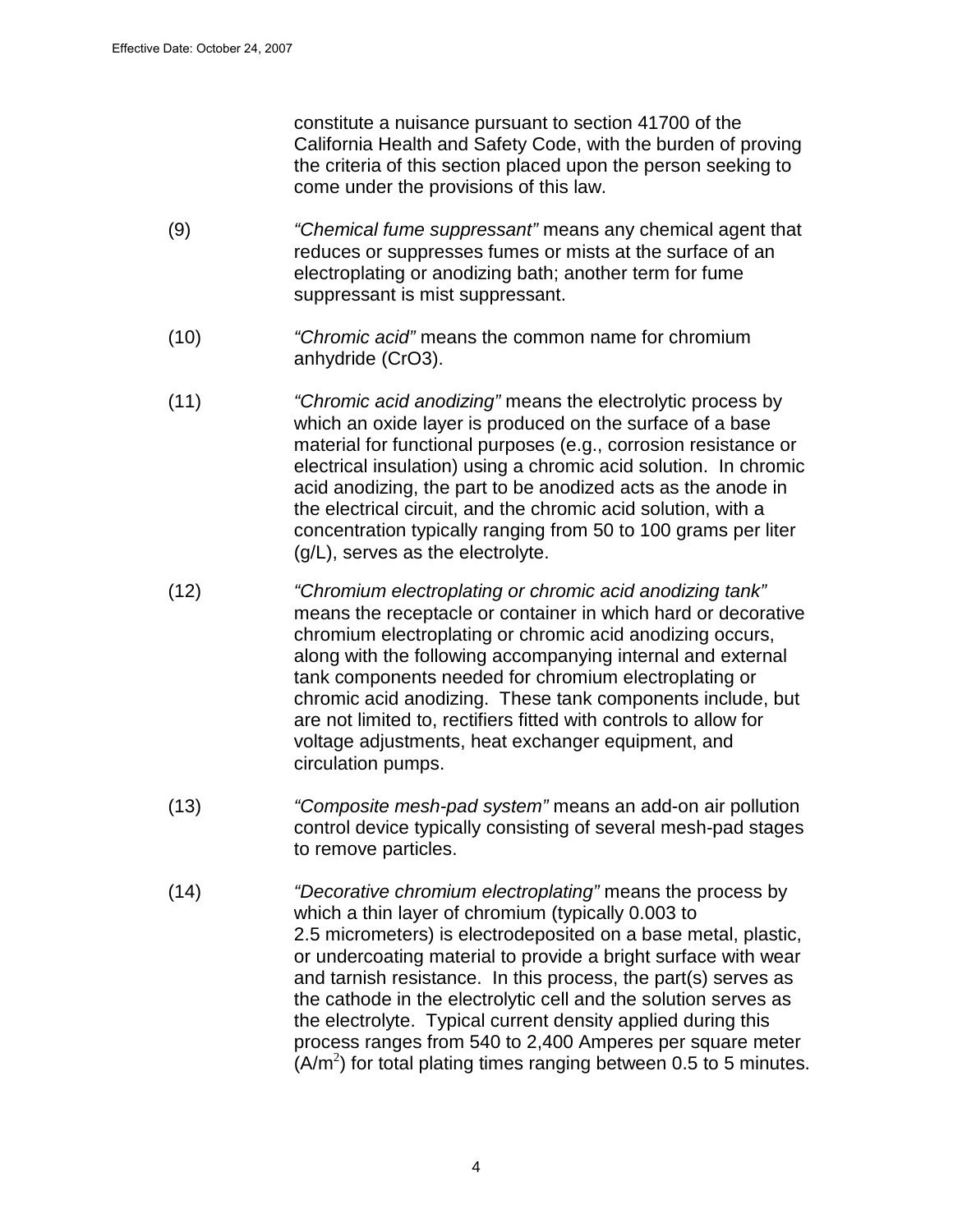- (15) "Dragout" means fluid containing hexavalent chromium that adheres to parts when they are removed from a tank.
- (16) "Electroplating or anodizing bath" means the electrolytic solution used as the conducting medium in which the flow of current is accompanied by movement of metal ions for the purpose of electroplating metal out of the solution onto a workpiece or for oxidizing the base material.
- (17) "Emission limitation" means, for trivalent chromium plating, the concentration of total chromium allowed to be emitted expressed in milligrams per dry standard cubic meter (mg/dscm). For hexavalent chromium plating or anodizing, the allowable surface tension expressed in dynes per centimeter (dynes/cm) or the milligrams of hexavalent chromium per ampere-hour (mg/amp-hr) of electrical charge applied to the chromium electroplating or anodizing tank, or the concentration of chromium allowed to be emitted expressed in milligrams per dry standard cubic meter (mg/dscm).
- (18) "Enclosed hexavalent chromium electroplating tank" means a hard, decorative or chromic acid anodizing tank using a hexavalent chromium solution that is equipped with an enclosing hood and ventilated at half the rate or less than that of a ventilated open surface tank of the same surface area.
- (19) "Enclosed storage area" means any space or structure used to contain material that prevents its contents from being emitted into the atmosphere. This includes cabinets, closets or sheds designated for storage.
- (20) "Executive Officer" means the Executive Officer of the Air Resources Board, or his or her delegate.
- (21) "Existing facility" means a facility that is in operation before October 24, 2007.
- (22) "Facility" means the major or area source at which chromium electroplating or chromic acid anodizing is performed and/or any source or group of sources or other contaminant-emitting activities which are located on one or more contiguous properties within the District, in actual physical contact or separated solely by a public roadway or other public right-of way, and are owned or operated by the same person (or by persons under common control), or an outer continental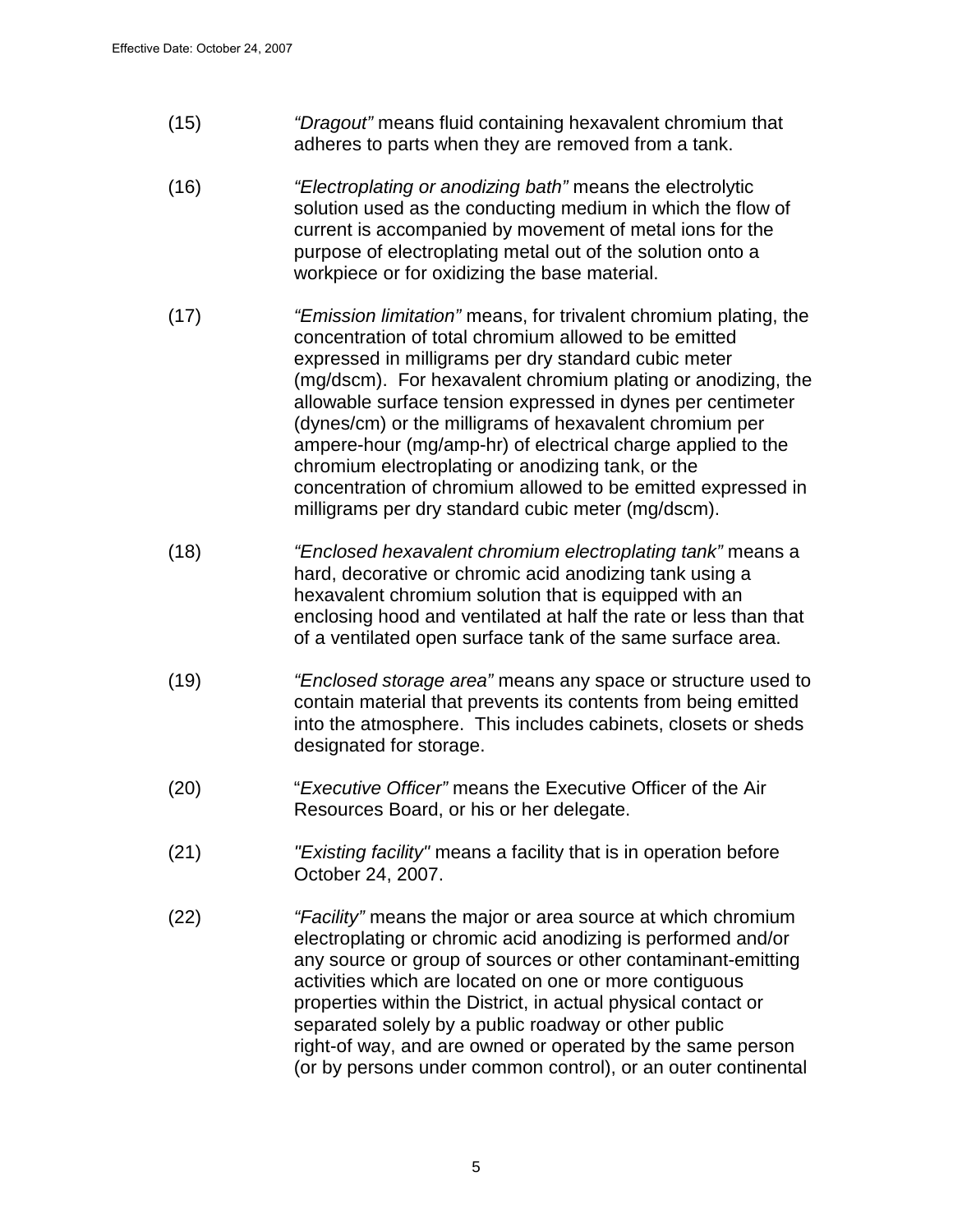shelf (OCS) source as determined in 40 CFR Section 55.2, as last amended September 2, 1997.

- (23) "Fiber-bed mist eliminator" means an add-on air pollution control device that removes particles from a gas stream through the mechanisms of inertial impaction and Brownian diffusion.
- (24) "Foam blanket" means the type of chemical fume suppressant that generates a layer of foam across the surface of a solution when current is applied to that solution. A foam blanket does not lower surface tension of a liquid.
- (25) "Fresh water" means water, such as tap water, that has not been previously used in a process operation or, if the water has been recycled from a process operation, it has been treated and meets the effluent guidelines for chromium wastewater.
- (26) "Fugitive dust" means any solid particulate matter that may contain hexavalent chromium that has the potential to become airborne by natural or man-made activities. "Fugitive dust" does not include particulate matter emitted from an exhaust stack.
- (27) "Hard chromium electroplating or industrial chromium electroplating" means a process by which a thick layer of chromium (typically greater than 1.0 micrometers) is electrodeposited on a base material to provide a surface with functional properties such as wear resistance, a low coefficient of friction, hardness, and corrosion resistance. In this process, the part serves as the cathode in the electrolytic cell and the solution serves as the electrolyte. The hard chromium electroplating process is performed at current densities typically ranging from 1,600 to 6,500 A/m<sup>2</sup> for total plating times ranging from 20 minutes to 36 hours depending upon the desired plate thickness.
- (28) "Hexavalent chromium" means the form of chromium in a valence state of +6.
- (29) "High Efficiency Particulate Arrestor (HEPA) filter" means filter(s) rated at 99.97 percent or more efficient in collecting particle sizes 0.3 micrometers.
- (30) "Initial startup" means the first time a new facility begins production or the first time a modified chromium plating or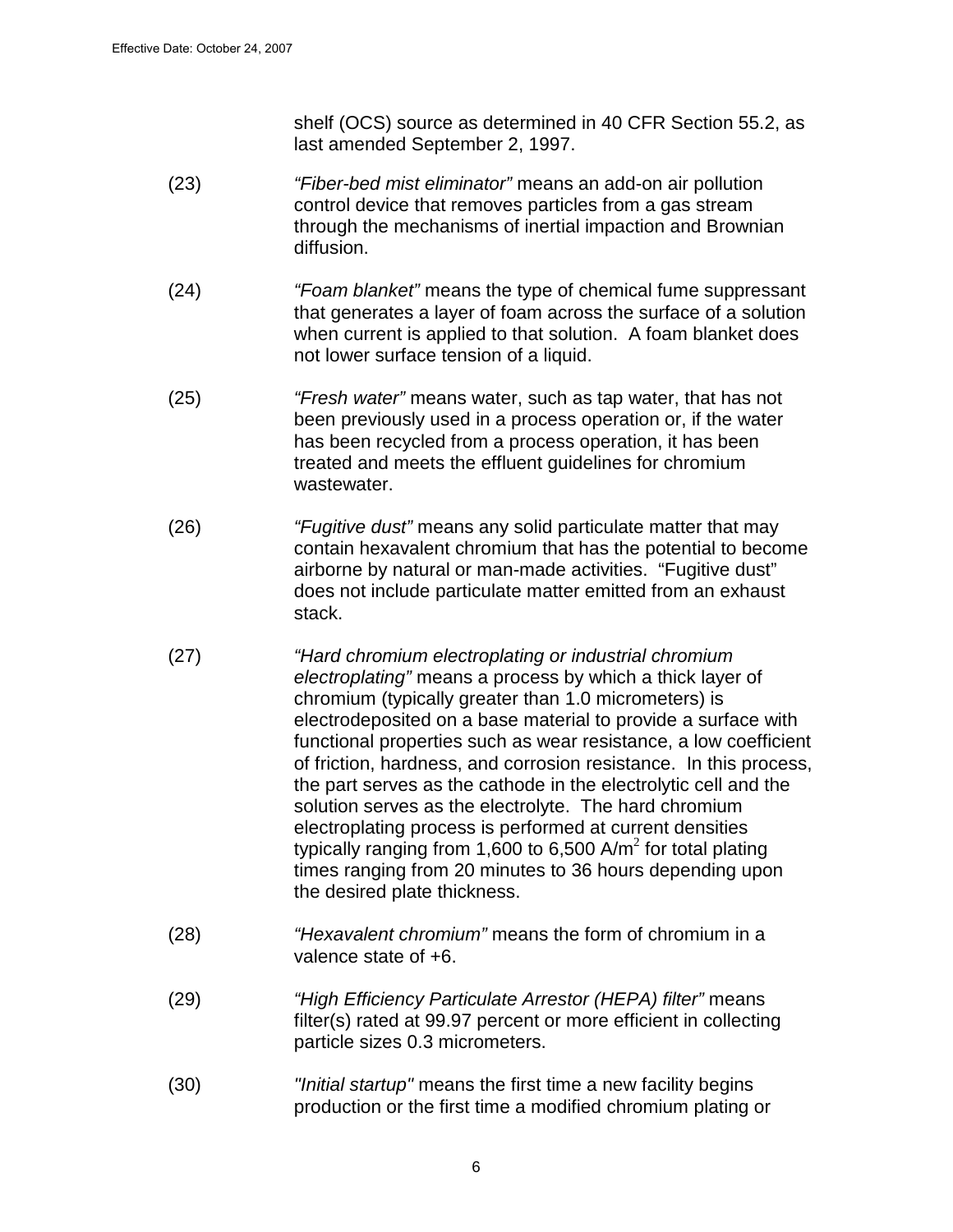anodizing tank begins operating at a modified facility. If such production or operation occurs prior to October 24, 2007, the date of "Initial Startup" is October 24, 2007. "Initial Startup" does not include operation solely for testing of equipment or subsequent startup of permit units following malfunction or shutdown.

- (31) "Large, hard chromium electroplating facility" means a facility that performs hard chromium electroplating and emits greater than or equal to 10 pounds per year (lbs/yr) controlled emissions of hexavalent chromium.
- (32) "Leak" means the release of chromium emissions from any opening in the emission collection system prior to exiting the emission control device.
- (33) "Major source" means any stationary source, or group of stationary sources located within a contiguous area and under common control, that emits, or has the potential to emit considering controls, in the aggregate, 10 tons per year or more of any hazardous air pollutant, or 25 tons per year or more of any combination of hazardous air pollutants.
- (34) "Maximum cumulative potential rectifier capacity" means the summation of the total installed rectifier capacity associated with the hard chromium electroplating tanks at a facility, expressed in amperes, multiplied by the maximum potential operating schedule of 8,400 hours per year and 0.7, which assumes that electrodes are energized 70 percent of the total operating time. The maximum potential operating schedule is based on operating 24 hours per day, 7 days per week, 50 weeks per year.
- (35) "Mechanical fume suppressant" means any device, including but not limited to polyballs, that reduces fumes or mist at the surfaces of an electroplating or anodizing bath by direct contact with the surface of the bath.
- (36) "Medium, hard chromium electroplating facility" means a facility that performs hard chromium electroplating and emits greater than 2 pounds per year (lbs/yr) controlled emissions but less than 10 pounds per year (lbs/yr) controlled emissions of hexavalent chromium.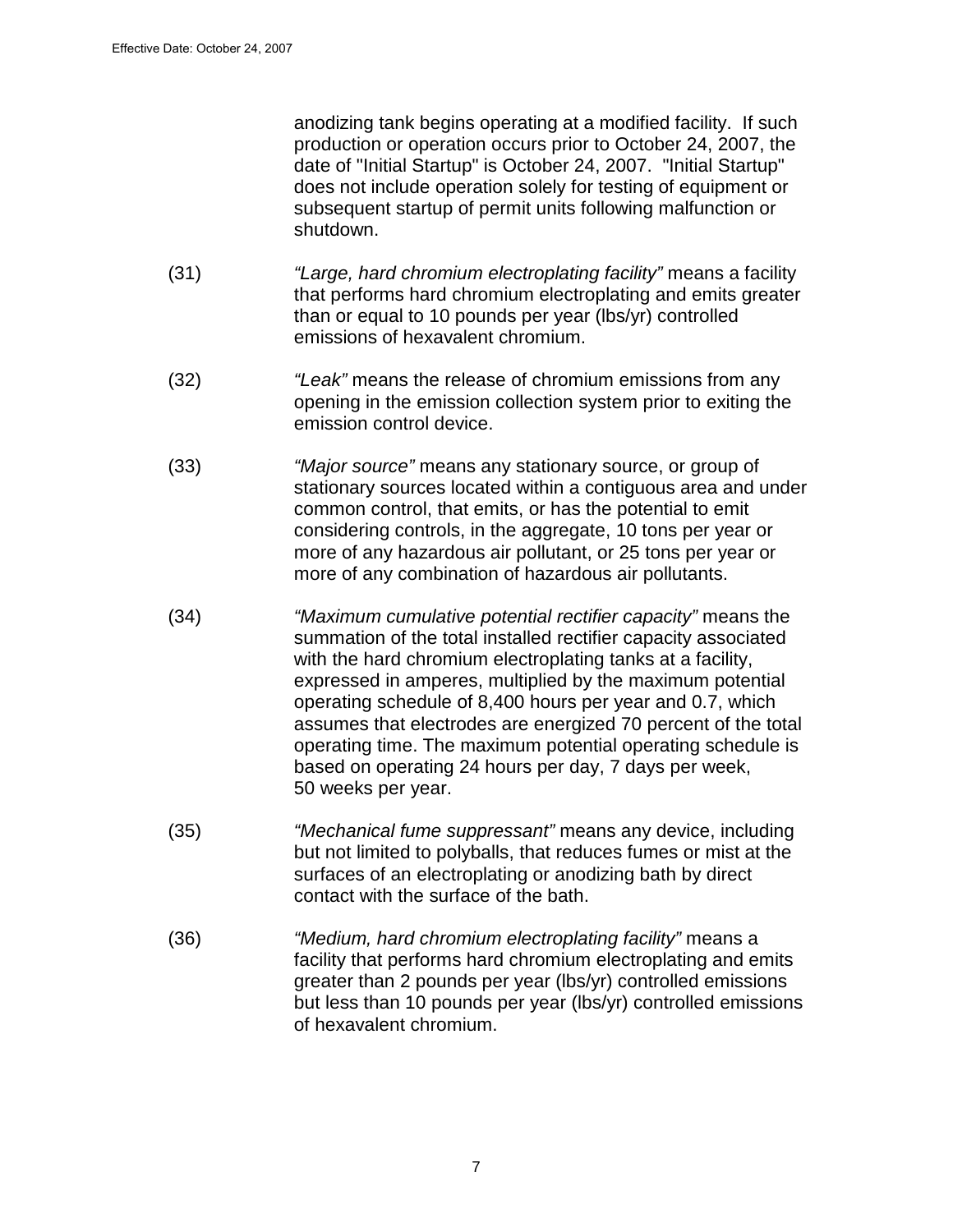- (37) "Modification" means either:
	- (A) any physical change in, change in method of operation of, or addition to an existing permit unit that requires an application for a permit to construct and/or operate and results in an increase in hexavalent chromium emissions. Routine maintenance and/or repair shall not be considered a physical change. A change in the method of operation of equipment, unless previously limited by an enforceable permit condition, shall not include:
		- 1. an increase in the hours of operation; or
		- 2. a change in ownership of a facility; or
		- 3. an increase in the annual ampere-hours, unless such increase will cause a facility to be subject to a different requirement in Table 93102.4 of section 93102.4.
	- (B) the addition of any new chromium plating or anodizing tank at an existing facility which increases hexavalent chromium emissions; or
	- (C) the fixed capital cost of the replacement of components exceeding 50 percent of the fixed capital cost that would be required to construct a comparable new facility.
- (38) "Modified facility" means any facility which has undergone a modification.
- (39) "New facility" means any facility that begins initial operations on or after October 24, 2007. "New Facility" does not include the installation of a new chromium plating or anodizing tank at an existing facility or the modification of an existing facility.
- (40) "Operating parameter value" means a minimum or maximum value established for a control device or process parameter which, if achieved by itself or in combination with one or more other operating parameter values, determines that an owner or operator is in continual compliance with the applicable emission limitation or standard.
- (41) "Owner or Operator" means a person who is the owner or the operator of a facility performing hard chromium electroplating, decorative chromium electroplating, or chromic acid anodizing.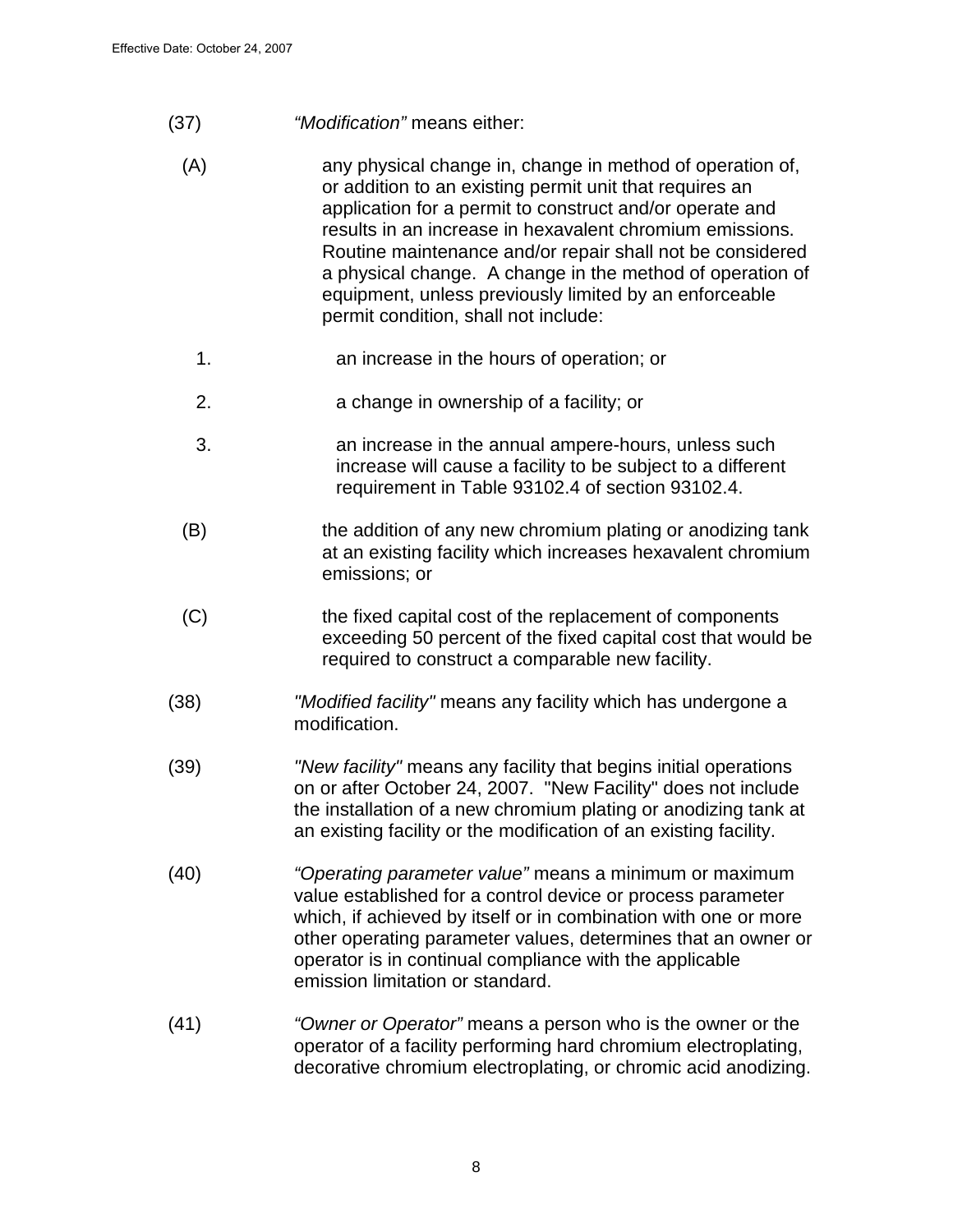| (42) | "Packed-bed scrubber" means an add-on air pollution control |
|------|-------------------------------------------------------------|
|      | device consisting of a single or double packed-bed that     |
|      | contains packing media on which the chromic acid droplets   |
|      | impinge.                                                    |

- (43) "Permitting agency" means the local air pollution control or air quality management district.
- (44) "Person" shall have the same meaning as defined in Health and Safety Code section 39047.
- (45) "Responsible official" means one of the following:
	- (A) For a corporation: A president, secretary, treasurer, or vice president of the corporation in charge of a principal business function, or any other person who performs similar policy or decision-making functions for the corporation, or a duly authorized representative of such person if the representative is responsible for the overall operation of one or more manufacturing, production, or operating facilities and either:
		- 1. The facilities employ more than 250 persons or have gross annual sales or expenditures exceeding \$25 million (in second quarter 1980 dollars); or
		- 2. The delegation of authority to such representative is approved in advance by the Administrator.
	- (B) For a partnership or sole proprietorship: a general partner or the proprietor, respectively.
	- (C) For a municipality, state, Federal, or other public agency: either a principal executive officer or ranking elected official. For the purposes of this part, a principal executive officer of a Federal agency includes the chief executive officer having responsibility for the overall operations of a principal geographic unit of the agency (e.g., a Regional Administrator of the U.S. EPA).
	- (D) For sources (as defined in this part) applying for or subject to a title V permit: "responsible official" shall have the same meaning as defined in 40 CFR Part 70 or federal title V regulations in this chapter (42 U.S.C. 7401, et seq.), whichever is applicable.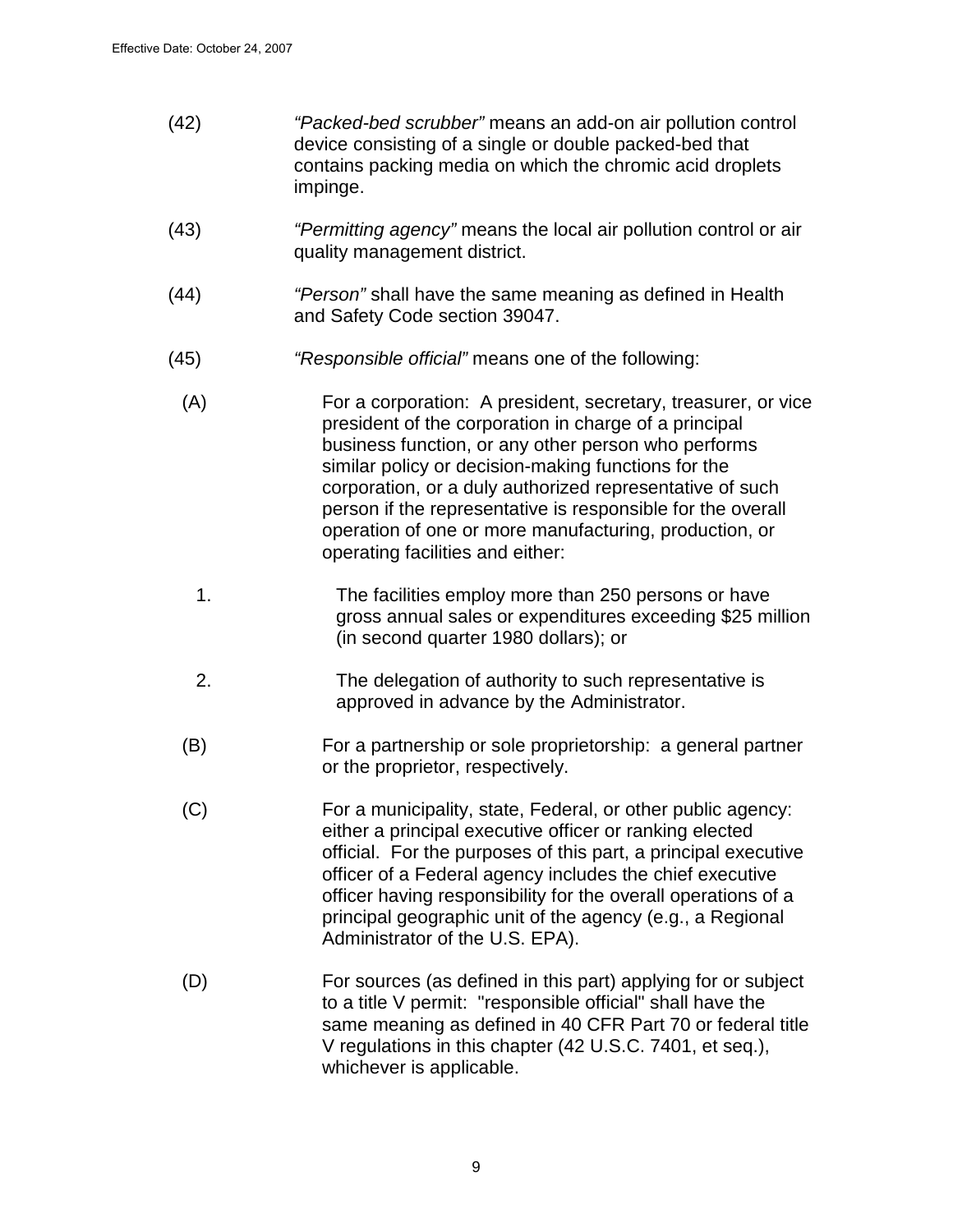- (46) "School under construction" means any property that meets any of the following conditions:
- (A) construction of a school has commenced; or
- (B) a CEQA Notice for the construction of a school has been issued; or
- (C) a school has been identified in an approved local government specific plan.
- (47) "Sensitive receptor" means any residence including private homes, condominiums, apartments, and living quarters; education resources such as preschools and kindergarten through grade twelve (k-12) schools; daycare centers; and health care facilities such as hospitals or retirement and nursing homes. A sensitive receptor includes long term care hospitals, hospices, prisons, and dormitories or similar live-in housing.
- (48) "Small, hard chromium electroplating facility" means a facility that performs hard chromium electroplating and emits less than or equal to 2 pounds per year (lbs/yr) controlled emissions of hexavalent chromium.
- (49) "Source" means any chromium electroplating or chromic acid anodizing operation and any equipment or materials associated with the selected associated air pollution control technique.
- (50) "Stalagmometer" means an instrument used to measure the surface tension of a solution by determining the mass of a drop of liquid by weighing a known number of drops or by counting the number of drops obtained from a given volume of liquid.
- (51) "Substantial use" of an Authority to Construct means one or more of the following: (A) the equipment that constitutes the source has been purchased or acquired; (B) construction activities, other than grading or installation of utilities or foundations, have begun and are continuing; or (C) a contract to complete construction of the source within one year has been entered into.
- (52) "Surface tension" means the property, due to molecular forces, that exists in the surface film of all liquids and tends to prevent liquid from spreading.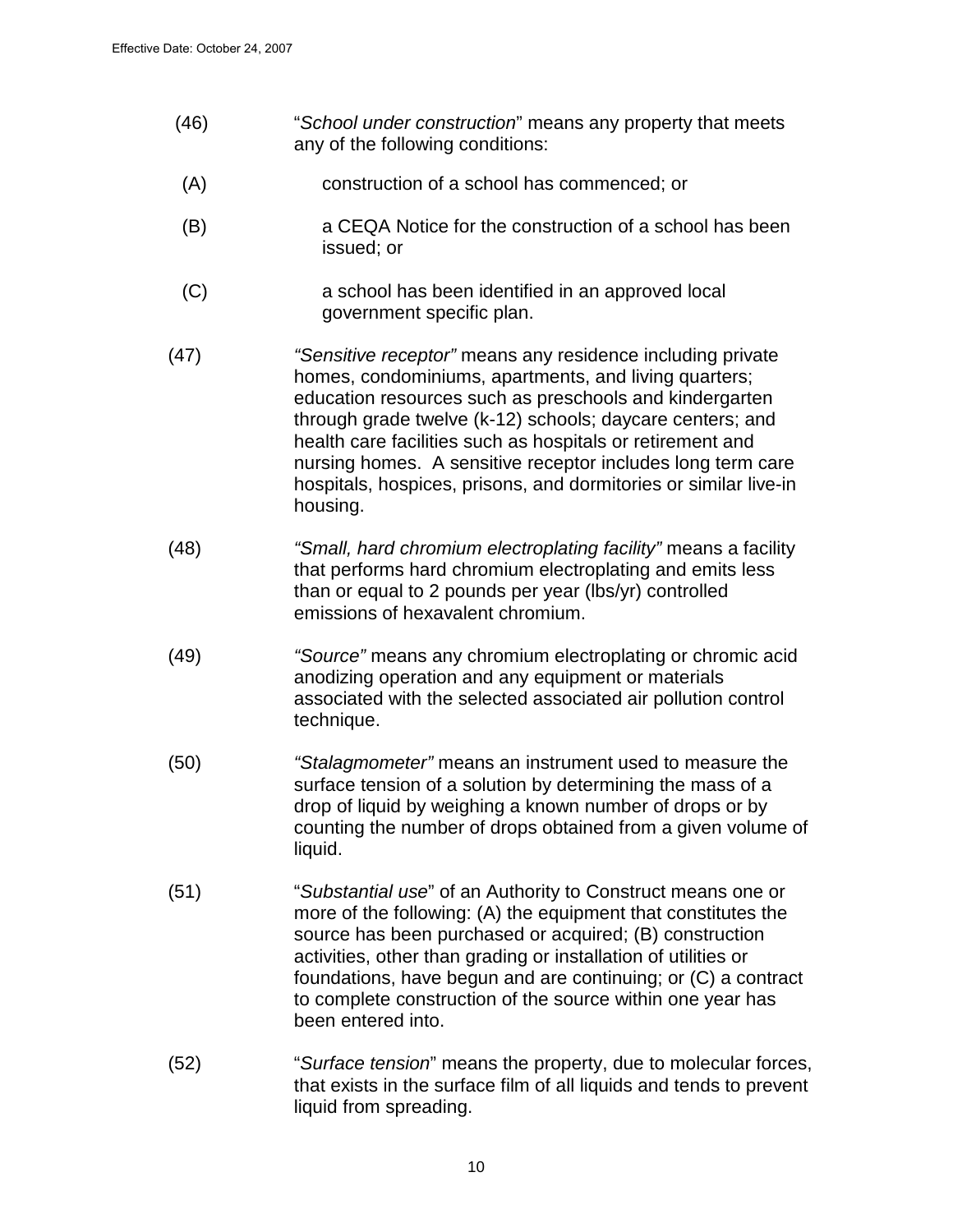- (53) *"Tank"* means the structure or receptacle containing the electroplating or anodizing bath.
- (54) "Tank operation" means the time in which current and/or voltage is being applied to a chromium electroplating tank or a chromic acid anodizing tank.
- (55)"Tensiometer" means an instrument used to measure the surface tension of a solution by determining the amount of force needed to pull a ring from the liquid surface. The amount of force is proportional to the surface tension.
- (56) "Trivalent chromium" means the form of chromium in a valence state of +3.
- (57) "Trivalent chromium process" means the process used for electrodeposition of a thin layer of chromium onto a base material using a trivalent chromium solution instead of a chromic acid solution.
- (58) "Weekly" means at least once every seven calendar days.
- (59) "Wetting agent" means the type of chemical fume suppressant that reduces the surface tension of a liquid.

NOTE: Authority cited: Sections 39600, 39601, 39650, 39658, 39659, and 39666, Health and Safety Code. Reference: Sections 39650, 39658, 39659, 39665, and 39666, Health and Safety Code; and 40 CFR Part 63 Subpart N.

#### **§93102.4 Requirements for Existing, Modified, and New Hexavalent Chromium Plating and Chromic Acid Anodizing Facilities.**

This section 93102.4 sets forth requirements that apply to all hexavalent chromium hard and decorative chromium electroplating and chromic acid anodizing facilities, except for facilities subject to section 93102.6 (i.e., facilities that perform electroplating using a trivalent chromium bath or are facilities with enclosed hexavalent chromium electroplating tanks). The requirements differ depending on whether a facility is an existing facility, a modified facility or a new facility. Additional requirements that apply to all facilities (*i.e.*, all existing, modified, and new facilities) are contained in section 93102.5, sections 93102.7 through 93102.14 and section 93102.16.

Subsection (a) contains the requirements to reduce hexavalent chromium emissions that were in effect before October 24, 2007. The limits in subsection (a) shall remain in effect for a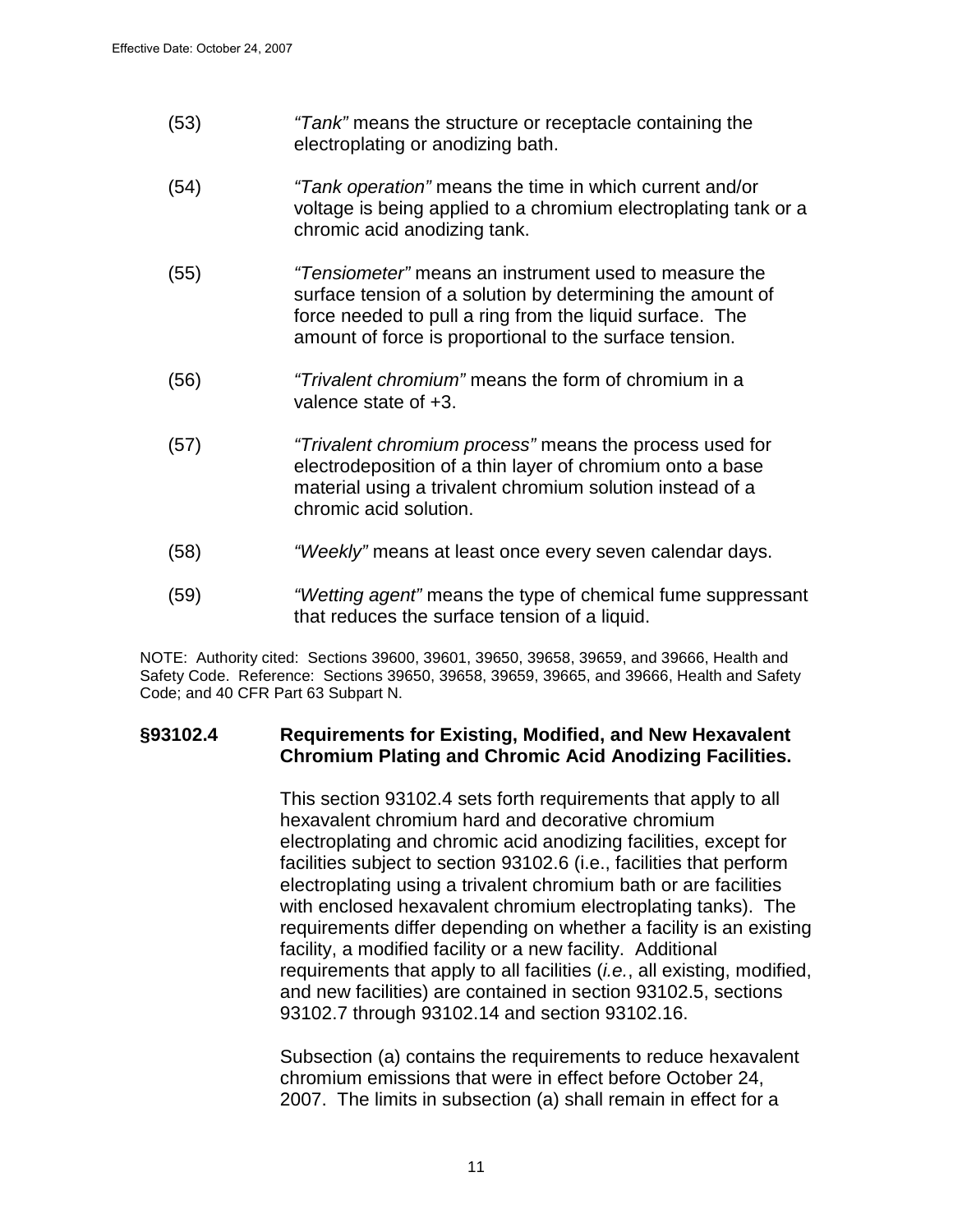facility until the limits in subsection (b) become effective. Once the limits in subsection (b) become effective for an individual facility the limits in subsection (a) no longer apply.

The limits in subsection (b) are phased in depending on the amount of annual permitted ampere-hours and the distance to the nearest sensitive receptor. Depending on the facility, limits in subsection (b) become effective on April 24, 2008, October 24, 2009, October 24, 2010, or October 24, 2011.

(a) Requirements that Apply to Existing Hexavalent Chromium Electroplating and Chromic Acid Anodizing Facilities.

> An existing facility is a facility that is in operation before October 24, 2007.

In addition to the limits specified in this subsection (a) all facilities (i.e., all existing, modified, and new facilities) must comply with the applicable provisions contained in section 93102.5, sections 93102.7 through 93102.14, and section 93102.16.

(1) Limits that Apply to Existing Hard Chromium Electroplating Facilities Until the Limits in subsection 93102.4(b) Become Effective.

> During tank operation, each owner or operator of an existing, facility shall control hexavalent chromium emissions discharged to the atmosphere from that facility by reducing the hexavalent chromium emissions from the add-on air pollution control device(s) serving the electroplating tank(s) as identified below.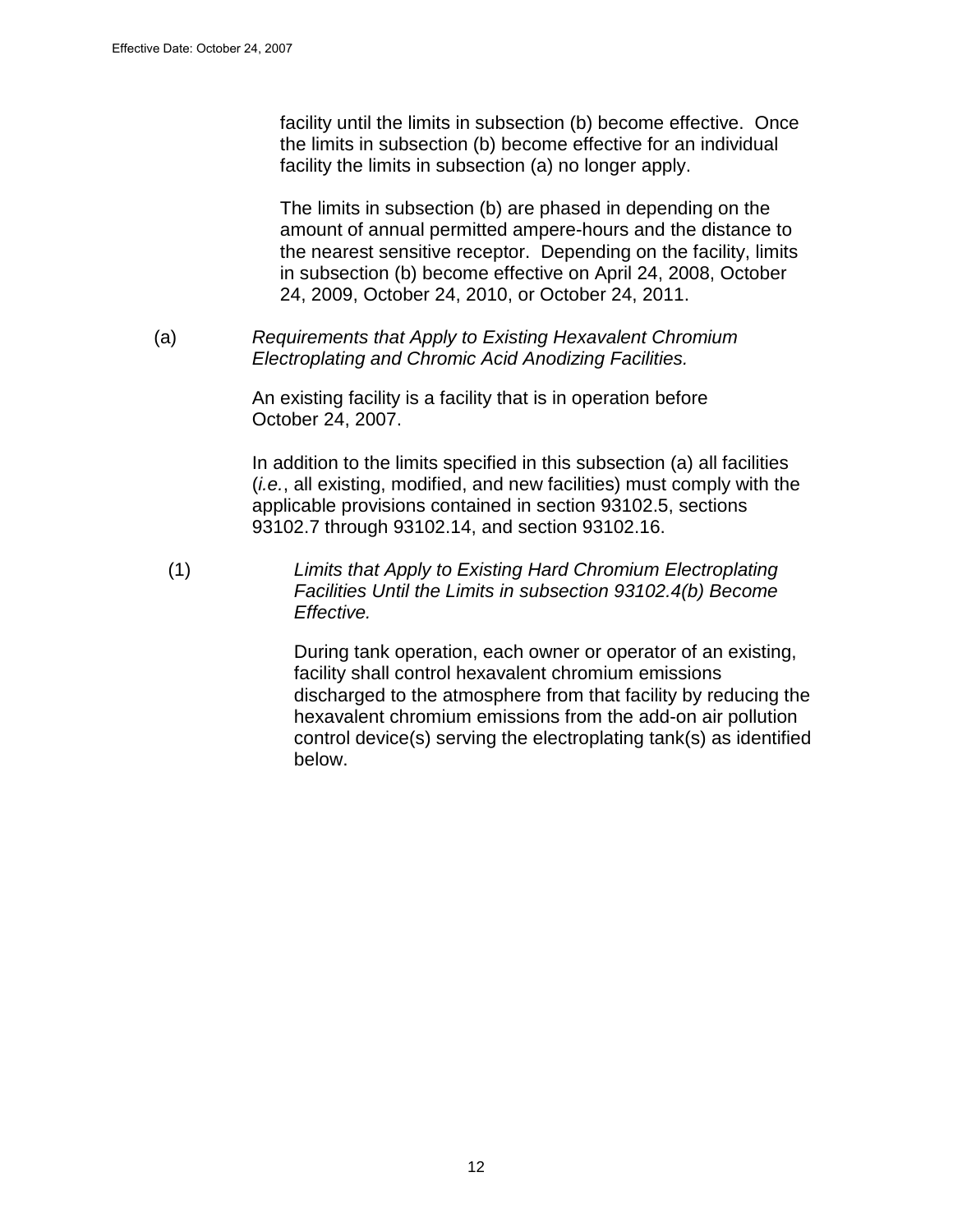(A) Limits that Apply Until the Limits in subsection 93102.4(b) Become Effective for Existing Hard Chromium Electroplating Facilities that Began Operations on or before December 16, 1993.

| <b>Facility Size</b> | Controlled                |                   | Requirement                         |              |
|----------------------|---------------------------|-------------------|-------------------------------------|--------------|
|                      | $E$ missions <sup>1</sup> | $\leq 60$ million | $> 60$ million amp-hrs <sup>2</sup> |              |
|                      | (lbs/yr)                  | $amp-hrs^2$       |                                     |              |
|                      |                           |                   | Option 1                            | Option $2^3$ |
| Large                | $\geq 10$ lbs/yr          | ≤ 0.006           | $\leq 0.006$                        | $\leq 0.006$ |
|                      |                           | mg/amp-hr         | mg/amp-hr                           | mg/amp-hr    |
| Medium               | < 10 lbs/yr but           | $\leq 0.03$       | $\leq 0.006$                        | $\leq 0.03$  |
|                      | $> 2$ lbs/yr              | mg/amp-hr         | mg/amp-hr                           | mg/amp-hr    |
|                      |                           |                   |                                     | and 0.015    |
|                      |                           |                   |                                     | mg/dscm      |
| Small                | $\leq$ 2 lbs/yr           | $\leq 0.15$       | $\leq 0.03$                         | $\leq 0.15$  |
|                      |                           | mg/amp-hr         | mg/amp-hr                           | mg/amp-hr    |
|                      |                           |                   |                                     | and 0.015    |
|                      |                           |                   |                                     | mg/dscm      |

1 combined hexavalent or total chromium emissions from hard chromium plating operations

 $2 \text{ maximum cumulative potential rectifier capacity or usage limit}$ 

 $3$  "Option 2" is an alternative emission limitation for small and medium facilities that elect to demonstrate compliance with both a mg/amp-hr and a mg/dscm requirement

(B) Limits that Apply Until the Limits in subsection 93102.4(b) Become Effective for Existing Hard Chromium Electroplating Facilities that Began Operations after December 16, 1993, and Before October 24, 2007.

| <b>Facility Size</b> | Controlled                         | Requirement            |                        |
|----------------------|------------------------------------|------------------------|------------------------|
|                      | $E$ missions <sup>1</sup> (lbs/yr) | $\leq 60$ million amp- | $>60$ million amp-     |
|                      |                                    | $hrs^2$                | hrs <sup>2</sup>       |
| Large                | $\geq 10$ lbs/yr                   | $\leq 0.006$ mg/amp-   | $≤$ 0.006              |
|                      |                                    | hr                     | mg/amp-hr              |
| Medium/Small         | $< 10$ lbs/yr                      | $\leq$ 0.03 mg/amp-hr  | $\leq 0.006$ mg/amp-hr |
|                      |                                    |                        |                        |

combined hexavalent or total chromium emissions from hard chromium plating operations

2 maximum cumulative potential rectifier capacity or usage limit

(C) Special Provisions that Apply for some Hard Chromium Electroplating Facilities Using Less than or Equal to 500,000 Ampere-hours per Year Until the Limits in subsection 93102.4(b) Become Effective.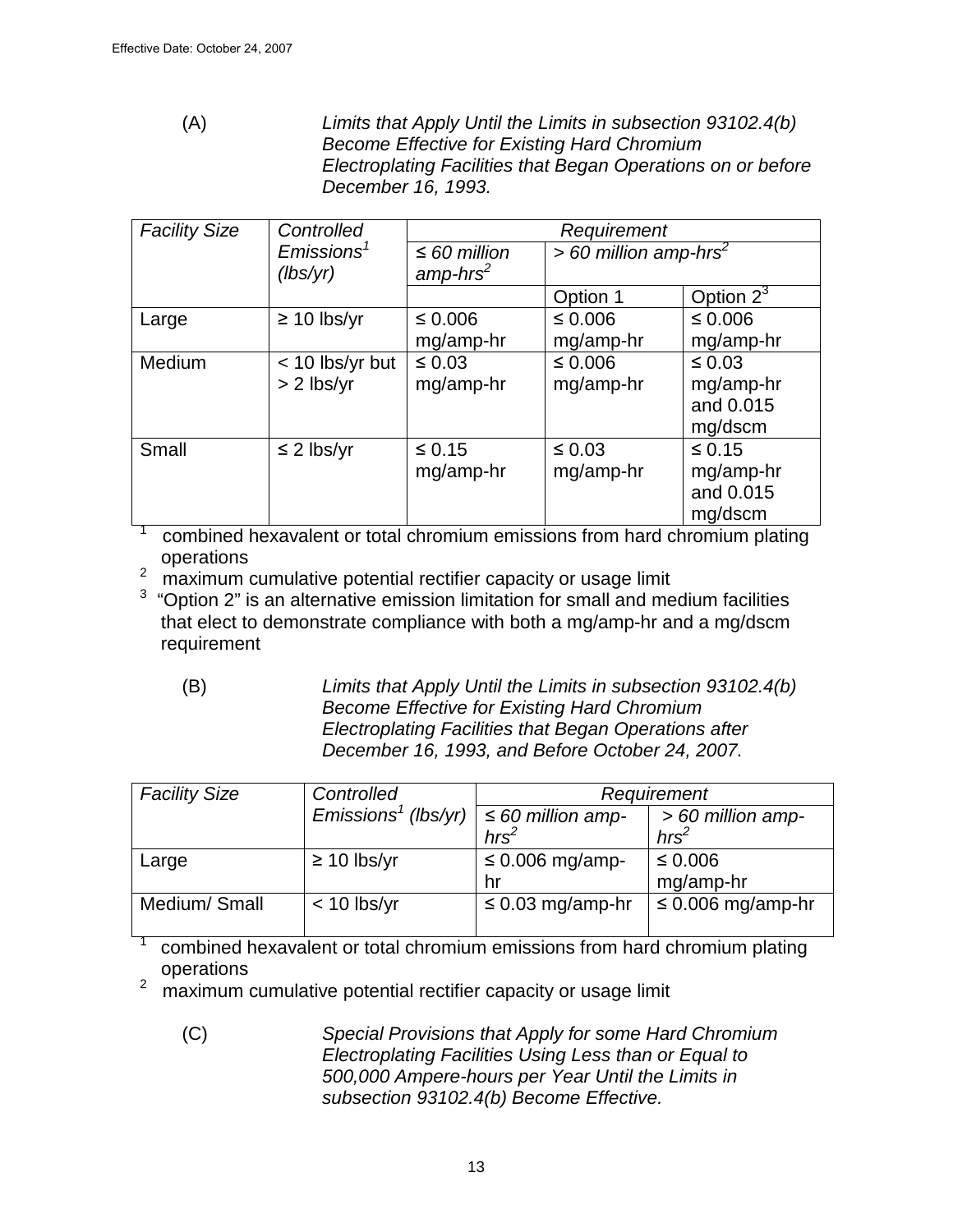The permitting agency may approve, on a case-by-case basis, alternative standards for hard chromium electroplating facilities using less than or equal to 500,000 ampere-hours per year. The operation must have been constructed on or before December 16, 1993. At a minimum, the facility must use a chemical fume suppressant containing a wetting agent to lower the surface tension of the plating bath to at least 45 dynes per centimeter (dynes/cm)  $(3.1x10^{-3}$  pound-force per foot [IbF/ft]). Effective April 24, 2008, the chemical fume suppressant used by the facility must meet the criteria specified in section 93102.8 and the surface tension shall be maintained below the value specified in Table 93102.8. The permitting agency may require additional emission reduction techniques as necessary to reduce the public health impact of emissions from the operation. The owner or operator must comply with the applicable parameter monitoring [section 93102.9], recordkeeping [section 93102.12], and reporting [section 93102.13] requirements. If an emission reduction technique not identified in this rule is used, the owner or operator must submit a plan to the permitting agency describing the alternative technique and identifying appropriate monitoring, recordkeeping, and reporting requirements. The permitting agency, with U.S. EPA concurrence, shall approve this plan if equivalent results are obtained. Upon approval, the requirements identified in the plan shall be the applicable requirements under this regulation.

(2) Requirements that Apply to Existing Hexavalent Decorative Chromium Electroplating and Chromic Acid Anodizing Facilities Until the Limits in subsection 93102.4(b) Become Effective.

> During tank operation, each owner or operator of an existing decorative hexavalent chromium electroplating or chromic acid anodizing facility shall control hexavalent chromium emissions discharged to the atmosphere by meeting either of the requirements identified below.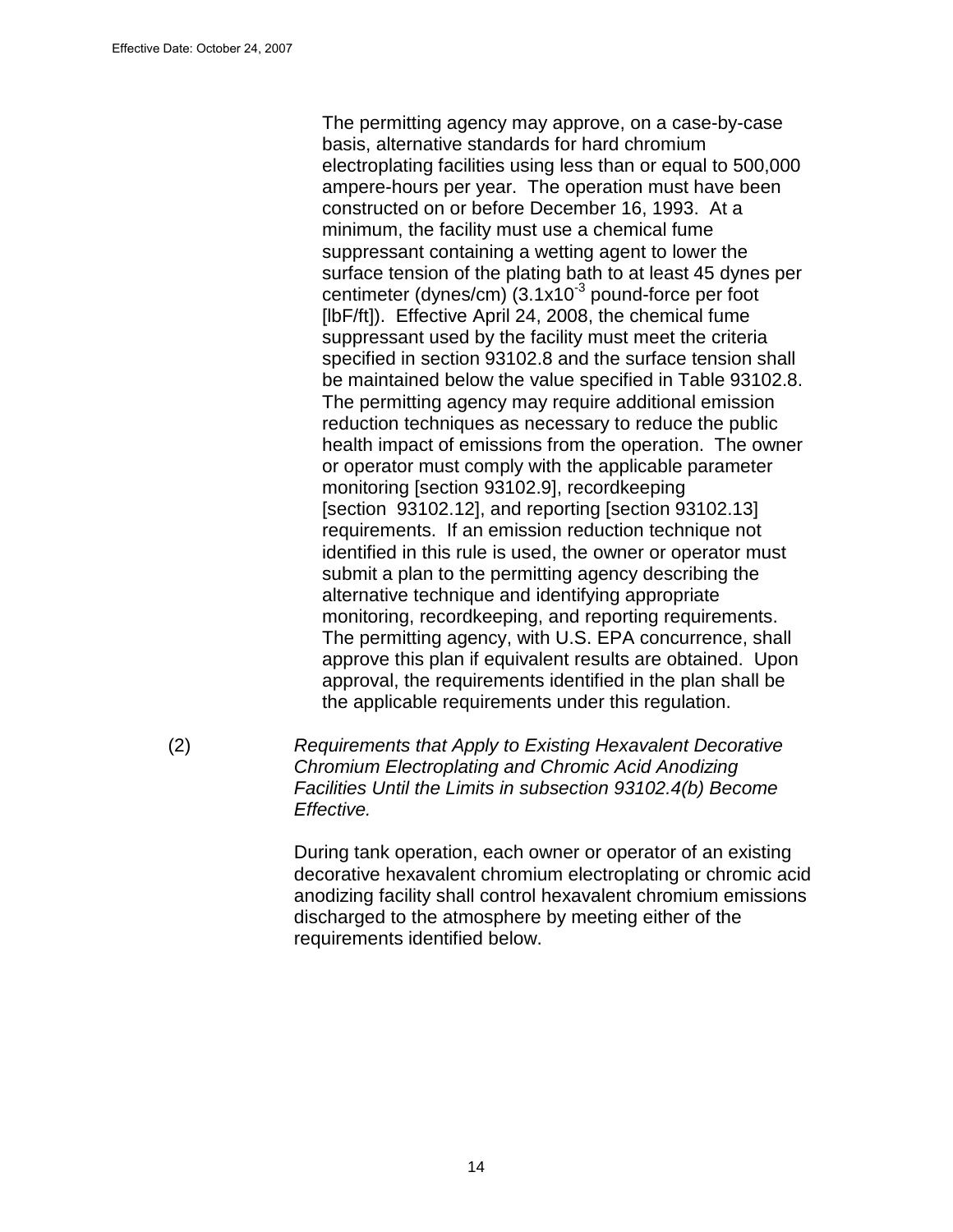1

| <b>Method of Compliance</b>             | Requirement                                |
|-----------------------------------------|--------------------------------------------|
| 1. add-on air pollution control         | $\leq$ 0.01 milligrams per dry standard    |
| equipment, or chemical fume             | cubic meter of air (mg/dscm)               |
| suppressants, or mechanical fume        | $(4.4x10^{6}$ gr/dscf)                     |
| suppressants (i.e. polyballs)           |                                            |
| 2. chemical fume suppressants           | $\leq$ 45 dynes per centimeter (dynes/cm)  |
| containing a wetting agent <sup>1</sup> | $(3.1x10-3$ pound-force per foot [lbF/ft]) |

Effective April 24, 2008, the chemical fume suppressant used by the facility must meet the criteria specified in section 93102.8 and the surface tension shall be maintained below the value specified in Table 93102.8.

- (b) Limits that Apply to All Existing Hexavalent Hard and Decorative Chromium Electroplating and Chromic Acid Anodizing Facilities After October 24, 2007.
	- (1) During tank(s) operation, each owner or operator of an existing hexavalent chromium facility shall control hexavalent chromium emissions discharged to the atmosphere by meeting the requirements identified below.

| Sensitive<br>Receptor<br>Distance <sup>1</sup> | Annual<br>Permitted<br>Ampere-<br><b>Hours</b> | <b>Emission Limitation</b>                                                                       | <b>Effective Date</b> |
|------------------------------------------------|------------------------------------------------|--------------------------------------------------------------------------------------------------|-----------------------|
| $\leq$ 330 feet                                | $\leq 20,000$                                  | Use Chemical Fume Suppressants as<br>specified in section 93102.8 <sup>2</sup>                   | April 24, 2008        |
| $\leq$ 330 feet                                | $> 20,000$ and<br>$\leq 200,000$               | 0.0015 milligrams/ampere-hour as<br>measured after add-on air pollution<br>control device(s)     | October 24, 2010      |
| $\leq$ 330 feet                                | > 200,000                                      | 0.0015 milligrams/ampere-hour as<br>measured after add-on air pollution<br>control device(s) $3$ | October 24, 2009      |
| $>$ 330 feet                                   | $\leq 50,000$                                  | Use Chemical Fume Suppressant as<br>specified in section 93102.8 <sup>2</sup>                    | April 24, 2008        |
| $>$ 330 feet                                   | $> 50,000$ and<br>$\leq 500,000$               | 0.0015 milligrams/ampere-hour                                                                    | October 24, 2011      |
| $>$ 330 feet                                   | > 500,000                                      | 0.0015 milligrams/ampere-hour as<br>measured after add-on air pollution<br>control device(s) $3$ | October 24, 2009      |

## Table 93102.4: Hexavalent Chromium Emission Limits for Existing Tanks

1 Distance shall be measured as specified in section 93102.4(b)(2)(A). 2

 Alternatively, a facility may install an add-on air pollution control device(s) that controls emissions to below 0.0015 milligrams per ampere-hour.

3 When annual emissions exceed 15 grams a site specific risk analysis must be conducted by the owner or operator in accordance with the permitting agency's procedures, unless a site specific risk analysis has already been conducted and approved by the permitting agency. The analysis shall be submitted to the permitting agency.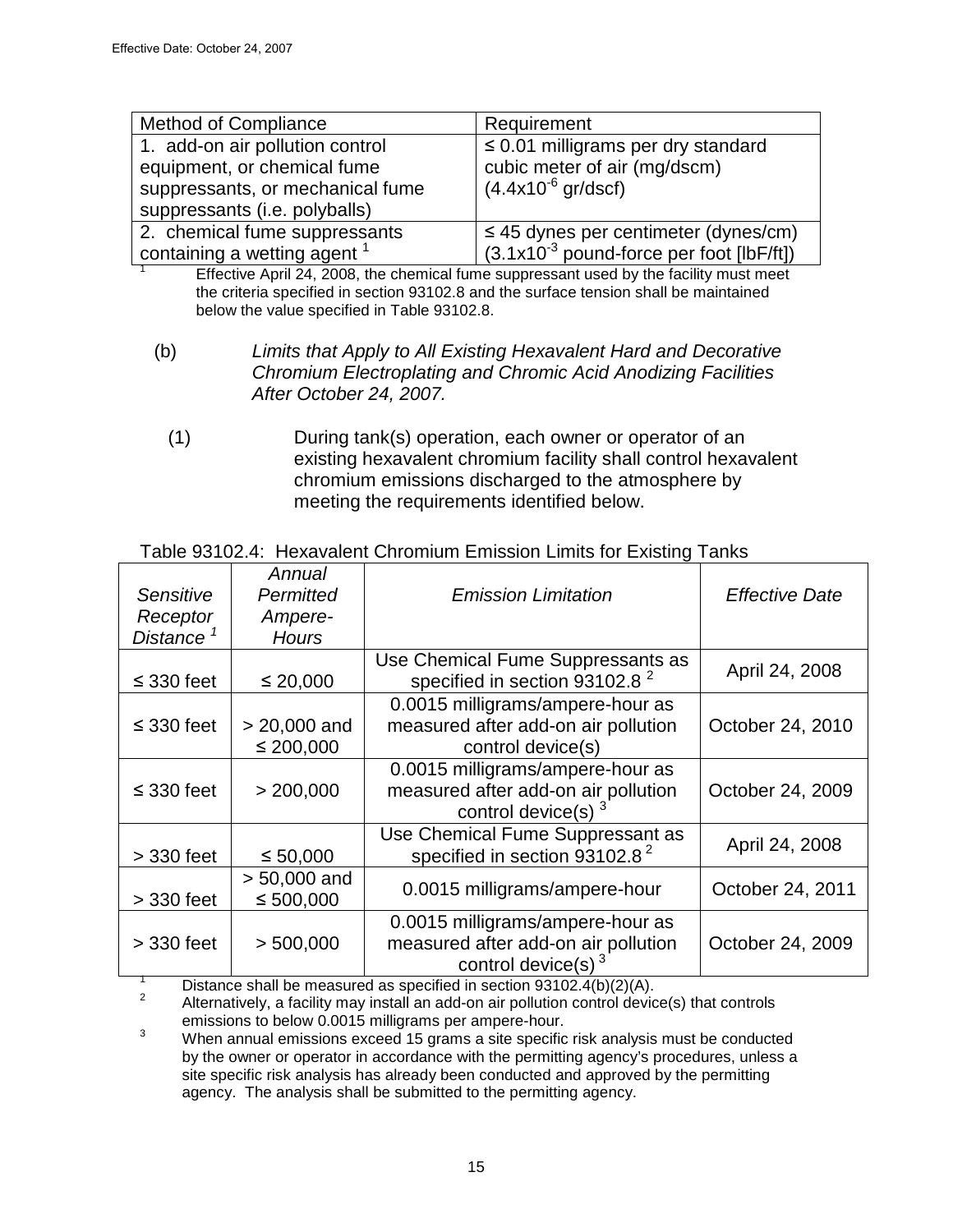- (2) Demonstrating Compliance with the Emission Limitation in Table 93102.4
	- (A) Distance to the nearest sensitive receptor shall be submitted to the permitting agency. The measurement shall be provided to the permitting agency within 30 days of October 24, 2007.
		- 1. For facilities that do not have an add-on air pollution control device on October 24, 2007, the measurement shall be the distance, rounded to the nearest foot, from the edge of the hexavalent chromium plating or anodizing tank nearest the sensitive receptor to the property line of the nearest sensitive receptor that exists on October 24, 2007.
		- 2. For facilities with an add-on air pollution control device on October 24, 2007, the measurement shall be the distance, rounded to the nearest foot, from the centroid of the stack to the property line of the nearest sensitive receptor that exists on October 24, 2007.
	- (B) Facilities located within 330 feet of a sensitive receptor and with annual permitted ampere-hours greater than 20,000, and facilities beyond 330 feet of a sensitive receptor with more than 500,000 annual permitted ampere-hours must use an add-on air pollution control device(s) to control hexavalent chromium emissions and demonstrate compliance with the emission limitation of 0.0015 milligrams/ampere-hour as measured after the add-on air pollution control device.
- (3) Requirements for Facilities Demonstrating Compliance by an Alternative Method or Methods

As provided in Health and Safety Code Section 39666(f), the owner or operator of a facility may submit to the permitting agency an alternative method, or methods, that will achieve an equal, or greater amount of reduction in hexavalent chromium emissions and an equal, or greater reduction in risk than would be achieved by direct compliance with the requirements of section 93102.4(b)(1) and (b)(2).

(A) The information contained in Appendix 9 of section 93102.16 must be submitted to the permitting agency.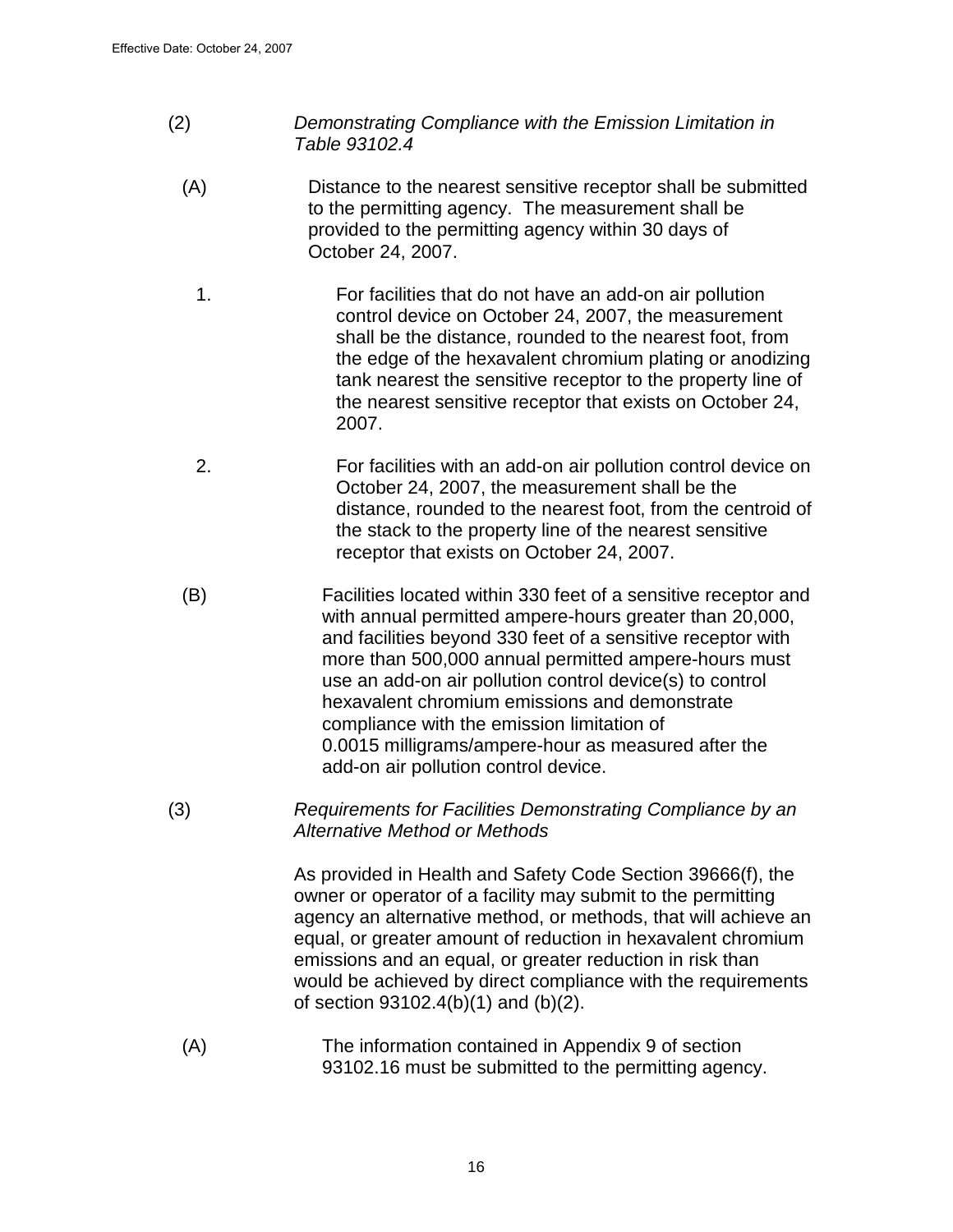- (B) To be approved by the permitting agency the owner or operator must demonstrate that the alternative method(s) is enforceable, provides an equal, or greater hexavalent chromium emission reduction, and provides an equal, or greater risk reduction than would direct compliance with the requirements of section 93102.4(b)(1) and (b)(2).
- (C) Upon approval of the method(s) the owner or operator must implement the approved method(s) within the time periods specified of section 93102.4(b)(1).
- (D) A facility operating under an approved alternative method(s) must comply with the requirements set forth in sections 93102.5, 93102.7, and 93102.9 through 93102.14, and 93102.16.
- (c) Requirements for Modified Hexavalent Chromium Electroplating or Chromic Acid Anodizing Facilities.
	- (1) During tank operation, each owner or operator of a modified facility shall upon initial start-up control hexavalent chromium emissions discharged to the atmosphere from that facility by reducing the hexavalent chromium emissions from the electroplating or anodizing tank(s) by:
		- (A) Using an add-on air pollution device(s) to control hexavalent chromium emissions, and
		- (B) Meeting an emission limit of 0.0015 milligrams per ampere-hour or less.
	- (2) Prior to initial start-up of a modified facility, when annual emissions of hexavalent chromium are expected to exceed 15 grams per year, the owner or operator shall conduct a site specific risk analysis in accordance with the permitting agency's procedures. The analysis shall be submitted to the permitting agency.
	- (3) A facility is not required to comply with section 93102.4(c)(1)(A) if the facility is implementing an alternative method or methods that have been approved by the permitting agency as provided in section 93102.4(b)(3) and Health and Safety Code section 39666(f).
- (d) Requirements for New Hexavalent Chromium Electroplating and Chromic Acid Anodizing Facilities Beginning October 24, 2007.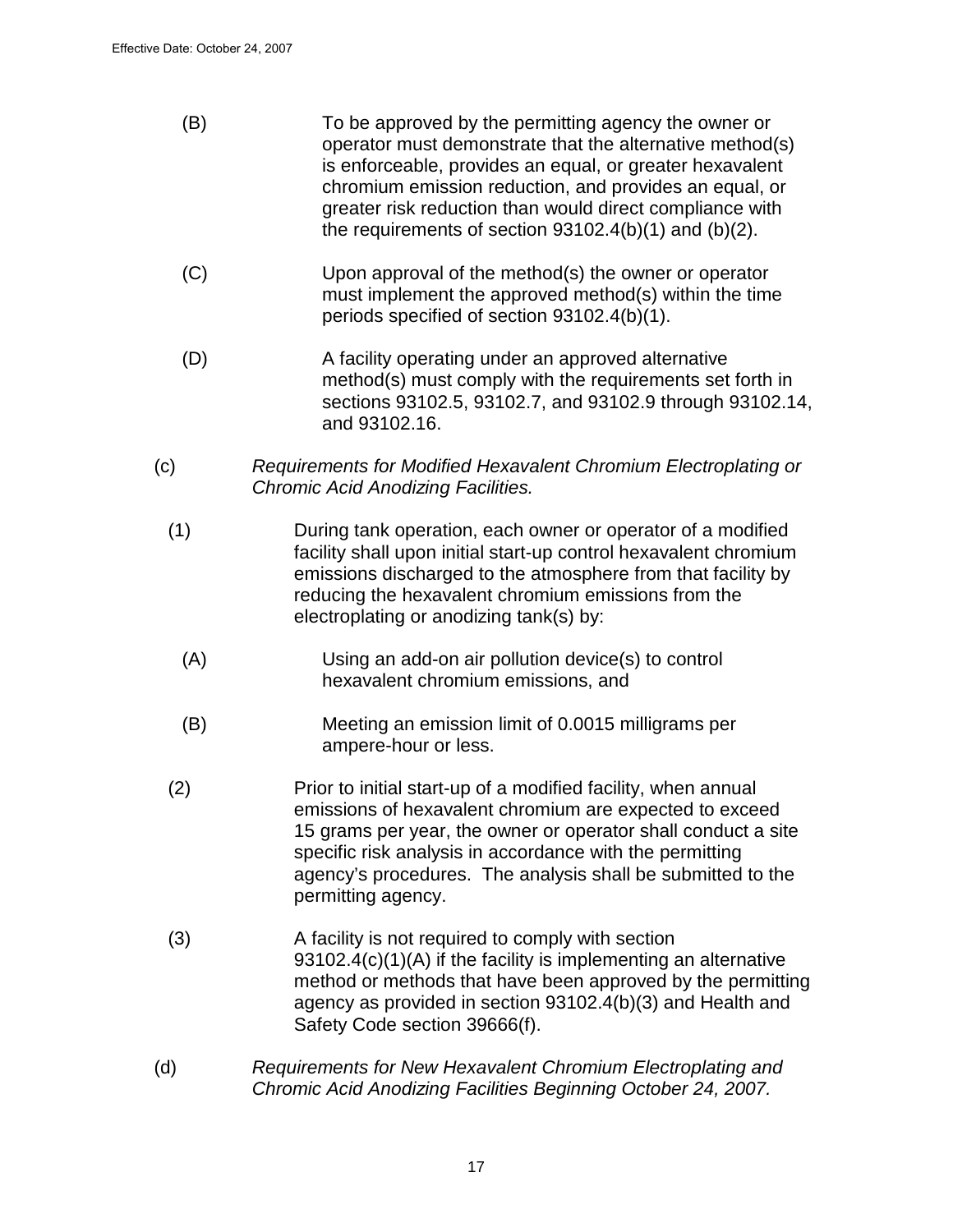- (1) No person shall operate a new facility unless it is located outside of an area that is zoned for residential or mixed use and is located, as determined by the permitting agency, at least 1,000 feet from (A) the boundary of any area that is zoned for residential or mixed use, or (B) any school or school under construction.
	- (A) A new facility shall be deemed to meet the requirements specified in this subsection (d)(1) if one of the following criteria is met, even if the facility does not meet the requirement at the time of initial startup (e.g., because of a zoning change that occurs after the authority to construct is issued):
		- 1. The requirements specified in this subsection (d)(1) are met at the time it is issued an authority to construct by the permitting agency, and substantial use of the authority to construct takes place within one year after it is issued; or
	- 2. The requirements specified in this subsection (d)(1) are met at the time it is issued an authority to construct by the permitting agency, and substantial use of the authority to construct takes place before any zoning change occurs that affects the operation's ability to meet the requirement at the time of initial startup.
- (2) During tank operation, each owner or operator of a new facility shall control hexavalent chromium emissions discharged to the atmosphere from that facility by reducing the hexavalent chromium emissions from the electroplating or anodizing tank(s) by installing a HEPA add-on air pollution control device. The measured emission rate of hexavalent chromium shall be no more than 0.0011 milligrams per ampere-hour as measured after the HEPA add-on air pollution control device.
- (3) Prior to initial start-up the owner or operator of each new facility shall conduct a site specific risk analysis in accordance with the permitting agency's procedures. The analysis shall be submitted to the permitting agency.
- (4) Prior to initial startup, each new facility shall demonstrate to the permitting agency that the new facility meets the requirements specified in this subsection (d) of this section 93102.4.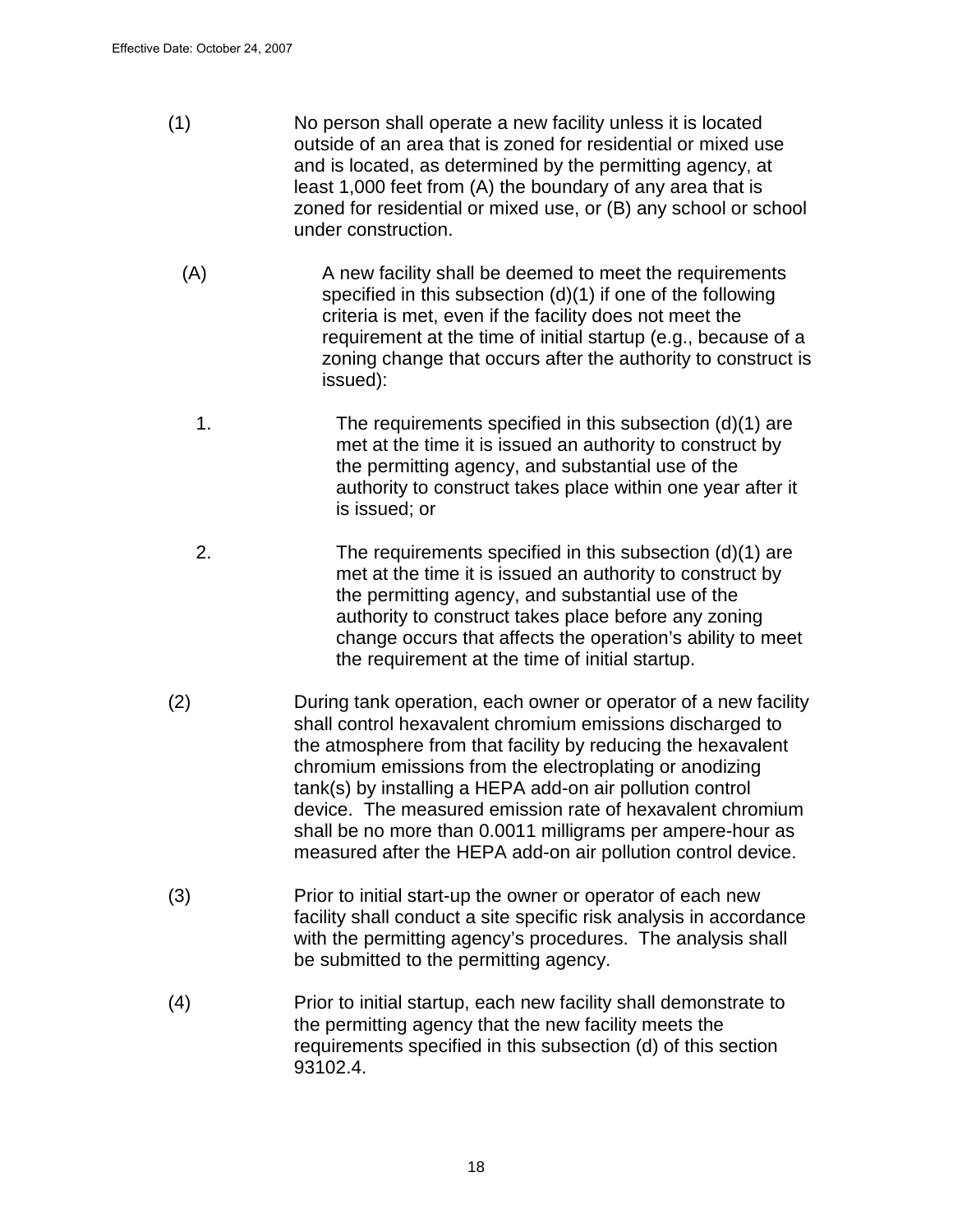- (5) A facility is not required to comply with the requirement in section 93102.4(d)(2) to install a HEPA add-on air pollution control device if the facility is implementing an alternative method or methods that have been approved by the permitting agency as provided in section 93102.4(b)(3) and Health and Safety Code section 39666(f).
- (e) Notification Requirements for New and Modified Facilities.
	- (1) Notification of Construction Reports.
		- (A) No person may construct or modify a facility, such that it becomes a facility subject to sections 93102 to 93102.16, without submitting a notification of construction or modification to the permitting agency and receiving approval in advance to construct or modify the facility.
		- (B) The contents of the Notification of Construction Report shall include the information contained in Appendix 4.
	- (2) Alternative Notification Requirements: Instead of complying with the requirements in subpart (e)(1)(A) of this subsection, a facility may fulfill these requirements by complying with the permitting agency's "New Source Review" requirements, provided similar information is obtained.

NOTE: Authority cited: Sections 39600, 39601, 39650, 39658, 39659, and 39666, Health and Safety Code. Reference: Sections 39650, 39658, 39659, 39665, and 39666, Health and Safety Code; and 40 CFR Part 63 Subpart N.

### **§ 93102.5 Requirements that Apply to Existing, Modified, and New Hexavalent Chromium Plating or Chromic Acid Anodizing Facilities Beginning October 24, 2007.**

Each owner or operator of a hexavalent chromium plating or chromic acid anodizing facility shall comply with the following requirements on or after the dates specified below:

(a) Removal of Add-on Pollution Control Device(s). No add-on air pollution control device(s) installed before October 24, 2007, shall be removed or rendered inoperable unless it is replaced by an addon air pollution control device(s) meeting an emission rate of 0.0015 milligrams per ampere-hour or less as measured after the add-on air pollution control device or unless the facility is operating under an approved alternative method as provided in section 93102.4(b)(3) and Health and Safety Code section 39666(f).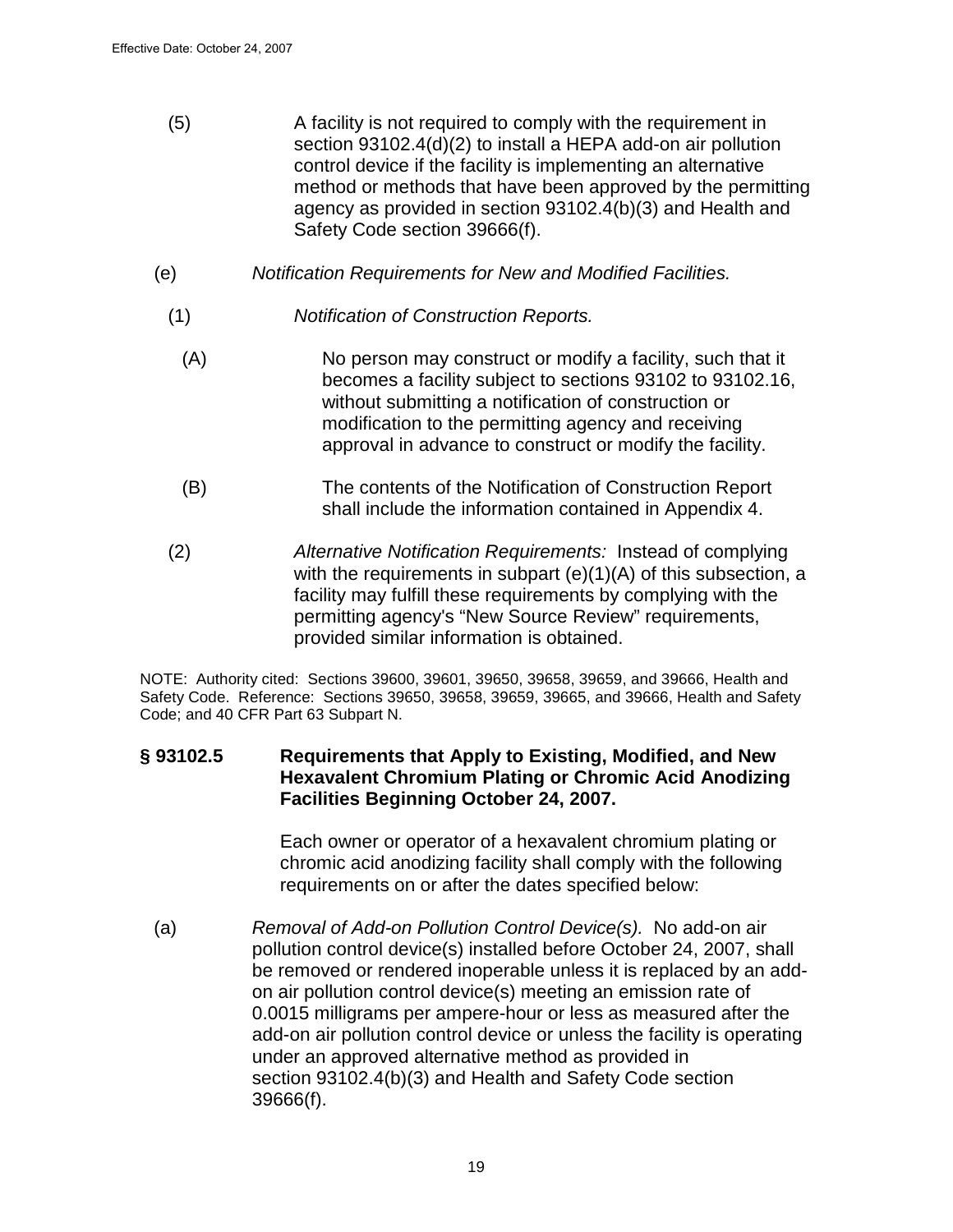- (b) Environmental Compliance Training. No later than October 24, 2009, and within every two years thereafter, the owner or operator of a facility shall ensure that chromium plating or chromic acid anodizing operations are conducted under the direction of the owner or operator or current employee who is onsite and who has completed the Air Resources Board (ARB) Compliance Assistance Training Course pertaining to chromium plating and chromic acid anodizing.
	- (1) On or after October 24, 2009, environmental compliance and recordkeeping required by this ATCM shall be conducted only by persons who completed an ARB Compliance Assistance Training Course.
	- (2) In the event that all persons who have completed the ARB training class are no longer associated with a facility, the owner or operator may be responsible for environmental compliance and recordkeeping required by this ATCM for a period of time not to exceed two years. The owner or operator shall ensure that as soon as practicable, but not longer than two years, personnel complete the training specified in subsection 93102.5(b).
	- (3) Environmental compliance training conducted by the South Coast Air Quality Management District pursuant to Rule 1469 shall fulfill the requirements of this subpart.
	- (4) Nothing in this subsection 93102.5(b) shall absolve an owner or operator from complying with sections 93102-93102.16.
- (c) Housekeeping Requirements. Effective April 24, 2008, housekeeping practices shall be implemented to reduce potential fugitive emissions of hexavalent chromium. At a minimum, the following practices shall be implemented:
	- (1) Chromic acid powder or flakes, or other substances that may contain hexavalent chromium, shall be stored in a closed container in an enclosed storage area;
	- (2) Chromic acid powder or flakes shall be transported from an enclosed storage area to the electroplating or anodizing bath(s) in a closed container;
	- (3) Any liquid or solid material that may contain hexavalent chromium that is spilled shall be cleaned up or contained within one hour after being spilled.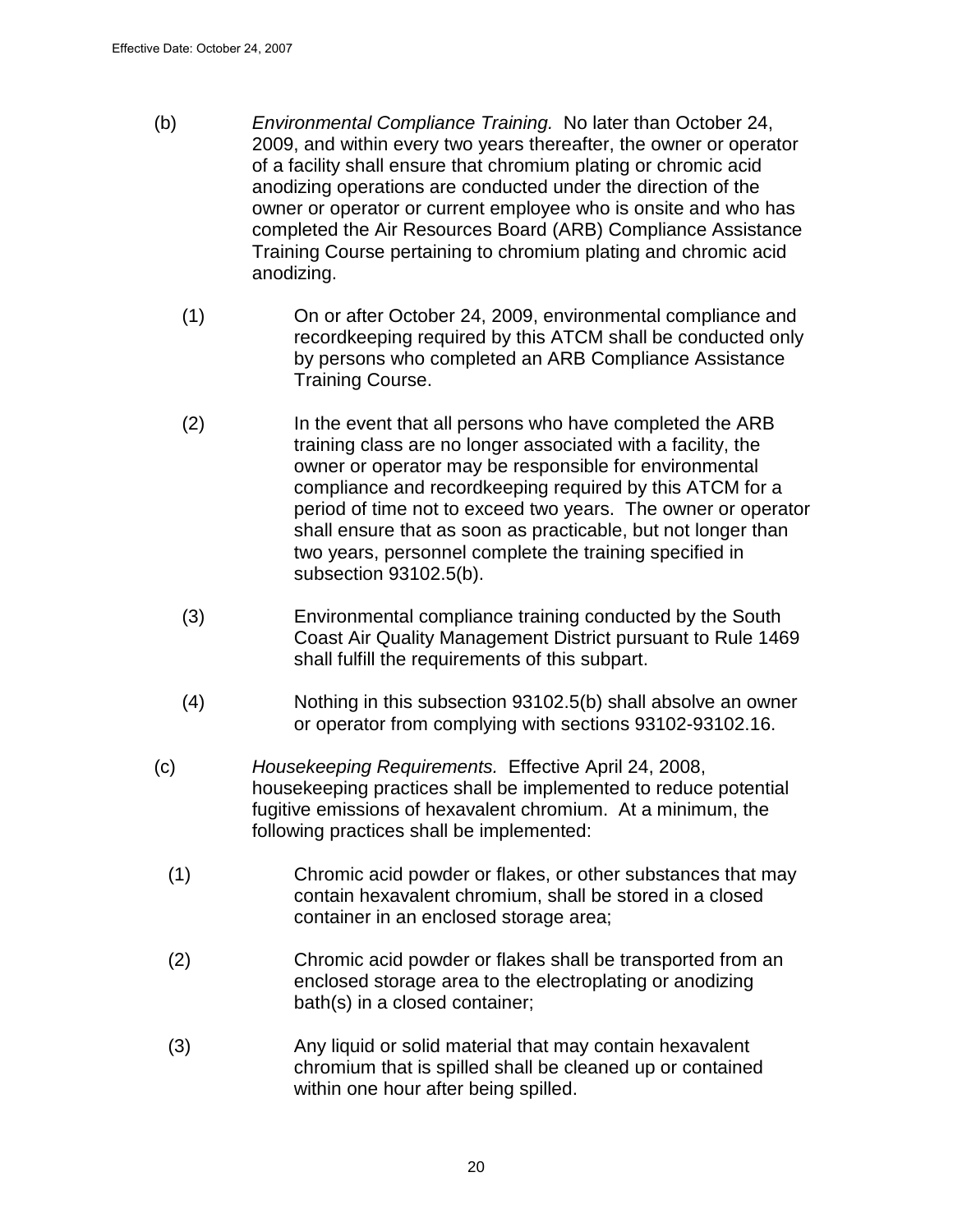- (4) Dragout from the tank(s) shall be minimized by implementing the following practices:
	- (A) Facilities with automated lines. Drip trays shall be installed between tanks so that the liquid does not fall through the space between tanks. Trays shall be placed such that the liquid is returned to the tank(s).
	- (B) Facilities without automated lines.
		- 1. Each electroplated or anodized part must be handled so that chromic acid is not dripped outside the electroplating tank.
		- 2. Each facility spraying down parts over the electroplating or anodizing tank(s) to remove excess chromic acid shall have a splash guard installed at the tank to minimize overspray and to ensure that any hexavalent chromium laden liquid is returned to the electroplating or anodizing tank.
- (5) Surfaces within the enclosed storage area, open floor area, walkways around the electroplating or anodizing tank(s), or any surface potentially contaminated with hexavalent chromium, that accumulates or potentially accumulates dust shall be cleaned at least once every seven days in one or more of the following manner: HEPA vacuumed, or hand wiped with a damp cloth, or wet mopped, or otherwise cleaned as approved by the permitting agency, or shall be maintained with the use of non-toxic chemical dust suppressants.
- (6) Buffing, grinding, or polishing areas within a facility shall be separated from the electroplating or anodizing operation by installing a physical barrier. The barrier may take the form of plastic strip curtains.
- (7) Chromium or chromium-containing wastes generated from housekeeping activities shall be stored, disposed of, recovered, or recycled using practices that do not lead to fugitive dust and in accordance with hazardous waste requirements.

NOTE: Authority cited: Sections 39600, 39601, 39650, 39658, 39659, 39666, and 41511, Health and Safety Code. Reference: Sections 39650, 39658, 39659, 39665, 39666, and 41511, Health and Safety Code; and 40 CFR Part 63 Subpart N.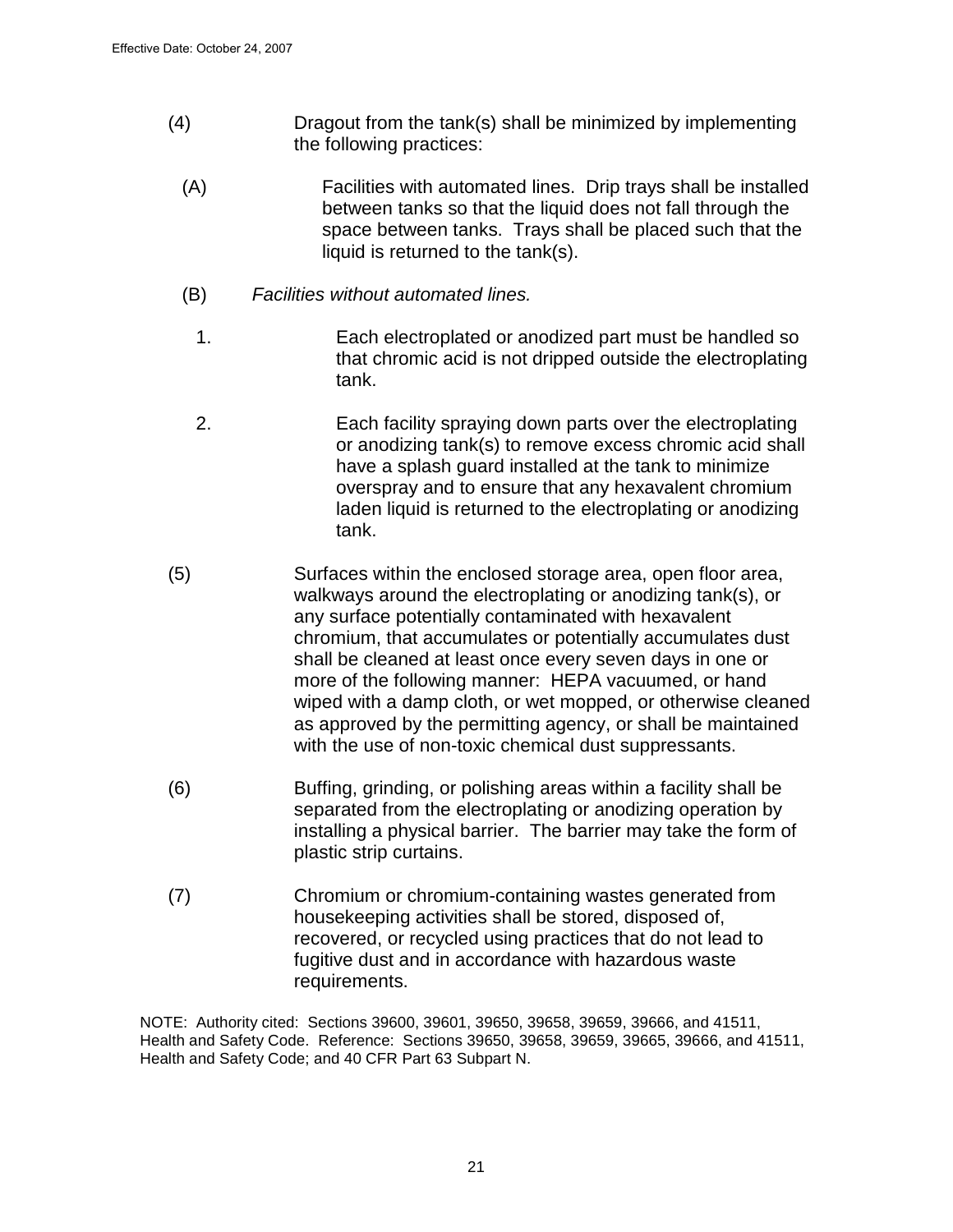## **§ 93102.6 Special Provisions that Apply Only to Facilities that Perform Electroplating Using a Trivalent Chromium Bath or Enclosed Hexavalent Chromium Electroplating Tanks.**

- (a) Provisions that Apply to All Facilities that Perform Electroplating Using a Trivalent Chromium Bath.
	- (1) During tank operation, each owner or operator of an existing, modified, or new facility shall control total chromium emissions discharged to the atmosphere by meeting either of the requirements identified below.

| <b>Method of Compliance</b>             | Requirement                          |
|-----------------------------------------|--------------------------------------|
| add-on air pollution control equipment, | ≤0.01 mg/dscm $(4.4x10-6$ gr/dscf)   |
| or chemical fume suppressants, or       |                                      |
| mechanical fume suppressants (i.e.      |                                      |
| polyballs)                              |                                      |
| chemical fume suppressants containing   | use wetting agent as bath ingredient |
| a wetting agent                         | and comply with recordkeeping and    |
|                                         | reporting provisions of sections     |
|                                         | 93102.12(i) and 93102.13(e).         |

- (2) New facilities that perform electroplating using a trivalent chromium bath must conduct a facility wide site specific risk analysis in accordance with the permitting agency's procedures. The analysis shall be submitted to the permitting agency.
- (3) An owner or operator that performs electroplating using a trivalent chromium bath and complying through use of a chemical fume suppressant containing a wetting agent shall not be required to comply with the requirements of sections 93102.4, 93102.5, 93102.7, 93102.8, 93102.9(b) through (f), 93102.10, 93102.11, 93102.12(a) through (f), and 93102.12(h).
- (4) An owner or operator that performs electroplating using a trivalent chromium bath and complying with the ≤ 0.01 mg/dscm limit shall not be required to comply with the requirements of sections 93102.4, 93102.5, and 93102.8.
- (5) If a facility has hexavalent chromium tanks in addition to trivalent chromium tanks, the hexavalent chromium tanks must comply with all of the requirements of the ATCM relating to hexavalent chromium facilities that do not have enclosed tanks.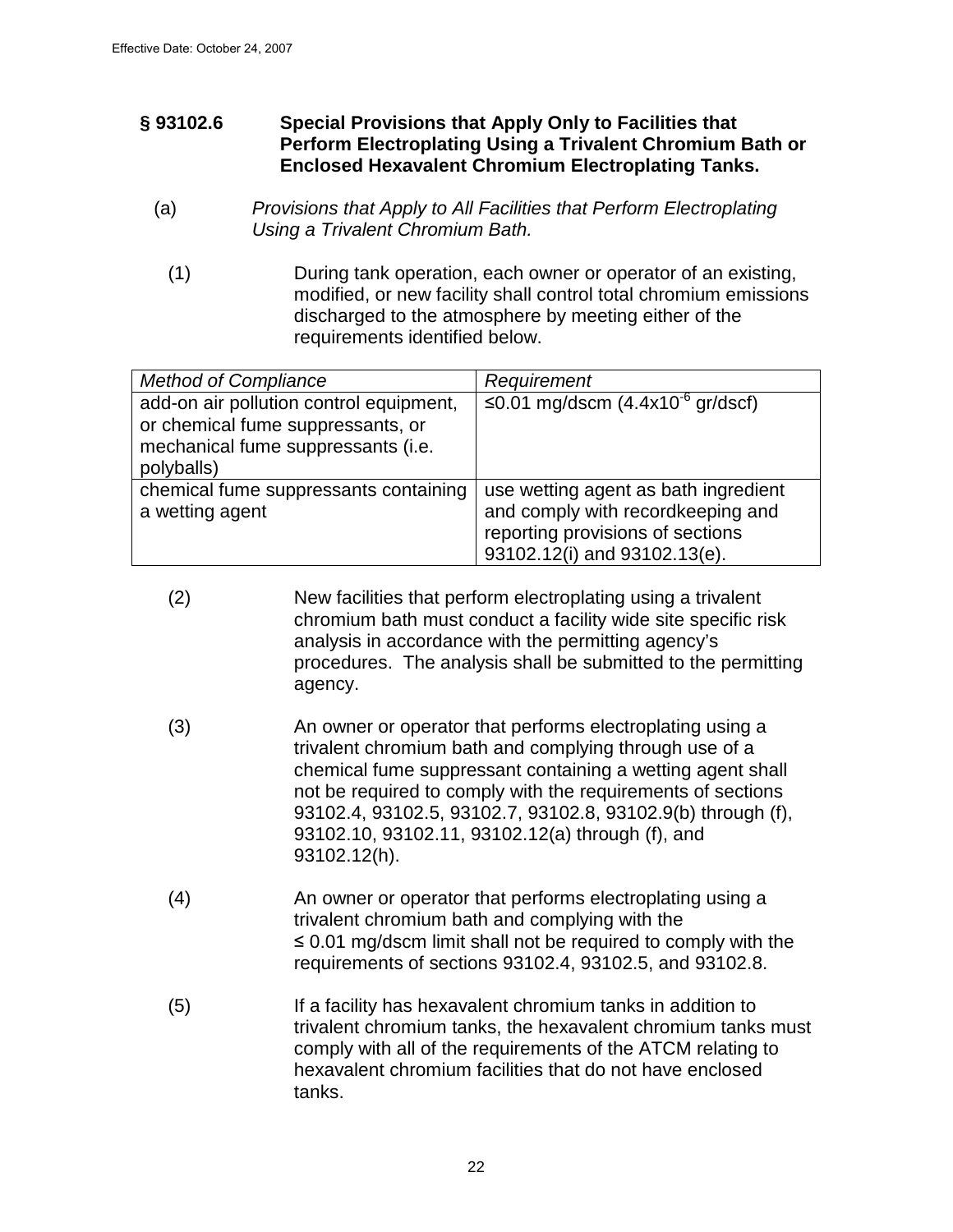- (b) Requirements for Enclosed Hexavalent Chromium Electroplating Tanks.
	- (1) The owner or operator of a hexavalent chromium electroplating facility with enclosed hexavalent chromium plating tank(s) shall control hexavalent chromium emissions from the electroplating tank(s) by:
		- (A) Achieving a hexavalent chromium emission limitation of 0.015 mg/dscm from each tank as measured after the addon air pollution control device(s); or
		- (B) Using a chemical fume suppressant specified in section 93102.8, and maintaining the surface tension of the plating bath solution at a value specified in section 93102.8; or
		- (C) Not allowing the mass rate of the total chromium to exceed the maximum allowable mass emission rate determined by using the calculation procedure specified in Appendix 7.
	- (2) The owner or operator of an existing facility that has only enclosed hexavalent chromium plating tank(s) must comply with all requirements of this ATCM except for the requirements set forth in section 93102.4.
	- (3) If a facility has hexavalent chromium plating tanks that are not enclosed in addition to enclosed hexavalent chromium tanks, the hexavalent chromium tanks that are not enclosed must comply with all the requirements of the ATCM related to hexavalent chromium facilities that do not have enclosed tanks.
	- (4) New facilities with enclosed hexavalent chromium plating tanks must comply with section 93102.4(d)(1).

NOTE: Authority cited: Sections 39600, 39601, 39650, 39658, 39659, and 39666, Health and Safety Code. Reference: Sections 39650, 39658, 39659, 39665, and 39666, Health and Safety Code; and 40 CFR Part 63 Subpart N.

# **§ 93102.7 Performance Test Requirements and Test Methods.**

- (a) Performance test requirements.
	- (1) The following hexavalent chromium facilities must conduct a performance test to demonstrate compliance with the hexavalent chromium emission rate as specified in section 93102.4: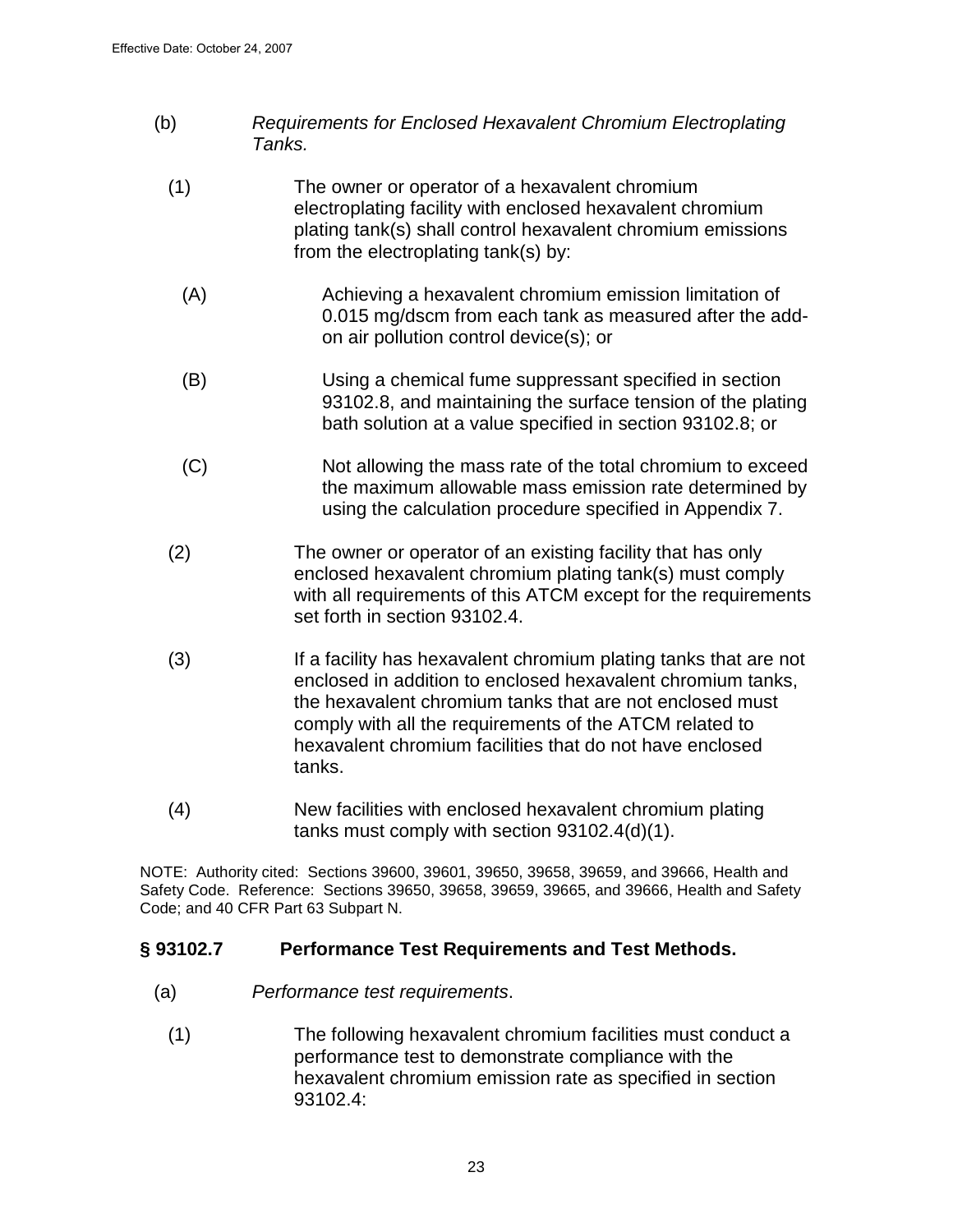- (A) Existing facilities demonstrating compliance with a milligrams per ampere-hour emission limitation specified in Table 93102.4.
- (B) Facilities that undergo a modification after October 24, 2007.
- (C) New hexavalent chromium facilities complying with section 93102.4(d)(2) or section 93102.6(b)(1)(A) or (C).
- (D) Facilities that submit an alternative compliance method or methods for approval as provided in section 93102.4(b)(3).
- (2) New or modified facilities must conduct the performance test required by this section 93102.7 no later than 60 days after initial start-up.
- (3) Existing facilities must conduct the performance test required by this section 93102.7 no later than the applicable effective date contained in Table 93102.4.
- (4) The performance test must be conducted using one of the approved test methods specified in subsection 93102.7(c). The hexavalent chromium emission rate shall be multiplied by the facility annual permitted ampere-hour usage to determine the annual emissions of hexavalent chromium for the facility.
- (5) Facilities do not need to conduct a performance test if the facility's annual permitted ampere-hour usage is ≤20,000 and the facility is located within 330 feet of a sensitive receptor or the facility's annual permitted ampere-hour usage is ≤50,000 and the facility is located more than 330 feet from a sensitive receptor that exists on October 24, 2007, and the facility is using chemical fume suppressants.
- (6) Trivalent chromium plating facilities meeting the mg/dscm emission rate specified in section 93102.6(a)(1) must conduct a performance test to demonstrate compliance with the total chromium emission rate.
- (b) Use of previously conducted performance test.

A performance test conducted after January 1, 2000 may be used to satisfy the requirements of this section 93102.7, so long as all of the following criteria are met: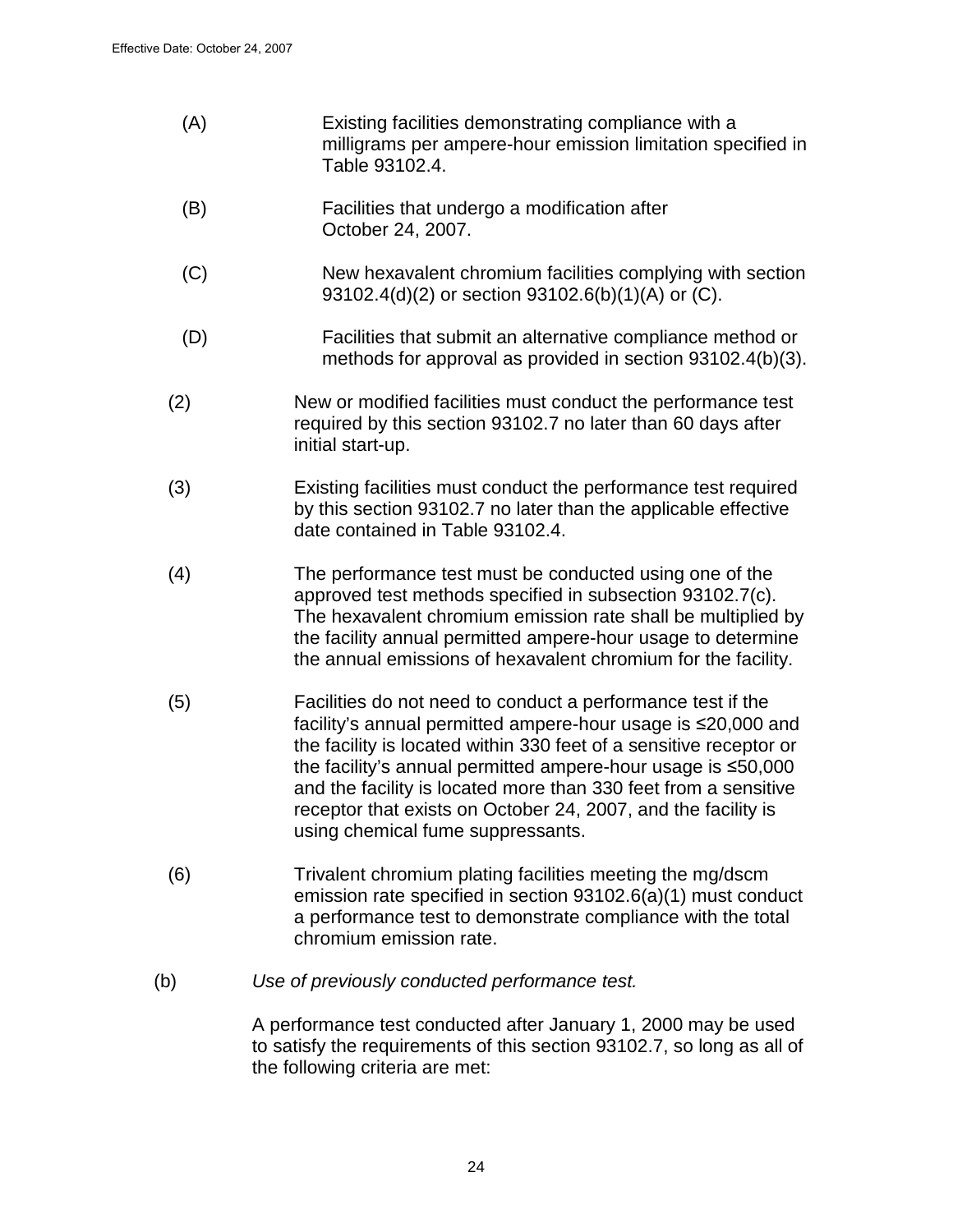- (1)The test demonstrated compliance with the applicable hexavalent chromium emission rate specified in Table 93102.4 of section 93102.4 for hexavalent chromium plating or chromic acid anodizing facilities, or 0.01 mg/dscm or less total chromium emission rate for trivalent chromium plating facilities, or 0.015 mg/dscm hexavalent chromium emission rate for facilities with enclosed hexavalent chromium electroplating tanks complying with section 93102.6(b)(1)(A), and
- (2) The performance test was approved by the permitting agency, and
- (3) The test is representative of the method to control emissions currently in use as of October 24, 2007, and
- (4) The performance test was conducted using one of the approved test methods specified in subsection 93102.7(c).
- (c) Approved test methods
	- (1) Emissions testing shall be conducted with a minimum of three test runs in accordance with one of the following test methods:
		- (A) California Air Resources Board Test Method 425, last amended July 28, 1997, (section 94135, Title 17, California Code of Regulations (CCR); or
		- (B) U.S. EPA Method 306, (40 CFR 63 Appendix A) with or without hexavalent chromium option (Method 306, Section 2.2.3) provided that, if the total chromium option is used, the total chromium measurement must be assumed to be all hexavalent chromium; or
		- (C) South Coast Air Quality Management District Method 205.1.
	- (2) Smoke Test to Verify the Seal Integrity of Covers Designed to Reduce Chromium Emissions from Electroplating and Anodizing Tanks (See Appendix 5).
	- (3) Surface tension using a tensiometer shall be measured in accordance with U.S. EPA Method 306B (40 CFR 63 Appendix A). Surface tension using a stalagmometer shall be measured using the procedure set forth in Appendix 8, or an alternative procedure approved by the permitting agency.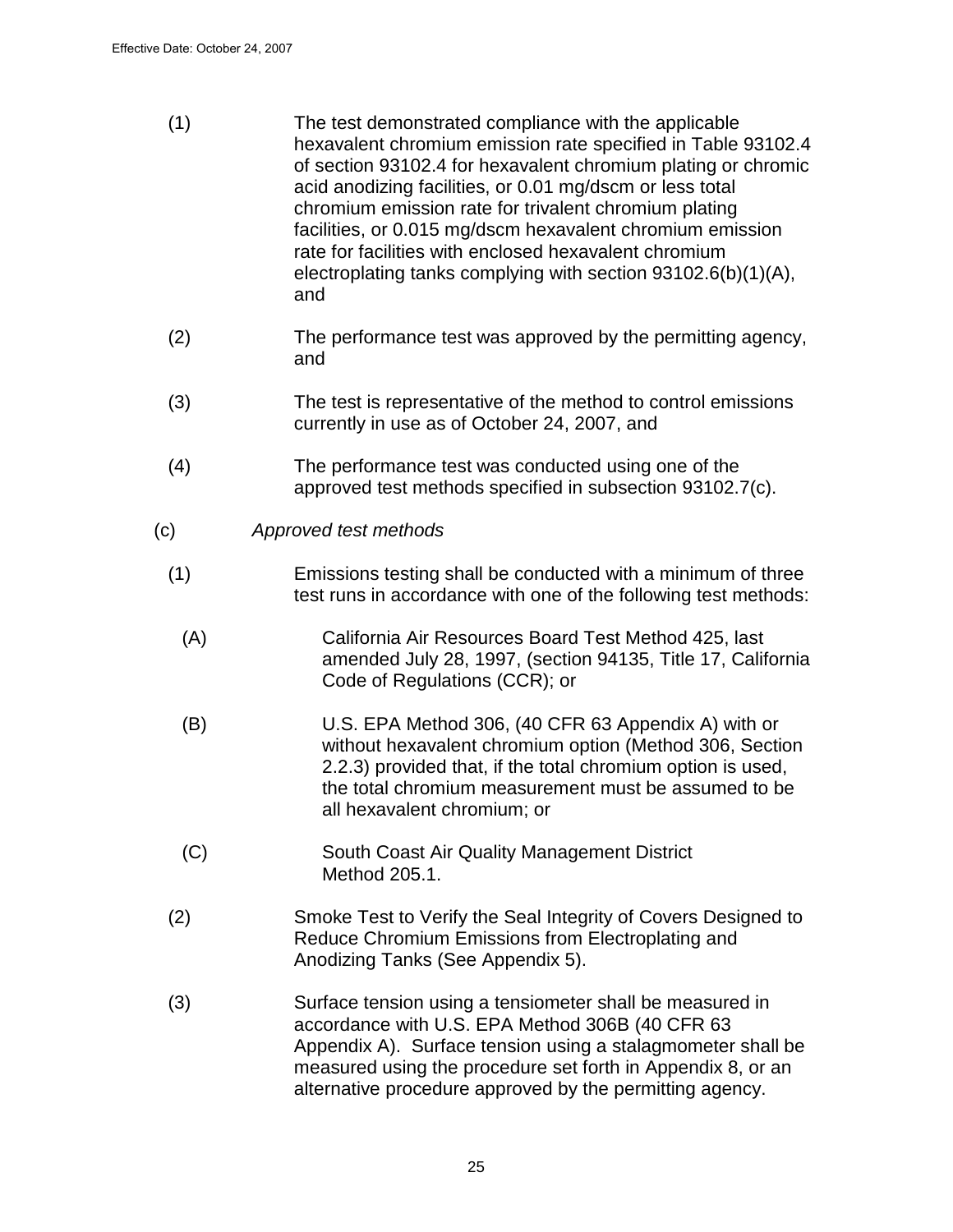- (d) Pre-Test protocol. Facilities subject to the provisions of section 93102.7(a) must submit a pre-test protocol to the permitting agency at least 60 days prior to conducting a performance test. The pretest protocol shall include the performance test criteria of the end user and all assumptions, required data, and calculated targets for testing the source target chromium concentration, the preliminary chromium analytical data, and the planned sampling parameters. In addition, the pre-test protocol shall include information on equipment, logistics, personnel, and other resources necessary for an efficient and coordinated test.
- (e) Test all emission points. Each emission point subject to the requirements of this regulation must be tested unless a waiver is granted by U.S. EPA and approved by the permitting agency.

NOTE: Authority cited: Sections 39600, 39601, 39650, 39658, 39659, 39666, and 41511, Health and Safety Code. Reference: Sections 39650, 39658, 39659, 39665, 39666, and 41511, Health and Safety Code; and 40 CFR Part 63 Subpart N.

### **§ 93102.8 Chemical Fume Suppressants.**

Chemical fume suppressants used to comply with sections 93102.4 and 93102.6(b)(1)(B) shall meet the criteria specified in this section 93102.8.

(a) One or more of the chemical fume suppressants listed in Table 93102.8 shall be used to reduce the surface tension of the electroplating or anodizing bath(s) below the surface tension value listed in Table 93102.8. The surface tension value may be measured using either a stalagmometer or a tensiometer.

|                                 | Specified Surface Tensions |                         |
|---------------------------------|----------------------------|-------------------------|
|                                 | Stalagmometer              | <b>Tensiometer</b>      |
| <b>Chemical Fume</b>            | Measured                   | <b>Measured Surface</b> |
| Suppressant and                 | <b>Surface Tension</b>     | <b>Tension</b>          |
| Manufacturer                    | (dynes/centimeter)         | (dynes/centimeter)      |
| Benchbrite CR 1800 <sup>®</sup> |                            |                         |
| <b>Benchmark Products</b>       | < 40                       | $<$ 35                  |
| Clepo Chrome <sup>®</sup>       |                            |                         |
| <b>MacDermid</b>                | < 40                       | $<$ 35                  |
| Fumetrol 140 <sup>®</sup>       |                            |                         |
| Atotech U.S.A.                  | < 40                       | $<$ 35                  |
| $HCA-6.2^{\circledR}$           |                            |                         |
| <b>Hunter Chemical LLC</b>      | < 32                       | < 28                    |
| $HCA-4^{\circledR}$             |                            |                         |
| <b>Hunter Chemical LLC</b>      | < 32                       | < 28                    |

Table 93102.8: Chemical Fume Suppressants Approved for Use at Specified Surface Tensions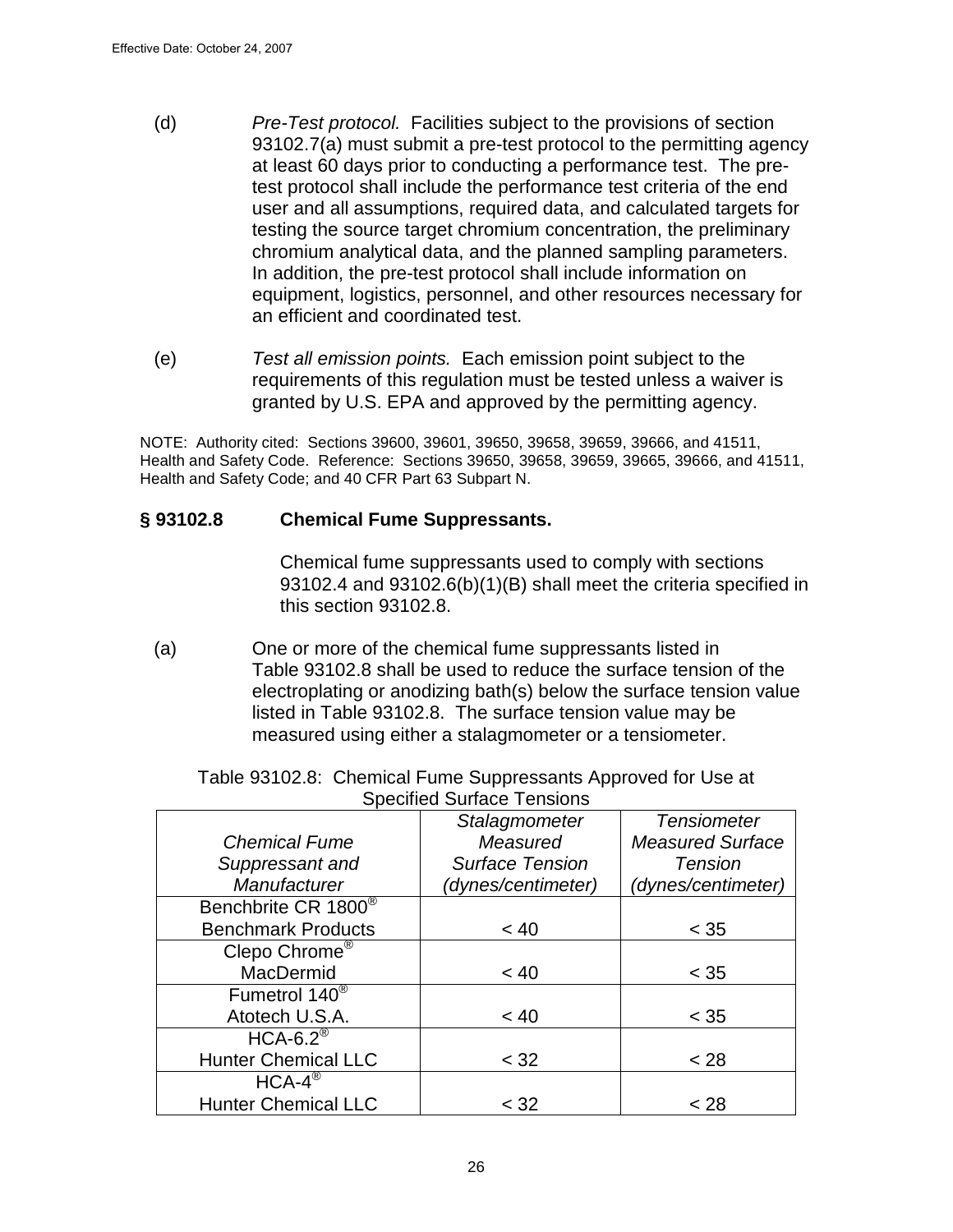- (b) Alternative chemical fume suppressants. Chemical fume suppressants not listed in Table 93102.8 may be used upon approval by the Executive Officer. The Executive Officer shall approve the use of an alternative chemical fume suppressant if the following criteria are met:
	- (1) The chemical fume suppressant has been performance tested under conditions that are representative of normal operations in a hexavalent chromium electroplating or anodizing bath and demonstrated to reduce the hexavalent chromium emissions below 0.01 milligrams per ampere hour; and
	- (2) In the performance testing, the hexavalent chromium emission rate of 0.01 milligrams per ampere-hour was achieved under conditions in which the surface tension did not exceed 45 dynes/cm, as measured by a stalagmometer or 35 dynes/cm, as measured by a tensiometer.
- (c) A chemical fume suppressant that is listed in subsection 93102.8(a) or that has been approved under subsection 93102.8(b) may no longer be used if the Executive Officer determines that the chemical fume suppressant is no longer able to reduce the hexavalent chromium emission rate below 0.01 milligrams per ampere-hour under conditions in which the surface tension does not exceed 45 dynes/cm, as measured by a stalagmometer or 35 dynes/cm, as measured by a tensiometer.

NOTE: Authority cited: Sections 39600, 39601, 39650, 39658, 39659, and 39666, Health and Safety Code. Reference: Sections 39650, 39658, 39659, 39665, and 39666, Health and Safety Code; and 40 CFR Part 63 Subpart N.

### **§ 93102.9 Parameter Monitoring Requirements.**

- (a) Ampere-hours. Each electroplating or anodizing tank, or group of electroplating or anodizing tanks, shall have installed a continuous recording, non resettable, ampere-hour meter that operates on the electrical power lines connected to the tank or group of tanks. A separate meter shall be hard-wired for each rectifier.
- (b) Pressure drop. The owner or operator shall continuously monitor the pressure drop across an add-on control device such as a composite mesh-pad (CMP), packed-bed scrubber (PBS), a CMP/PBS, fiber-bed mist eliminator, and a High Efficiency Particulate Arrestor (HEPA) filter with a mechanical gauge. The gauge shall be located so that it can be easily visible and in clear sight of the operation, or maintenance personnel. The pressure drop shall be maintained within plus or minus 2 inches of water of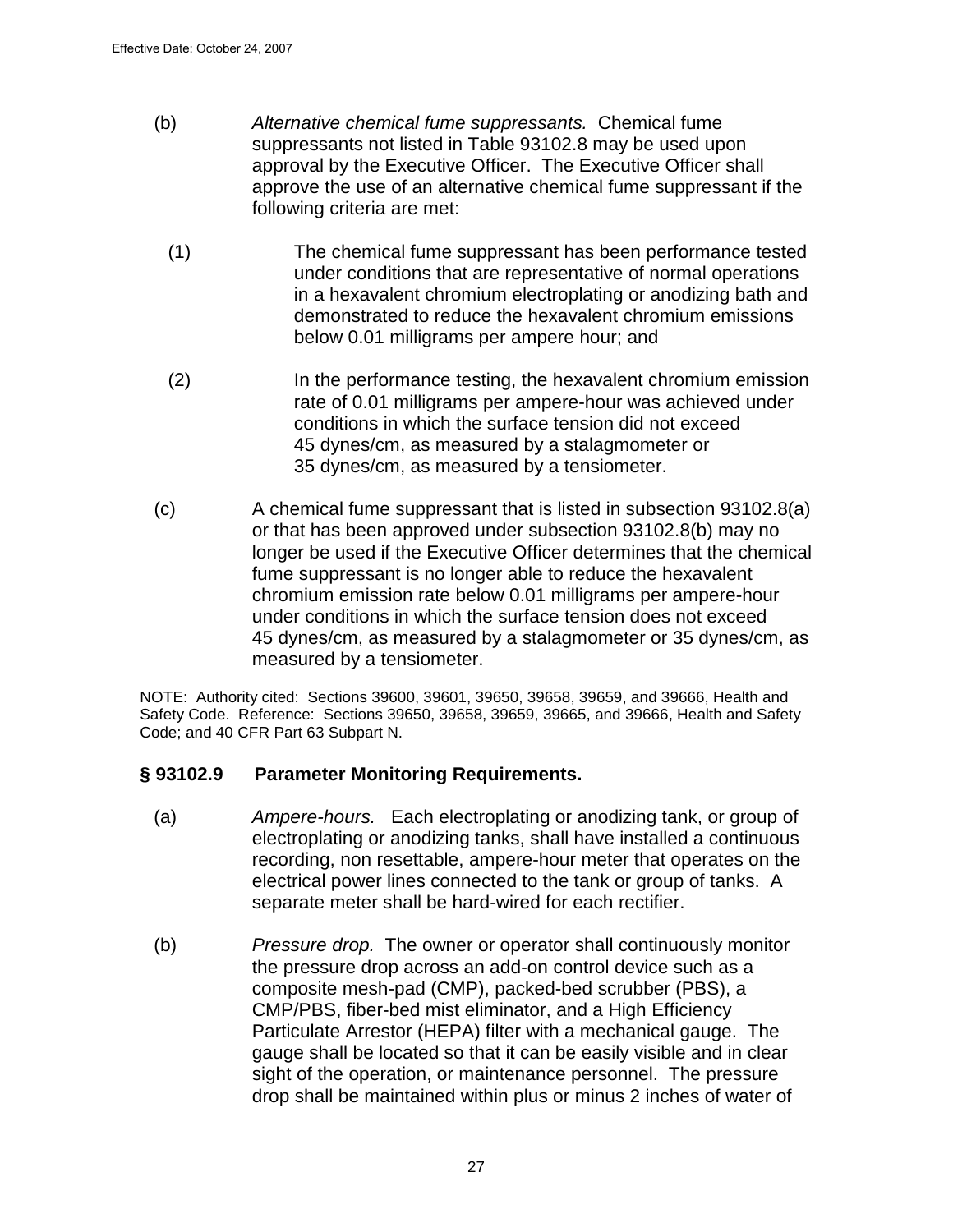the value established during the performance test to demonstrate compliance with the emission limitation for CMP, PBS, a CMP/PBS, and a fiber-bed mist eliminator. The pressure drop shall be maintained within -  $\frac{1}{2}$  times to +2 times the inches of water of the value established during the performance test to demonstrate compliance with the emission limitation for HEPA filters.

- (c) Inlet velocity pressure. The owner or operator shall continuously monitor the inlet velocity pressure of a packed-bed scrubber with a mechanical gauge. The gauge shall be located so that it can be easily visible and in clear sight of the operation, or maintenance personnel. The inlet velocity pressure shall be maintained within plus or minus 10 percent of the value established during the performance test to demonstrate compliance with the emission limitation.
- (d) Surface tension.
	- (1) The owner or operator of a facility that is required to use a chemical fume suppressant as specified in section 93102.8 to comply with section 93102.4 shall measure and monitor the surface tension of the electroplating, or anodizing bath(s) that contains a chemical fume suppressant listed in Table 93102.8 of section 93102.8 with either a stalagmometer using the procedure in Appendix 8 of section 93102.16 or a procedure approved by the permitting agency, or with a tensiometer using U.S. EPA Method 306B (40 CFR part 63, Appendix A). The surface tension shall be maintained below the value required by section 93102.8. Surface tension shall be measured daily for 20 operating days, and weekly thereafter as long as there is no violation of the surface tension requirement. If a violation occurs, the measurement frequency shall return to daily for 20 operating days, and weekly thereafter.
	- (2) The owner or operator of a facility using a chemical fume suppressant containing a wetting agent that is not required to use a chemical fume suppressant listed in Table 93102.8 of section 93102.8 shall measure and monitor the surface tension of the chromium electroplating or chromic acid anodizing tank bath(s) with either a stalagmometer using the procedure in Appendix 8 of section 93102.16 or a procedure approved by the permitting agency, or with a tensiometer using U.S. EPA Method 306B (40 CFR part 63, Appendix A). If the surface tension is measured with a stalagmometer the surface tension shall be maintained below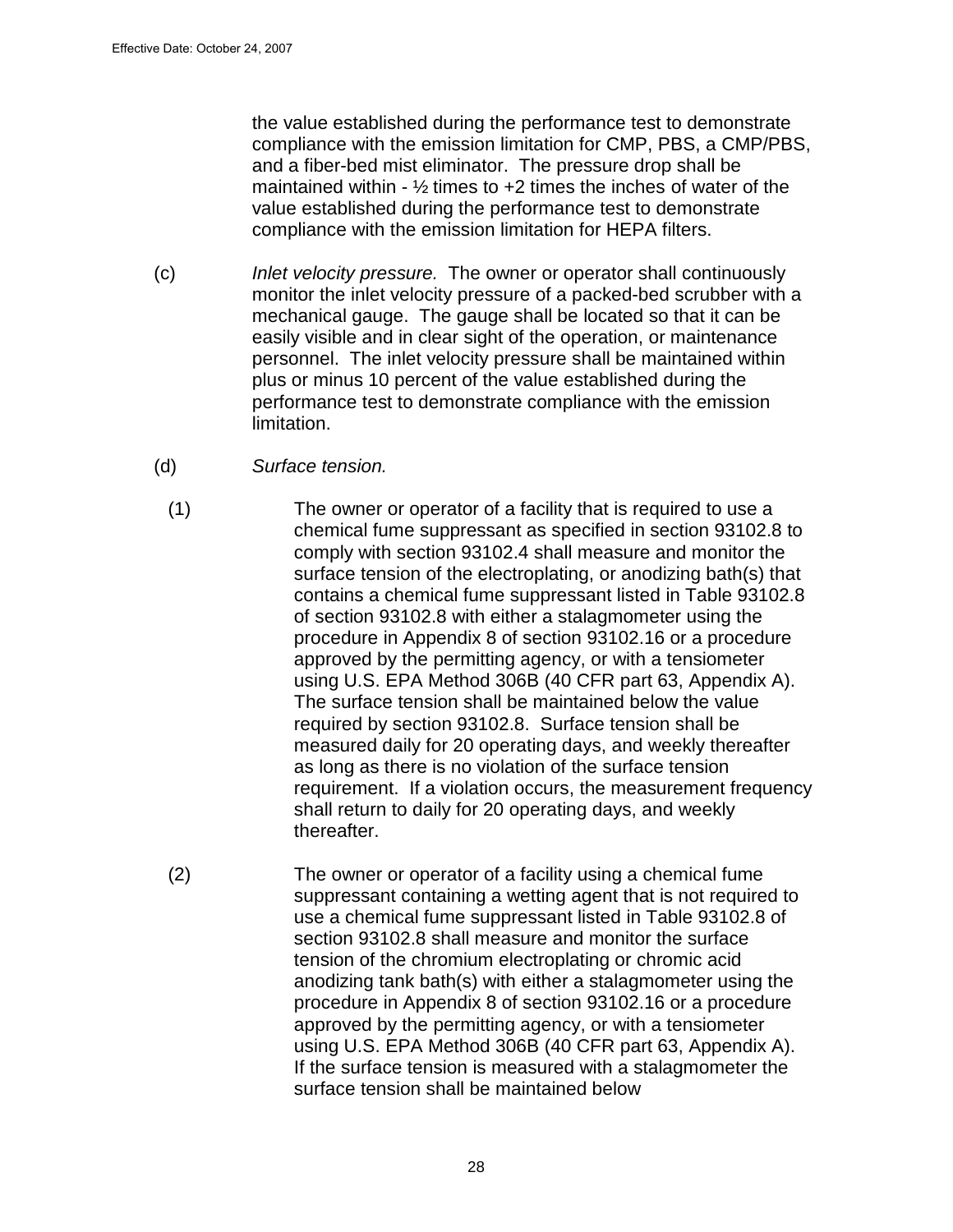45 dynes/centimeter. If the surface tension is measured with a tensiometer, the surface tension shall be maintained below 35 dynes/centimeter. Surface tension shall be measured daily for 20 operating days, and weekly thereafter as long as there is no violation of the surface tension requirement. If a violation occurs, the measurement frequency shall return to daily for 20 operating days, and weekly thereafter.

- (3) Facilities with an approved alternative method of compliance as specified in section 93102.4(b)(3) and using chemical fume suppressants as all or partial control of hexavalent chromium emissions must measure and monitor the surface tension of the electroplating or anodizing bath daily. The surface tension must be maintained at or below the surface tension measured during the performance test.
- (e) Foam blanket thickness. The owner or operator shall monitor the foam blanket thickness across the surface of the electroplating, or anodizing bath(s). The foam blanket thickness shall be maintained consistent with the requirements established during the performance test to demonstrate compliance with the emission limitation. Foam thickness shall be measured hourly for 15 operating days, and daily thereafter as long as there is no violation of the foam thickness requirement. If a violation occurs, the measurement frequency shall return to hourly for 15 operating days, and daily thereafter.
- (f) Mechanical fume suppressants. The owner or operator shall visually inspect the electroplating, or anodizing bath(s) for coverage comparable to the coverage during the performance test daily.

NOTE: Authority cited: Sections 39600, 39601, 39650, 39658, 39659, and 39666, Health and Safety Code. Reference: Sections 39650, 39658, 39659, 39665, and 39666, Health and Safety Code; and 40 CFR Part 63 Subpart N.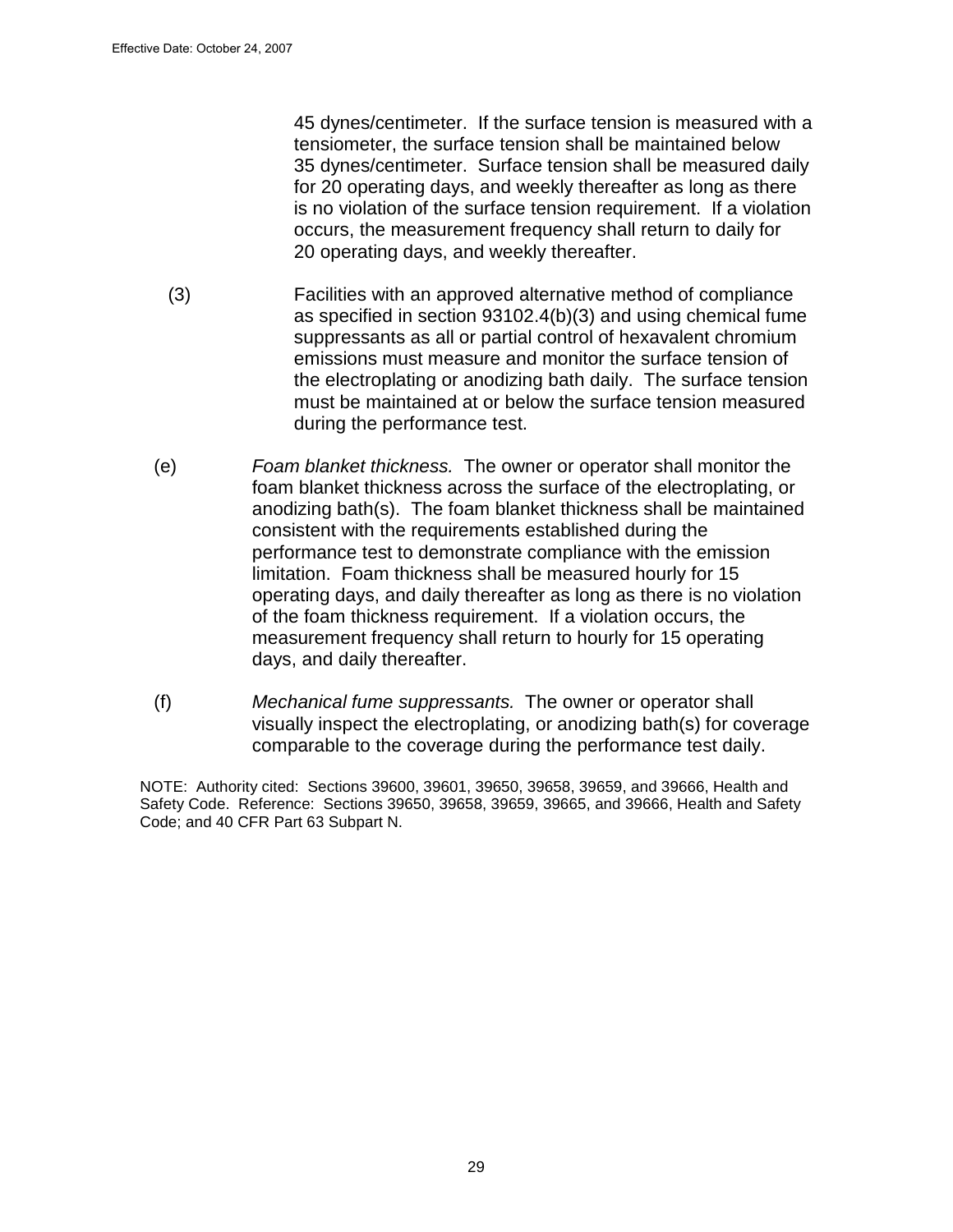## **§ 93102.10 Inspection and Maintenance Requirements.**

(a) Hexavalent chromium electroplating and chromic acid anodizing facilities shall comply with the applicable inspection and maintenance requirements listed in Table 93102.10.

| Control                     | <b>Inspection and Maintenance</b>        | Frequency       |
|-----------------------------|------------------------------------------|-----------------|
| Technique/Equipment         | Requirements                             |                 |
| Composite mesh-pad          | 1. Visually inspect device to ensure     | 1. 1/quarter.   |
| (CMP) system,               | that there is proper drainage, no        |                 |
| Packed-bed scrubber         | unusual chromic acid buildup on the      |                 |
| (PBS), or PBS/CMP           | pads, and/or packed beds and no          |                 |
|                             | evidence of chemical attack that affects |                 |
|                             | the structural integrity of the device.  |                 |
|                             | 2. Visually inspect back portion of the  | 2. 1/quarter.   |
|                             | mesh pad closest to the fan to ensure    |                 |
|                             | there is no breakthrough of chromic      |                 |
|                             | acid mist, and/or back portion of the    |                 |
|                             | chevron mist eliminator to ensure it is  |                 |
|                             | dry and there is no breakthrough of      |                 |
|                             | chromic acid mist.                       |                 |
|                             | 3. Visually inspect ductwork from tank   | 3. 1/quarter.   |
|                             | to the control device to ensure there    |                 |
|                             | are no leaks.                            |                 |
|                             | 4. Perform washdown and/or add fresh     | 4. Per          |
|                             | makeup water to the packed bed when      | manufacturer.   |
|                             | it is needed.                            |                 |
| Fiber-bed mist              | Same as number 1 for CMP/PBS.            | 1. 1/quarter.   |
| eliminator <sup>A</sup>     |                                          |                 |
|                             | Same as number 3 for CMP/PBS.            | 2. 1/quarter.   |
|                             | Same as number 4 for CMP/PBS.            | 3. Per          |
|                             |                                          | manufacturer.   |
| <b>High Efficiency</b>      | 1. Look for changes in the pressure      | 1.1/week.       |
| <b>Particulate Arrestor</b> | drop.                                    |                 |
| (HEPA) filter               |                                          |                 |
|                             | 2. Replace HEPA filter.                  | 2. Per          |
|                             |                                          | manufacturer's  |
|                             |                                          | specifications, |
|                             |                                          | or permitting   |
|                             |                                          | agency's        |
|                             |                                          | requirement.    |

Table 93102.10 -- Summary of Inspection and Maintenance Requirements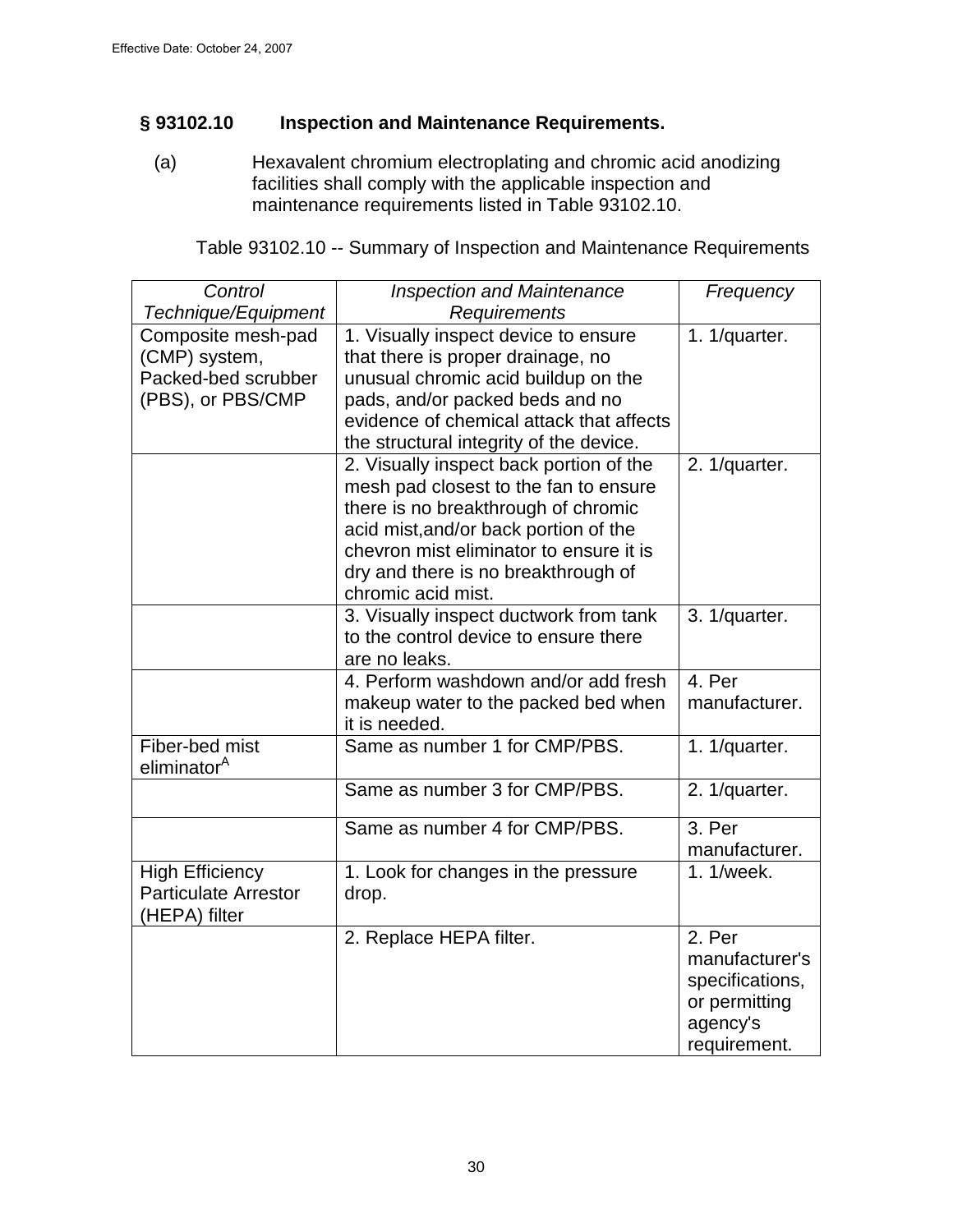| Chromium tank covers<br>[facilities complying<br>with subsection<br>$93102.6(b)$ ] | 1. Drain the air-inlet (purge air) valves<br>at the end of each day that the tank is<br>in operation.                                                                                                                                                                 | 1. 1/day.               |
|------------------------------------------------------------------------------------|-----------------------------------------------------------------------------------------------------------------------------------------------------------------------------------------------------------------------------------------------------------------------|-------------------------|
|                                                                                    | 2. Visually inspect access door seals<br>and membranes for integrity.                                                                                                                                                                                                 | 2. 1/week.              |
|                                                                                    | 3. Drain the evacuation unit directly<br>into the plating tank or into the rinse<br>tanks (for recycle into the plating tank).                                                                                                                                        | 3. 1/week.              |
|                                                                                    | 4. Visually inspect membranes for<br>perforations using a light source that<br>adequately illuminates the membrane<br>(e.g., Grainger model No. 6X971<br>Fluorescent Hand Lamp).                                                                                      | 4. 1/month.             |
|                                                                                    | 5. Visually inspect all clamps for proper<br>operation; replace as needed.                                                                                                                                                                                            | 5. 1/month.             |
|                                                                                    | 6. Clean or replace filters on<br>evacuation unit.                                                                                                                                                                                                                    | 6. 1/month.             |
|                                                                                    | 7. Visually inspect piping to, piping<br>from, and body of evacuation unit to<br>ensure there are no leaks and no<br>evidence of chemical attack.                                                                                                                     | 7. 1/quarter.           |
|                                                                                    | 8. Replace access door seals,<br>membrane evacuation unit filter, and<br>purge air inlet check valves in<br>accordance with the manufacturer's<br>recommendations.                                                                                                    | 8. Per<br>manufacturer. |
| Pitot tube                                                                         | Backflush with water, or remove from<br>the duct and rinse with fresh water.<br>Replace in the duct and rotate 180<br>degrees to ensure that the same zero<br>reading is obtained. Check pitot tube<br>ends for damage. Replace pitot tube if<br>cracked or fatigued. | 1/quarter.              |
| Ampere-hour meter                                                                  | Install and maintain per manufacturer's                                                                                                                                                                                                                               | Per                     |
|                                                                                    | specifications.                                                                                                                                                                                                                                                       | manufacturer.           |
| Stalagmometer/                                                                     | Calibrate and maintain per                                                                                                                                                                                                                                            | Per                     |
| <b>Tensiometer</b>                                                                 | manufacturer's specifications.                                                                                                                                                                                                                                        | manufacturer.           |

 $A$  Inspection and maintenance requirements for the control device installed upstream of the fiber-bed mist eliminator to prevent plugging do not apply as long as the inspection and maintenance requirements for the fiber-bed unit are followed.

(b) Add-on air pollution control device(s) that is custom designed for a specific operation shall develop operating and maintenance requirements. The requirements shall be submitted to the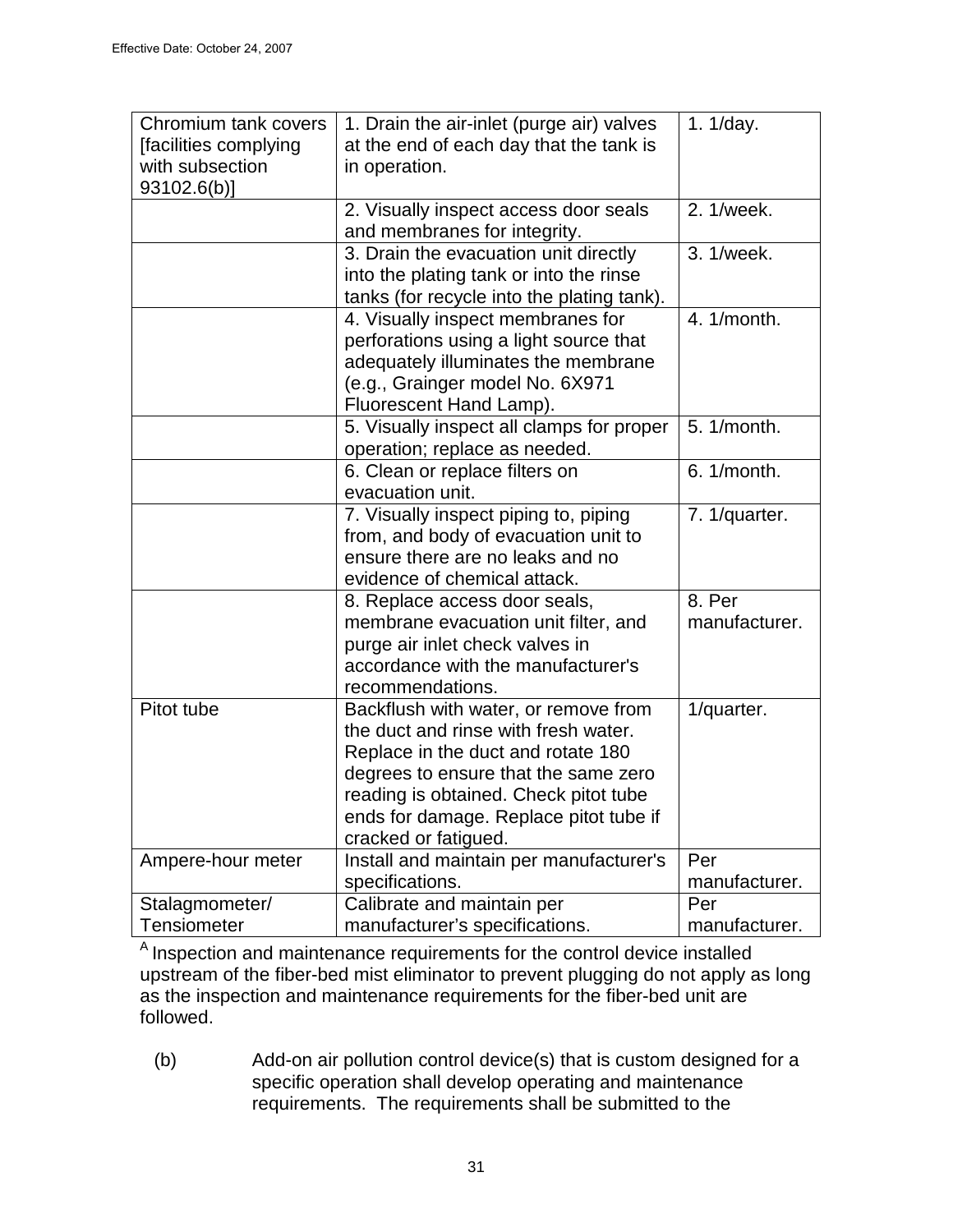permitting agency for review and approval. The requirements and frequency of inspection must be sufficient to ensure compliance.

NOTE: Authority cited: Sections 39600, 39601, 39650, 39658, 39659, 39666, and 41511, Health and Safety Code. Reference: Sections 39650, 39658, 39659, 39665, 39666, and 41511, Health and Safety Code; and 40 CFR Part 63 Subpart N.

## **§ 93102.11 Operation and Maintenance Plan (O & M Plan) Requirements.**

- (a) Prepare the  $\overline{O}$  & M plan. The owner or operator subject to the inspection and maintenance requirements of subsection 93102.10(a) and (b) shall prepare an operation and maintenance plan. For major sources, the plan shall be incorporated by reference into the source's title V permit. The plan shall incorporate the inspection and maintenance requirements for that device, or monitoring equipment, as identified in Table 93102.10, or subsection 93102.10(b) of this ATCM and include the following elements:
	- (1) A standardized checklist to document the operation and maintenance of the facility, the add-on air pollution control device, and the process and control system monitoring equipment; and
	- (2) Procedures to be followed to ensure that equipment is properly maintained. [To satisfy the inspection and maintenance requirements of this subsection, the owner or operator may use applicable standard operating procedure (SOP) manuals, Occupational Safety and Health Administration (OSHA) plans, or other existing plans, provided the alternative plans meet the requirements of this subsection.]
- (b) Retain the  $O & M$  plan. The owner or operator shall keep the written operation and maintenance plan on record after it is developed to be made available for inspection, upon request, during normal working hours.
- (c) Changes to the O & M plan. Any changes made by the owner or operator should be documented in an addendum to the plan. In addition, the owner or operator shall keep previous (i.e., superseded) versions of the operation and maintenance plan on record to be made available for inspection, upon request, during normal working hours, for a period of 5 years after each revision to the plan.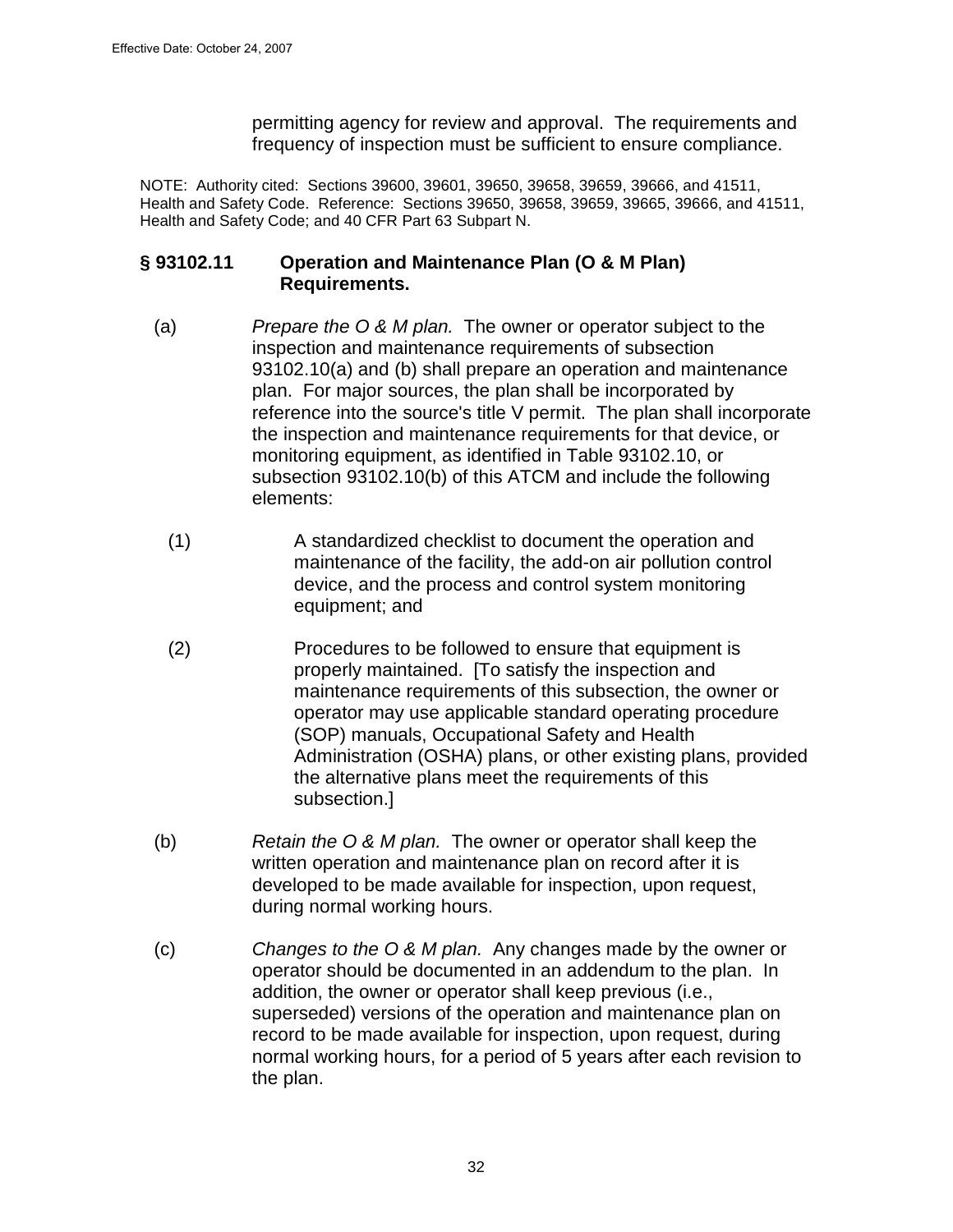(d) Revisions to the O & M plan to address breakdowns. The operation and maintenance plan shall be revised as necessary to minimize breakdowns.

NOTE: Authority cited: Sections 39600, 39601, 39650, 39658, 39659, 39666, and 41511, Health and Safety Code. Reference: Sections 39650, 39658, 39659, 39665, 39666, and 41511, Health and Safety Code; and 40 CFR Part 63 Subpart N.

### **§ 93102.12 Recordkeeping Requirements.**

- (a) Inspection records. The owner or operator shall maintain inspection records to document that the inspection and maintenance requirements of section 93102.10 and Table 93102.10, and the provisions of the operation and maintenance plan required by section 93102.11 have been met. The record can take the form of a checklist and shall identify:
	- (1) the device inspected,
	- (2) the date and time of inspection,
	- (3) a brief description of the working condition of the device during the inspection,
	- (4) maintenance activities performed on the components of the air pollution control system (i.e. duct work replacement, filter pad replacement, fan replacement, etc), and
	- (5) actions taken to correct deficiencies found during the inspection.
- (b) Performance test records. The owner or operator shall maintain test reports documenting the conditions and results of all performance tests.
- (c) Monitoring data records. The owner or operator shall maintain records of monitoring data required by section 93102.9 that are used to demonstrate compliance, including the date and time the data are collected.
	- (1) Cumulative rectifier usage records. Record the actual cumulative rectifier usage expended during each month of the reporting period, and the total usage expended to date.
	- (2) Pressure drop. The owner or operator shall record the pressure drop once a week.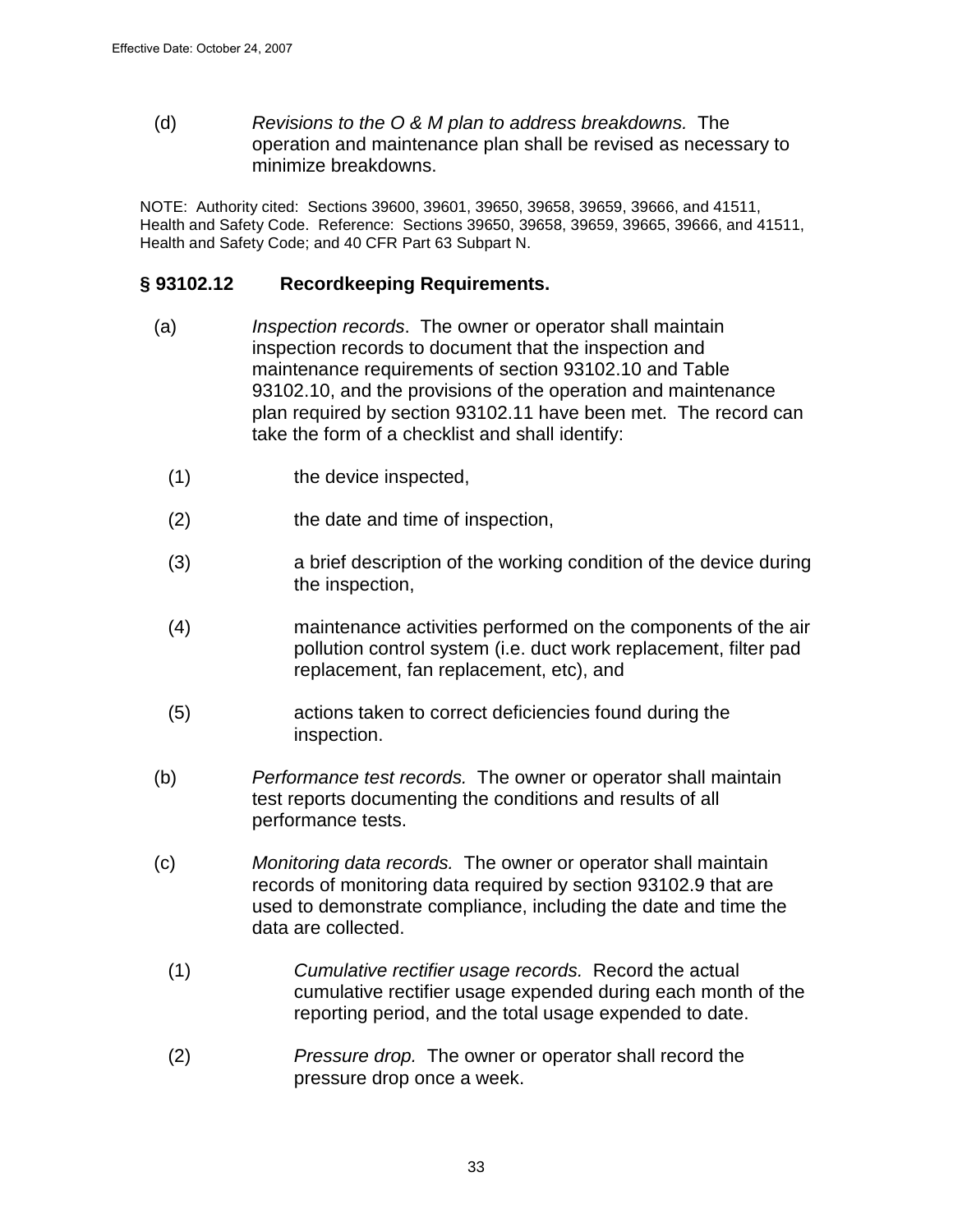- (3) Inlet Velocity Pressure. The owner or operator shall record the inlet velocity pressure weekly.
- (4) Surface tension.
	- (A) Facilities required to use a chemical fume suppressant as specified in section 93102.8 to comply with section 93102.4.

The owner or operator shall record the surface tension daily for 20 operating days, and weekly thereafter as long as there is no violation of the surface tension requirement. If the surface tension of the plating or anodizing bath exceeds levels specified in section 93102.8 the owner or operator shall again record the surface tension daily for 20 operating days, and weekly thereafter.

(B) Facilities not required to use a chemical fume suppressant specified in section 93102.8 to comply with section 93102.4.

> The owner or operator shall record the surface tension daily for 20 operating days, and weekly thereafter as long as there is no violation of the surface tension requirement. If the surface tension of the plating or anodizing bath exceeds 45 dynes/centimeter as measured with a stalagmometer or exceeds 35 dynes/centimeter as measured with a tensiometer, the owner or operator shall again record the surface tension daily for 20 operating days, and weekly thereafter.

- (C) Facilities with an approved alternative method of compliance as specified in section 93102.4(b)(3) and using chemical fume suppressants as all, or partial control of hexavalent chromium emissions must record the surface tension of the electroplating, or anodizing bath daily. The surface tension must be maintained at or below the surface tension measured during the performance test.
- (5) Mechanical fume suppressants. Facilities with an approved alternative method of compliance as specified in section 93102.4(b)(3) and using mechanical fume suppressants as all or partial control of hexavalent chromium emissions must record the coverage on the electroplating or anodizing bath daily. Coverage shall be reported as a percentage of bath surface area.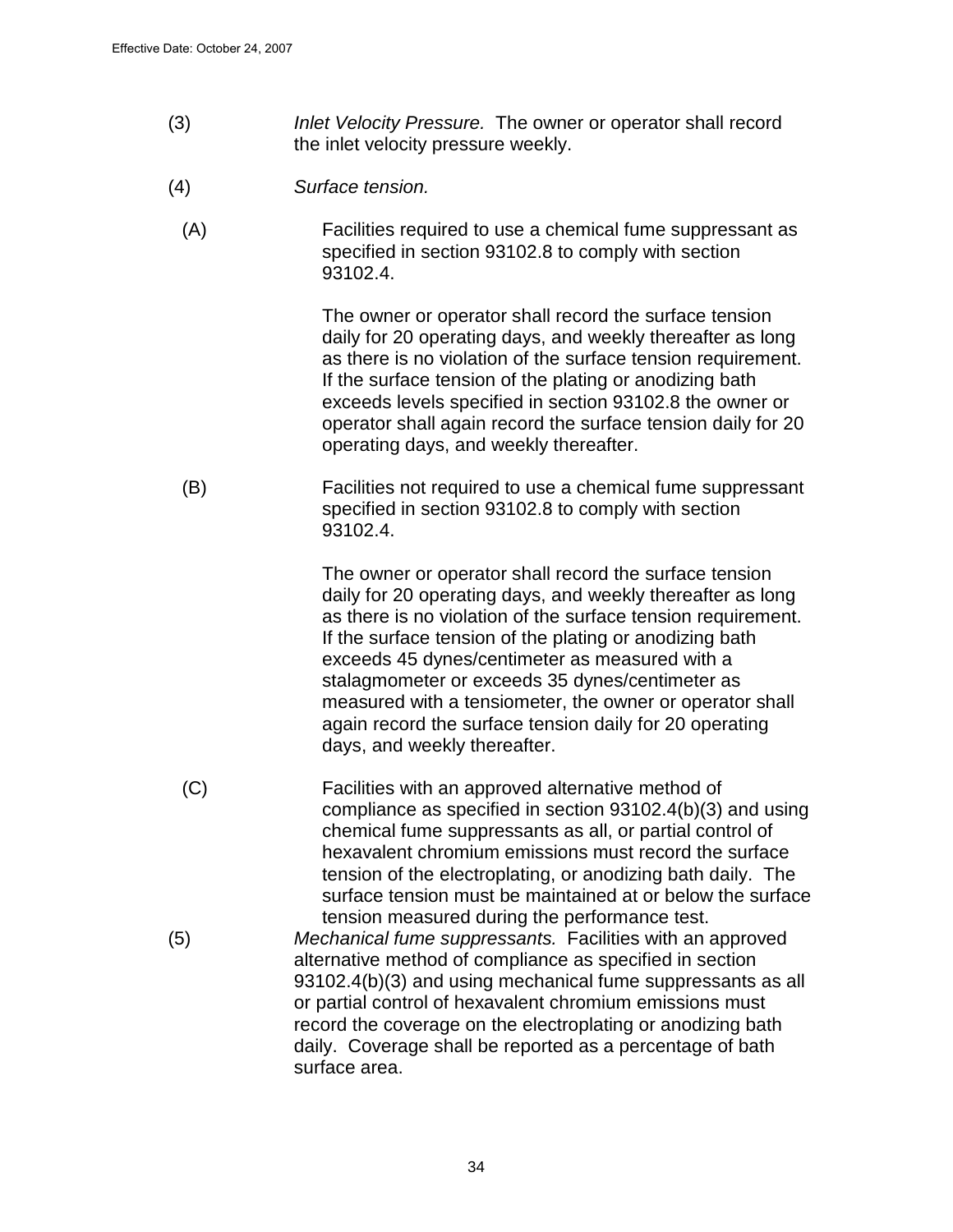- (6) Foam thickness. The owner or operator shall record the foam thickness hourly for 15 operating days, and daily thereafter as long as there is no violation of the foam thickness requirement. If a violation occurs, the measurement frequency shall return to hourly for 15 operating days, and daily thereafter.
- (d) Breakdown records. The owner or operator shall maintain records of the occurrence, duration, and cause (if known) and action taken on each breakdown.
- (e) Records of excesses. The owner or operator shall maintain records of exceedances of the emission limitations in section 93102.4, the monitoring parameter values established under section 93102.9, or any site-specific operating parameters established for alternative equipment. The records shall include the date of the occurrence, the duration, cause (if known), and, where possible, the magnitude of any excess emissions.
- (f) Records demonstrating facility size. Facility size for determining the applicable emission limitation in subsection 93102.4(a) is determined by the maximum cumulative potential rectifier capacity. However, a facility with a maximum cumulative potential rectifier capacity of 60 million amp-hr/yr or more may, at the option of the owner or operator, be considered small or medium if the actual cumulative rectifier usage is less than 60 million amp-hr/yr as demonstrated by using either of the following procedures:
	- (1) Annual actual cumulative rectifier capacity. Show by records that the facility's previous annual actual cumulative rectifier capacity was less than 60 million amp-hr/yr, by using nonresettable ampere-hour meters and keeping monthly records of actual ampere-hour capacity for each 12-month rolling period following the compliance date. The actual cumulative rectifier capacity for the previous 12-month rolling period shall be tabulated monthly by adding the capacity for the current month to the capacities for the previous 11 months; or
	- (2) Maximum cumulative potential rectifier usage limit. By accepting a limit on the maximum cumulative potential rectifier usage of a hard chromium electroplating facility through a title V permit condition or a permitting agency operating permit condition and by maintaining monthly records in accordance with subsection 93102.12(c)(1) to demonstrate that the limit has not been exceeded.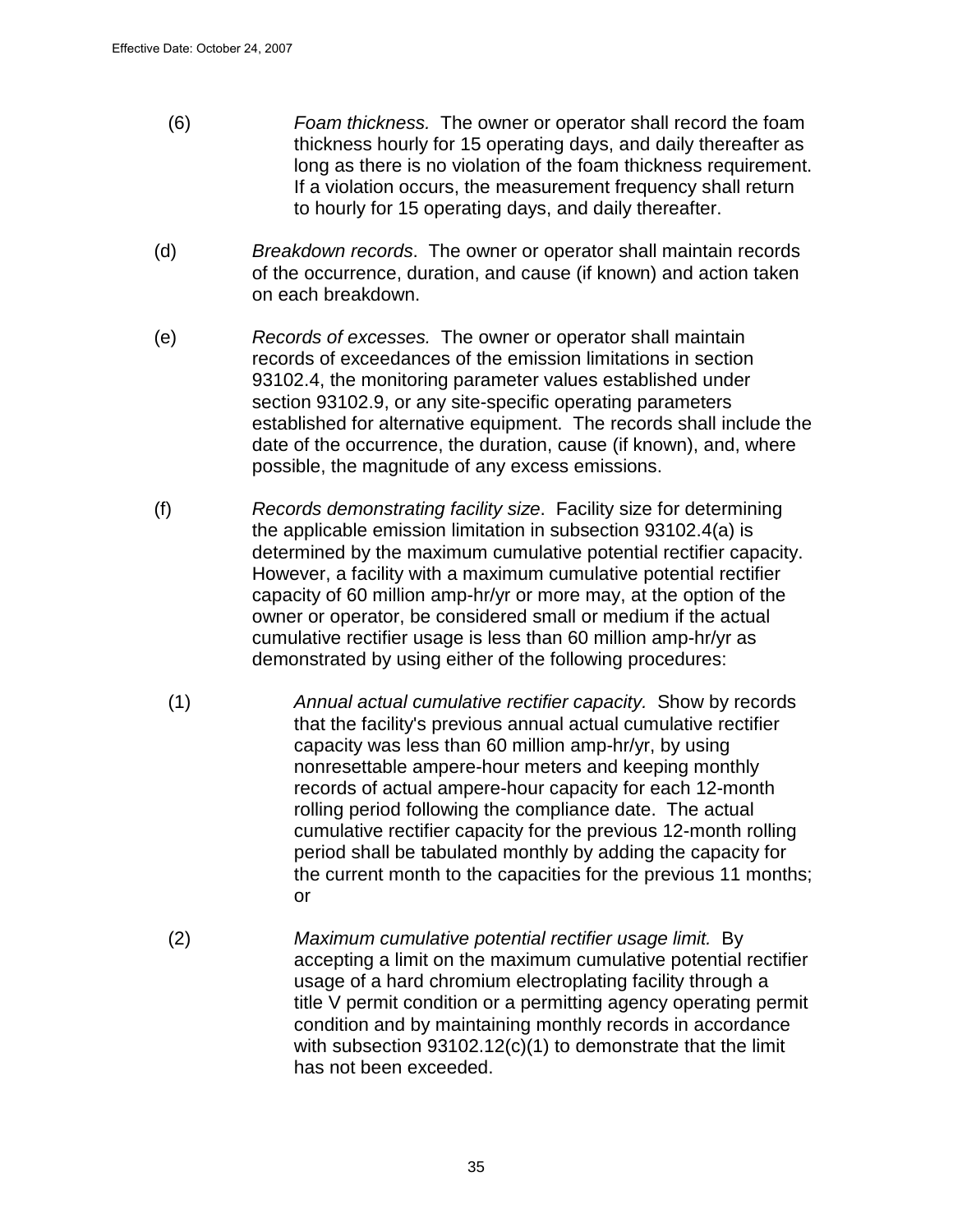- (g) Records of annual ampere-hour use. Facilities shall maintain monthly records of total ampere-hour use per calendar year. The record shall be submitted to the permitting agency as part of their Initial and Ongoing Compliance Status Reports, as specified in Appendix 2 and 3.
- (h) Records of chemical fume suppressant additions. For facilities using chemical fume suppressants to comply with the standards, or requirements, the owner or operator shall maintain records of the date, time, approximate volume, and product identification of the chemical fume suppressant that is added to the electroplating or anodizing bath.
- (i) Records of trivalent chromium process components. For facilities complying with subsection 93102.6(a) using the trivalent chromium process, the owner or operator shall maintain records of the bath components purchased, with the wetting agent clearly identified as a bath constituent contained in one of the components.
- (j) New/modified source review information. The owner or operator shall maintain records supporting the notifications and reports required by the permitting agency's new source review provisions and/or subsection 93102.4(e).
- (k) Housekeeping records. The owner or operator shall maintain records demonstrating compliance with housekeeping requirements, as required by section 93102.5, including the dates on which specific activities were completed, and records showing that chromium or chromium-containing wastes have been stored, disposed of, recovered, or recycled using practices that do not lead to fugitive dust emissions.
- (l) Records retention. All records shall be maintained for five years, at least two years on site.

NOTE: Authority cited: Sections 39600, 39601, 39650, 39658, 39659, 39666, and 41511, Health and Safety Code. Reference: Sections 39650, 39658, 39659, 39665, 39666, and 41511, Health and Safety Code; and 40 CFR Part 63 Subpart N.

# **§ 93102.13 Reporting Requirements.**

- (a) Performance test documentation.
	- (1) Notification of performance test.
		- (A) The owner or operator of a facility shall notify the permitting agency of his or her intention to conduct a performance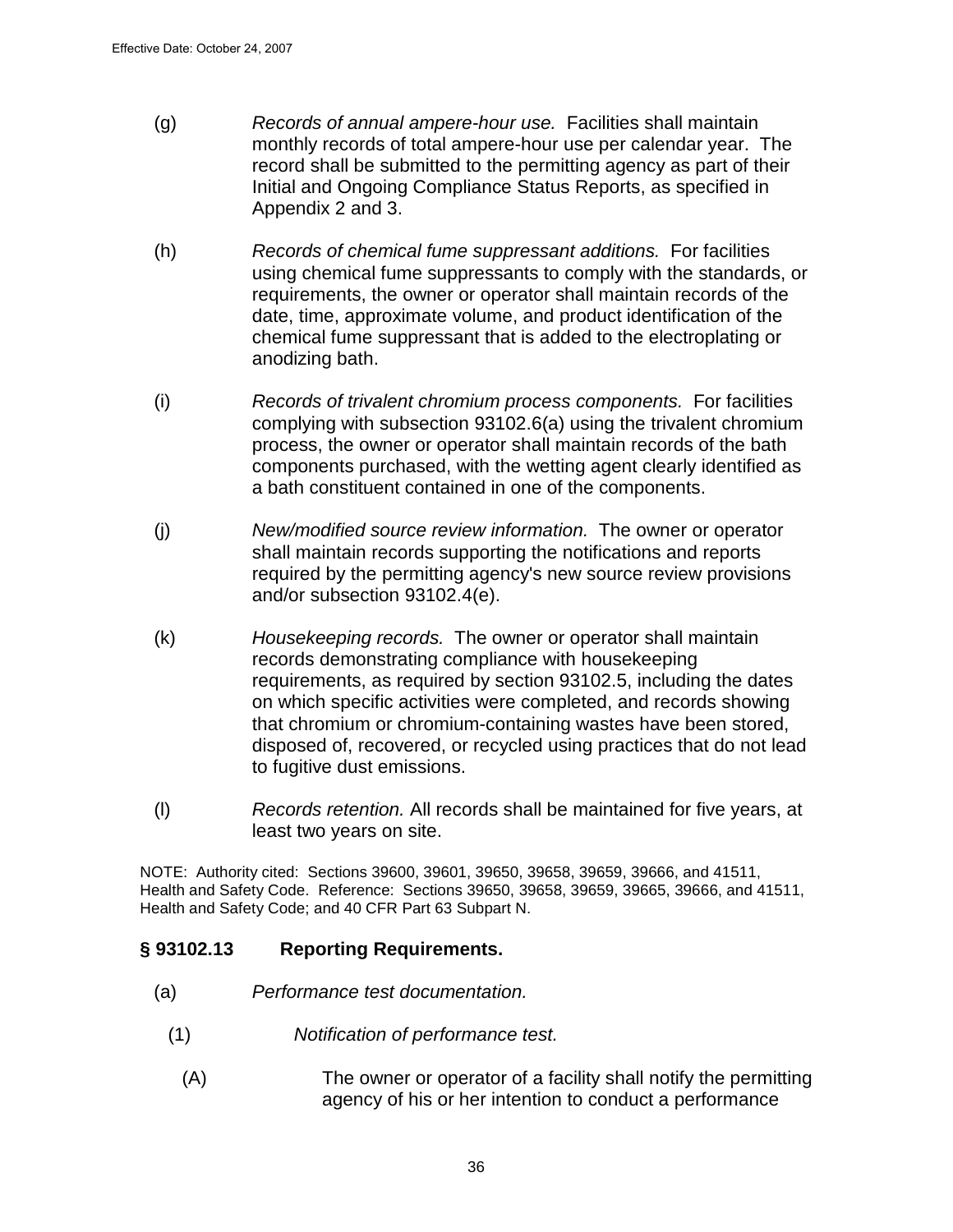test at least 60 calendar days before the performance test is scheduled.

- (B) The provisions in subsection 93102.13(a)(1)(A), above, do not apply if the performance test was conducted prior to July 24, 1997, was used to demonstrate compliance with subsection 93102.4(a) or subsection 93102.6(a), and was approved by the permitting agency and the U.S. EPA.
- (2) Reports of performance test results. The owner or operator shall report performance test results to the permitting agency. Reports of performance test results shall be submitted no later than 90 days following the completion of the required performance test, and shall be submitted as part of the notification of compliance status required by subsection (b) of this section.
- (3) The content of performance test reports shall contain the information identified in Appendix 1.
- (b) Initial compliance status report. An initial compliance status report is required each time that a facility becomes subject to the requirements of this ATCM. The owner or operator shall submit to the permitting agency an initial compliance status report, signed by the responsible official who shall certify its accuracy, attesting to whether the facility has complied with this rule.
	- (1) The initial compliance status report shall be submitted to the permitting agency no later than April 24, 2008 for existing facilities, or at start-up for new facilities.
	- (2) The content of the initial compliance status report shall contain the information identified in Appendix 2.
- (c) Ongoing compliance status reports. The owner, or operator shall submit a summary report to the permitting agency to document the ongoing compliance status.
	- (1) Ongoing compliance status reports shall be submitted to the permitting agency on or before February 1 annually for all facilities, and shall include information for the preceding calendar year (January 1 through December 31).
	- (2) The content of ongoing compliance status reports shall include the information identified in Appendix 3.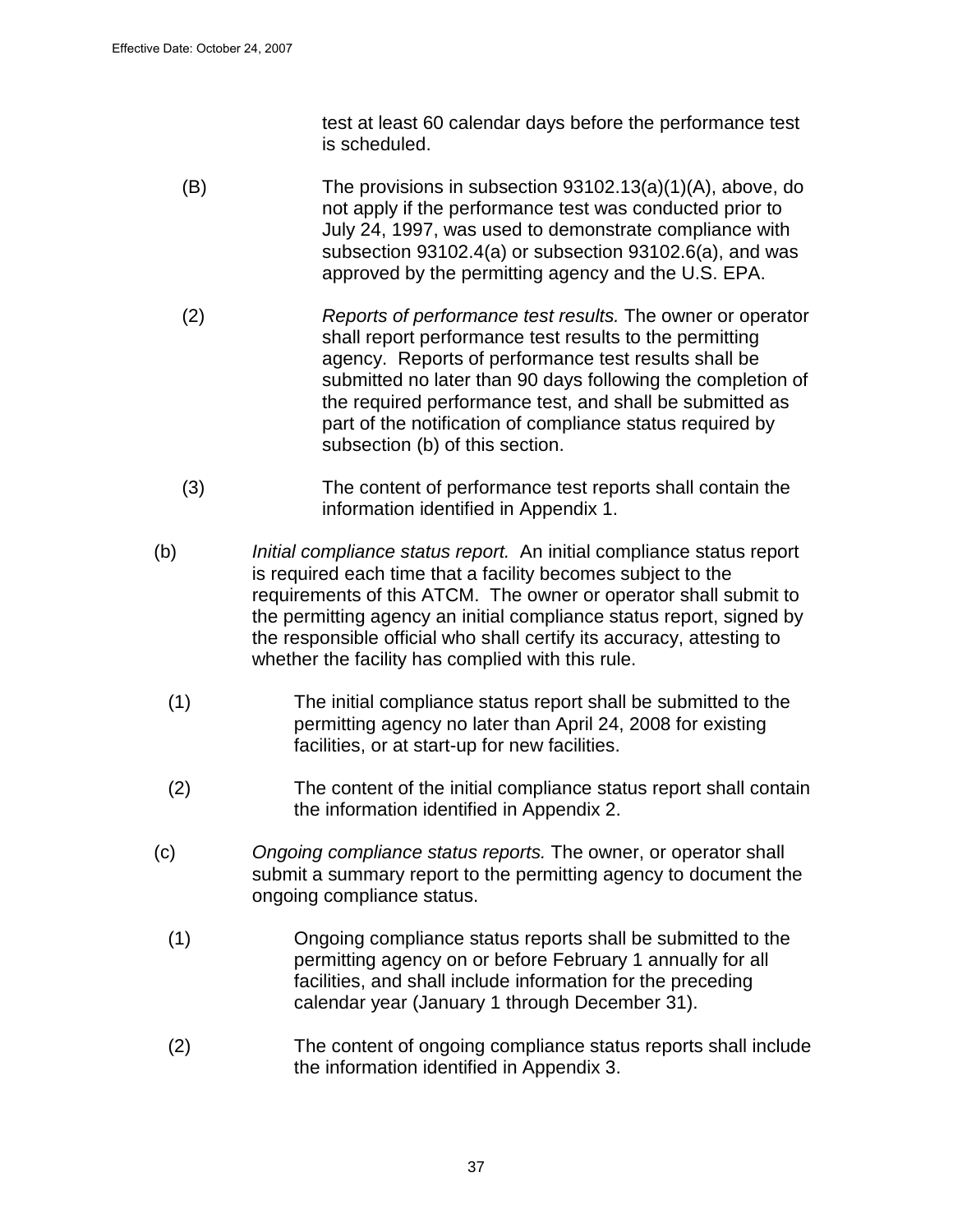- (d) Reports of breakdowns. The owner or operator shall report breakdowns as required by the permitting agency's breakdown rule.
- (e) Reports associated with the trivalent chromium process.
	- (1) Facilities currently using the trivalent chromium process.
		- (A) Owners or operators electroplating with the trivalent chromium process using a wetting agent are not subject to subsections (a), (b), and (c) of this section 93102.13, but shall submit to the permitting agency the following information no later than November 24, 2007:
			- 1. The name and address of each facility subject to this paragraph;
			- 2. A statement that a trivalent chromium process that incorporates a wetting agent will be used to comply with these requirements; and
			- 3. The list of bath components that comprise the trivalent chromium bath, with the wetting agent clearly identified.
		- (B) An owner or operator electroplating with the trivalent chromium process and complying with the emission limitation option in subsection 93102.6(a) shall submit the information contained in subsections (a) and (b) of this section 93102.13. The report shall be submitted in accordance with the schedules identified in those paragraphs.
	- (2) Facilities changing to the trivalent chromium process. Within 30 days of a change to the trivalent chromium process, the owner or operator shall submit to the permitting agency a report that includes:
		- (A) Facilities electroplating with the trivalent chromium process using a wetting agent shall submit the following information:
			- 1. The name and address of each facility subject to this paragraph; and
			- 2. A statement that a trivalent chromium process that incorporates a wetting agent will be used to comply with these requirements; and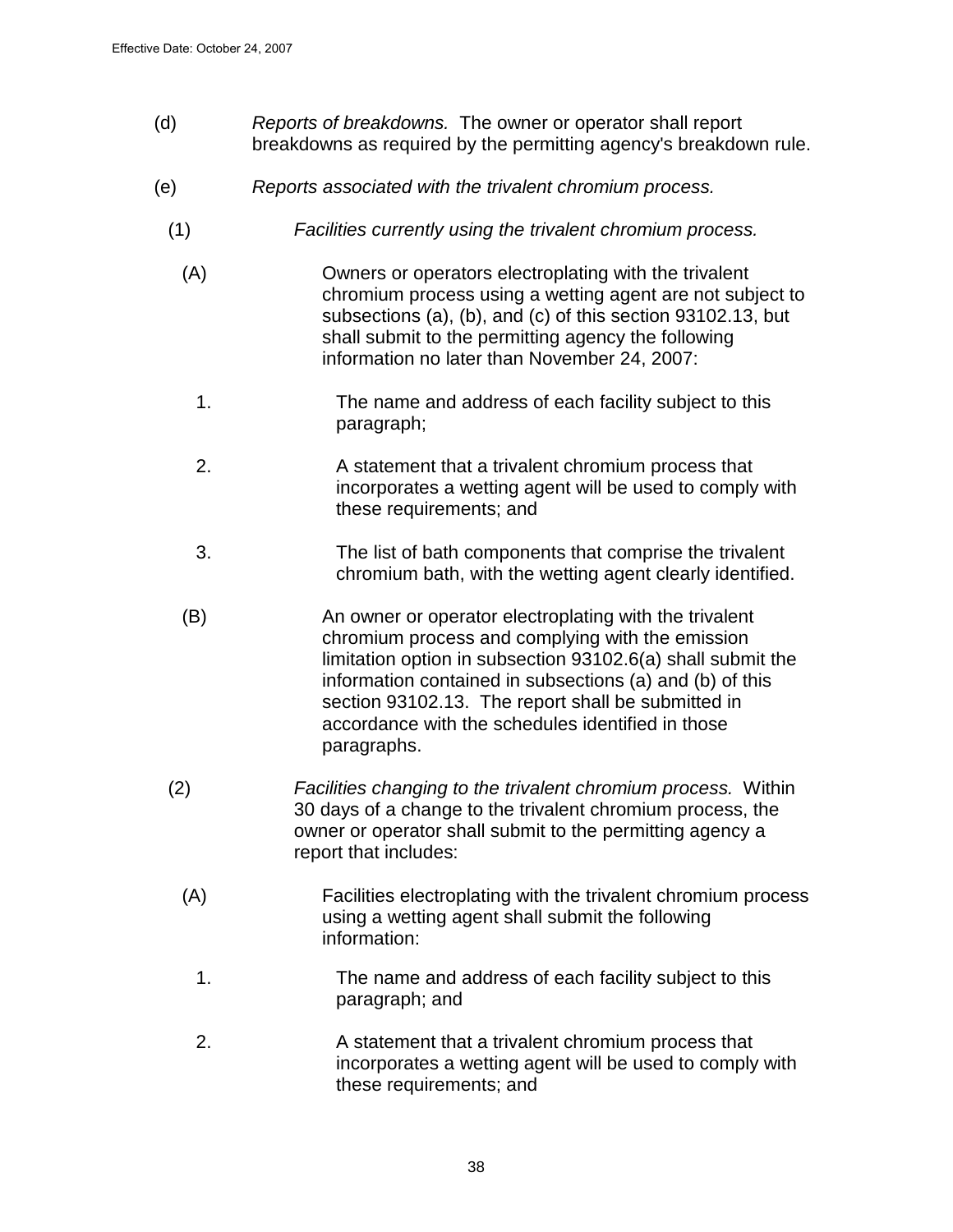- 3. The list of bath components that comprise the trivalent chromium bath, with the wetting agent clearly identified; and
- 4. A description of the manner in which the process has been changed.
- (B) Facilities electroplating with the trivalent chromium process and complying with the emission limitation option in 93102.6(a) shall submit the information contained in subsections (a) and (b) of this section 93102.13. The report shall be submitted in accordance with the schedules identified in those paragraphs.
- (f) Adjustments to the timeline for submittal and format of reports. A permitting agency may adjust the timeline for submittal of periodic reports, allow consolidation of multiple reports into a single report, establish a common schedule for submittal of reports, or accept reports prepared to comply with other State, or local requirements. Prior to allowing an adjustment, the permitting agency must find that the adjustment will provide the same information and will not alter the overall frequency of reporting.

NOTE: Authority cited: Sections 39600, 39601, 39650, 39658, 39659, 39666, and 41511, Health and Safety Code. Reference: Sections 39650, 39658, 39659, 39665, 39666, and 41511, Health and Safety Code; and 40 CFR Part 63 Subpart N.

### **§ 93102.14 Procedure for Establishing Alternative Requirements.**

- (a) Request Approval of an Alternative Requirement. Any person may request approval of an alternative requirement. The person seeking such approval shall submit the proposed alternative requirement to the permitting agency for approval. The request must include the proposed alternative requirement, the reason for requesting the alternative requirement, and information demonstrating that the criteria for approval identified in Table 93102.14 are met.
- (b) Approval of an Alternative Requirement. A permitting agency may approve an alternative requirement if it determines that application of the alternative requirement meets the criteria for approval, identified in Table 93102.14, and the permitting agency has received concurrence by the ARB and U.S. EPA, where concurrence is required.
- (c) Concurrence for an Alternative Requirement. For those requirements identified in Table 93102.14 as requiring concurrence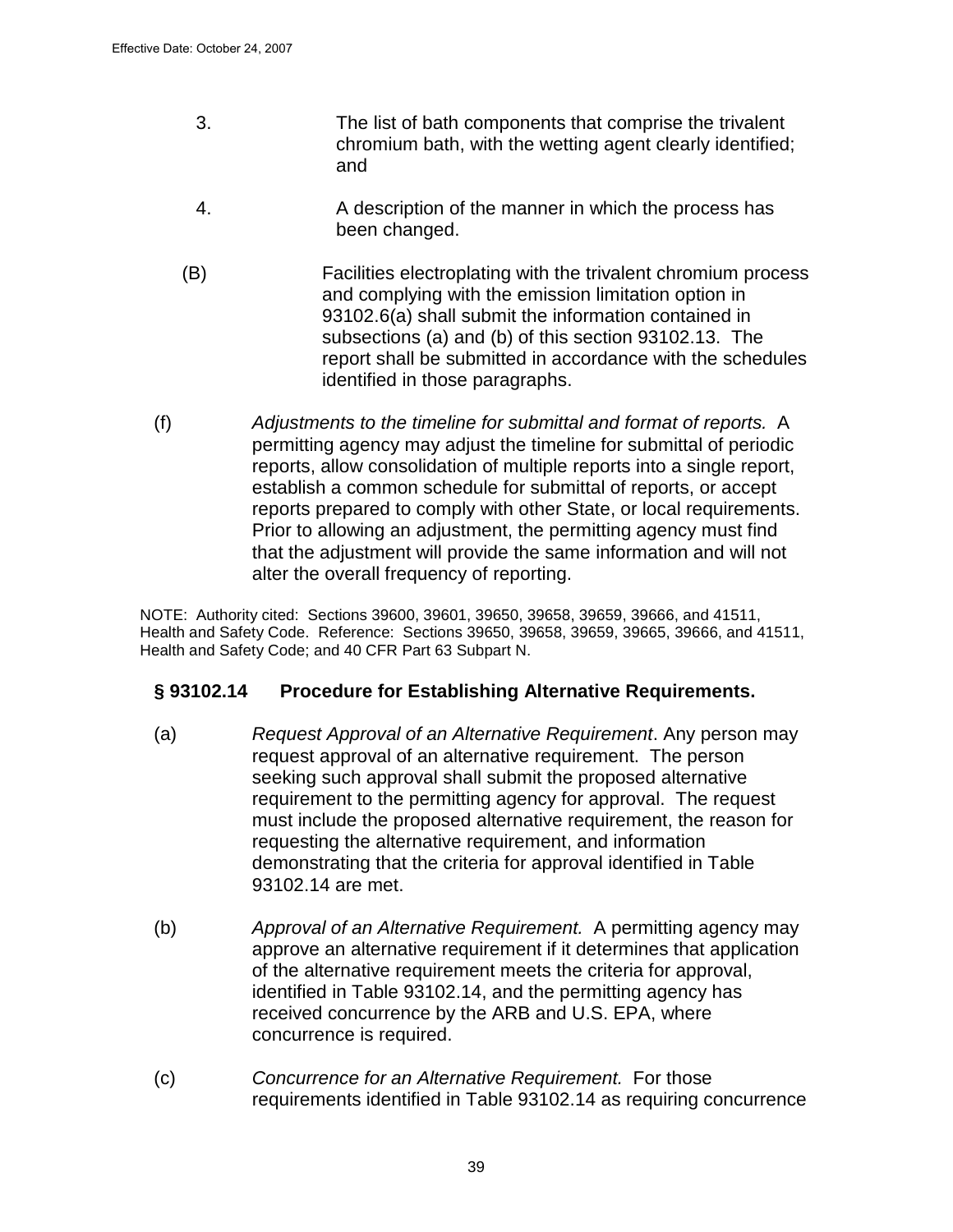by the U.S. EPA and ARB, the permitting agency shall submit the alternative requirement to the concurring agency prior to final action by the permitting agency.

- (d) Reports of Approved Alternative Requirements to U.S. EPA and ARB. The permitting agency shall provide the U.S. EPA and ARB with copies of all approved alternative requirements. The information shall be provided at a mutually agreed upon frequency.
- (e) Approval Criteria. Nothing in this section prohibits the permitting agency from establishing approval criteria more stringent than that required in Table 93102.14.
- (f) Alternatives Approved by U.S. EPA. Waivers obtained from U.S. EPA prior to October 24, 2007, shall remain in effect until the effective dates of the specified requirements become effective.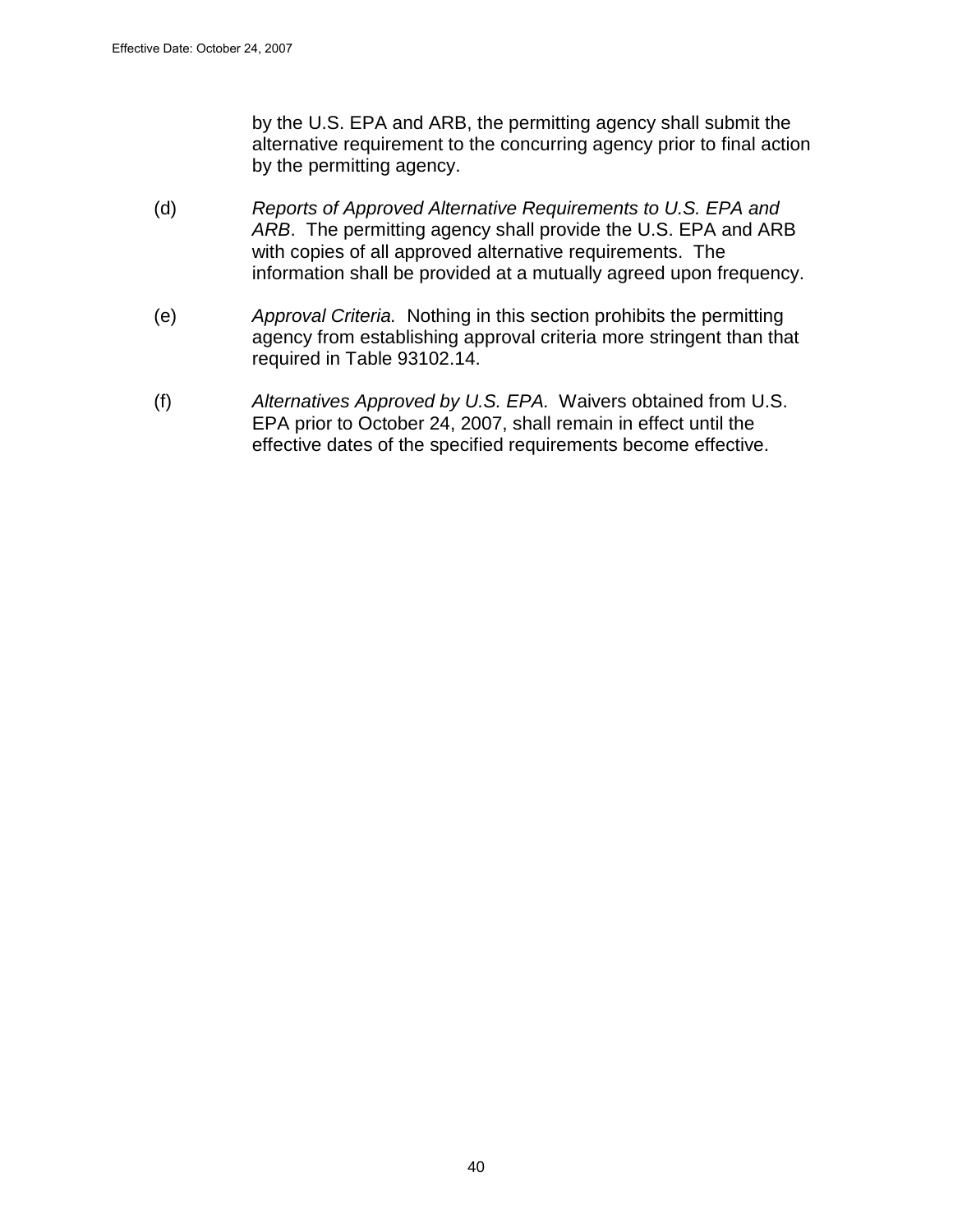| Section or<br>Subsection                          | Requirement                                            | Criteria for Approval                                                           | Approving<br>Agency                                                                   | Concurring<br>Agency <sup>(1)</sup>                               |
|---------------------------------------------------|--------------------------------------------------------|---------------------------------------------------------------------------------|---------------------------------------------------------------------------------------|-------------------------------------------------------------------|
| 93102.1                                           | Applicability                                          | equivalent type and<br>size of facility<br>regulated                            | <b>District</b>                                                                       |                                                                   |
| 93102.4                                           | Limits and<br>requirements                             | equal or greater<br>emission reductions                                         | <b>District</b>                                                                       | U.S. EPA                                                          |
| 93102.7(a)                                        | Performance test<br>requirements                       | equivalent means of<br>determining<br>compliance                                | <b>District</b>                                                                       |                                                                   |
| 93102.7(b)                                        | Use of previously<br>conducted<br>performance<br>tests | overall existing tests<br>provide a similar level<br>of compliance<br>assurance | <b>District</b>                                                                       |                                                                   |
| 93102.7(c)                                        | Alternative test<br>method                             | provides a similar<br>level of accuracy and<br>precision                        | <b>District</b><br>for Minor <sup>2</sup> and<br>Intermediate <sup>3</sup><br>Changes | U.S. EPA, for<br>Major <sup>4</sup><br>Changes, and<br><b>ARB</b> |
| 93102.7(d)                                        | Amendments to<br>the pre-test<br>protocol              | equivalent means of<br>determining<br>compliance                                | <b>District</b>                                                                       |                                                                   |
| 93102.7(e)                                        | <b>Test all emission</b><br>points                     | equivalent means of<br>determining<br>compliance                                | <b>District</b>                                                                       |                                                                   |
| 93102.9                                           | Parameter<br>monitoring                                | equivalent means of<br>determining and<br>assuring compliance                   | <b>District</b><br>for Minor <sup>5</sup> and<br>Intermediate <sup>6</sup><br>Changes | U.S. EPA for<br>Major <sup>7</sup><br>Changes                     |
| 93102.10                                          | Inspection<br>maintenance<br>requirements              | equivalent means of<br>assuring compliance                                      | <b>District</b>                                                                       |                                                                   |
| 93102.11                                          | Operation and<br>maintenance<br>plans                  | equivalent means of<br>assuring compliance                                      | <b>District</b>                                                                       |                                                                   |
| 93102.12(a)<br>through (f) and<br>(h) through (j) | Record-keeping                                         | equivalent means of<br>assuring compliance                                      | <b>District for</b><br>Minor <sup>8</sup><br>Changes                                  | U.S. EPA for<br>Major <sup>9</sup><br>Changes                     |
| 93102.12(1)                                       | Retention of<br>records                                | assure historical<br>records available for<br>up to 5 years                     | <b>District for</b><br>Minor <sup>8</sup><br>Changes                                  | U.S. EPA for<br>Major <sup>9</sup><br>Changes                     |
| 93102.13                                          | Reporting                                              | equivalent means of<br>assuring compliance                                      | District for<br>Minor <sup>8</sup><br>Changes                                         | U.S. EPA for<br>Major <sup>9</sup><br>Changes                     |

| Table 93102.14 -- Requirements for Approval of Alternatives |  |  |
|-------------------------------------------------------------|--|--|
|                                                             |  |  |

1. U.S. EPA, or the implementing agency, in accordance with any delegation of authority to approve alternatives from the U.S. EPA.

2. Minor change to test method means: (1) A modification to a federally enforceable test method that: (i) Does not decrease the stringency of the emission limitation or standard; (ii) Has no national significance (e.g., does not affect implementation of the applicable regulation for other affected sources, does not set a national precedent, and individually does not result in a revision to the test method); and (iii) Is site-specific, made to reflect or accommodate the operational characteristics, physical constraints, or safety concerns of an affected source.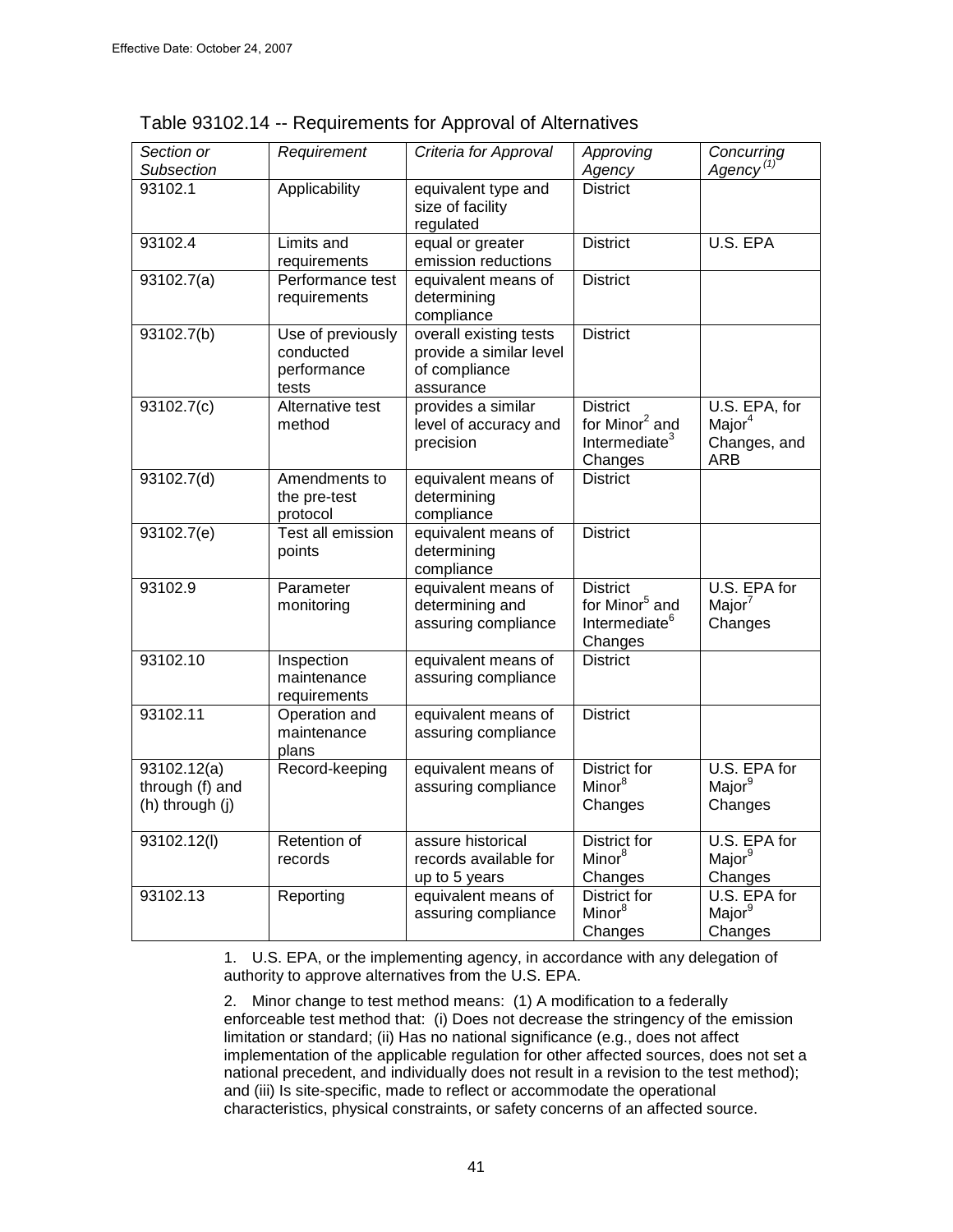(2) Examples of minor changes to a test method include, but are not limited to: (i) Field adjustments in a test method's sampling procedure, such as a modified sampling traverse or location to avoid interference from an obstruction in the stack, increasing the sampling time or volume, use of additional impingers for a high moisture situation, accepting particulate emission results for a test run that was conducted with a lower than specified temperature, substitution of a material in the sampling train that has been demonstrated to be more inert for the sample matrix; and (ii) Changes in recovery and analytical techniques such as a change in quality control/quality assurance requirements needed to adjust for analysis of a certain sample matrix.

3. Intermediate change to test method means a within-method modification to a federally enforceable test method involving "proven technology'' (generally accepted by the scientific community as equivalent or better) that is applied on a site-specific basis and that may have the potential to decrease the stringency of the associated emission limitation or standard. Though site-specific, an intermediate change may set a national precedent for a source category and may ultimately result in a revision to the federally enforceable test method. In order to be approved, an intermediate change must be validated according to U.S. EPA Method 301 (40 CFR Part 63, Appendix A) to demonstrate that it provides equal or improved accuracy and precision. Examples of intermediate changes to a test method include, but are not limited to: (1) Modifications to a test method's sampling procedure including substitution of sampling equipment that has been demonstrated for a particular sample matrix, and use of a different impinger absorbing solution; (2) Changes in sample recovery procedures and analytical techniques, such as changes to sample holding times and use of a different analytical finish with proven capability for the analyte of interest; and (3) "Combining'' a federally required method with another proven method for application to processes emitting multiple pollutants.

4. Major change to test method means a modification to a federally enforceable test method that uses "unproven technology or procedures'' (not generally accepted by the scientific community) or is an entirely new method (sometimes necessary when the required test method is unsuitable). A major change to a test method may be sitespecific, or may apply to one or more sources or source categories, and will almost always set a national precedent. In order to be approved, a major change must be validated according to EPA Method 301 (40 CFR Part 63, Appendix A). Examples of major changes to a test method include, but are not limited to: (1) Use of an unproven analytical finish; (2) Use of a method developed to fill a test method gap; (3) Use of a new test method developed to apply to a control technology not contemplated in the applicable regulation; and (4) Combining two or more sampling/analytical methods (at least one unproven) into one for application to processes emitting multiple pollutants.

5. Minor change to monitoring means: (1) A modification to federally required monitoring that: (i) Does not decrease the stringency of the compliance and enforcement measures for the relevant standard; (ii) Has no national significance (e.g., does not affect implementation of the applicable regulation for other affected sources, does not set a national precedent, and individually does not result in a revision to the monitoring requirements); and (iii) Is site-specific, made to reflect or accommodate the operational characteristics, physical constraints, or safety concerns of an affected source. (2) Examples of minor changes to monitoring include, but are not limited to: (i) Modifications to a sampling procedure, such as use of an improved sample conditioning system to reduce maintenance requirements; (ii) Increased monitoring frequency; and (iii) Modification of the environmental shelter to moderate temperature fluctuation and thus protect the analytical instrumentation.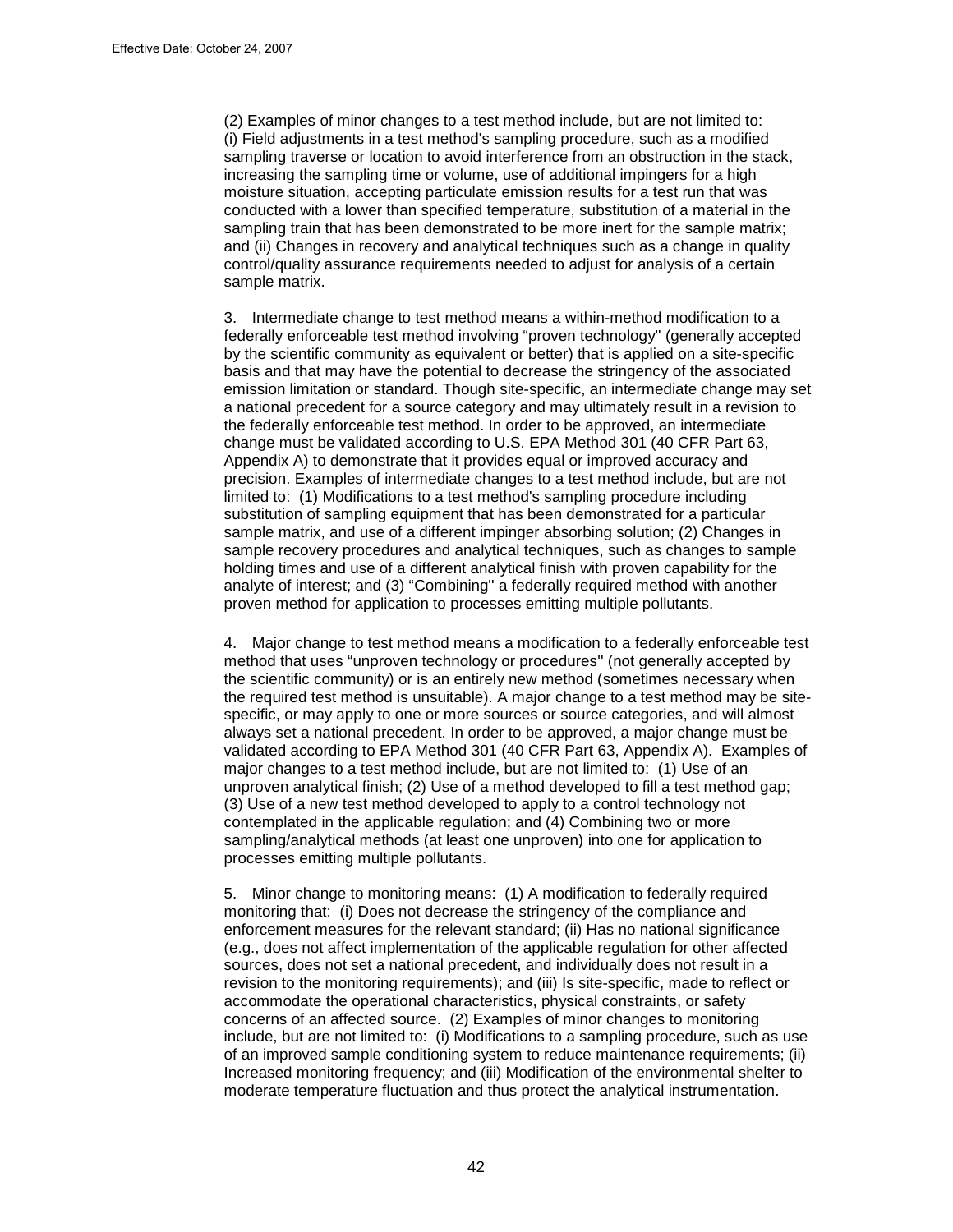6. Intermediate change to monitoring means a modification to federally required monitoring involving "proven technology'' (generally accepted by the scientific community as equivalent or better) that is applied on a site-specific basis and that may have the potential to decrease the stringency of the associated emission limitation or standard. Though site-specific, an intermediate change may set a national precedent for a source category and may ultimately result in a revision to the federally required monitoring. Examples of intermediate changes to monitoring include, but are not limited to: (1) Use of a continuous emission monitoring system (CEMS) in lieu of a parameter monitoring approach; (2) Decreased frequency for non-continuous parameter monitoring or physical inspections; (3) Changes to quality control requirements for parameter monitoring; and (4) Use of an electronic data reduction system in lieu of manual data reduction.

7. Major change to monitoring means a modification to federally required monitoring that uses "unproven technology or procedures'' (not generally accepted by the scientific community) or is an entirely new method (sometimes necessary when the required monitoring is unsuitable). A major change to monitoring may be site-specific or may apply to one or more source categories and will almost always set a national precedent. Examples of major changes to monitoring include, but are not limited to: (1) Use of a new monitoring approach developed to apply to a control technology not contemplated in the applicable regulation; (2) Use of a predictive emission monitoring system (PEMS) in place of a required continuous emission monitoring system (CEMS); (3) Use of alternative calibration procedures that do not involve calibration gases or test cells; (4) Use of an analytical technology that differs from that specified by a performance specification; (5) Decreased monitoring frequency for a continuous emission monitoring system, continuous opacity monitoring system, predictive emission monitoring system, or continuous parameter monitoring system; (6) Decreased monitoring frequency for a leak detection and repair program; and (7) Use of alternative averaging times for reporting purposes.

8. Minor change to recordkeeping/reporting means: (1) A modification to federally required recordkeeping or reporting that: (i) Does not decrease the stringency of the compliance and enforcement measures for the relevant standards; (ii) Has no national significance (e.g., does not affect implementation of the applicable regulation for other affected sources, does not set a national precedent, and individually does not result in a revision to the recordkeeping or reporting requirement); and (iii) Is sitespecific. (2) Examples of minor changes to recordkeeping or reporting include, but are not limited to: (i) Changes to recordkeeping necessitated by alternatives to monitoring; (ii) Increased frequency of recordkeeping or reporting, or increased record retention periods; (iii) Increased reliability in the form of recording monitoring data, e.g., electronic or automatic recording as opposed to manual recording of monitoring data; (iv) Changes related to compliance extensions granted pursuant to 40 CFR Part 63 Section 63.6(i); (v) Changes to recordkeeping for good cause shown for a fixed short duration, e.g., facility shutdown; (vi) changes to recordkeeping or reporting that is clearly redundant with equivalent recordkeeping/reporting requirements; and (vii) Decreases in the frequency of reporting for area sources to no less than once a year for good cause shown, or for major sources to no less than twice a year as required by title V, for good cause shown.

9. Major change to recordkeeping/reporting means: (1) A modification to federally required recordkeeping or reporting that: (i) May decrease the stringency of the required compliance and enforcement measures for the relevant standards; (ii) May have national significance (e.g., might affect implementation of the applicable regulation for other affected sources, might set a national precedent); or (iii) Is not site-specific. (2) Examples of major changes to recordkeeping and reporting include, but are not limited to: (i) Decreases in the record retention for all records; (ii) Waiver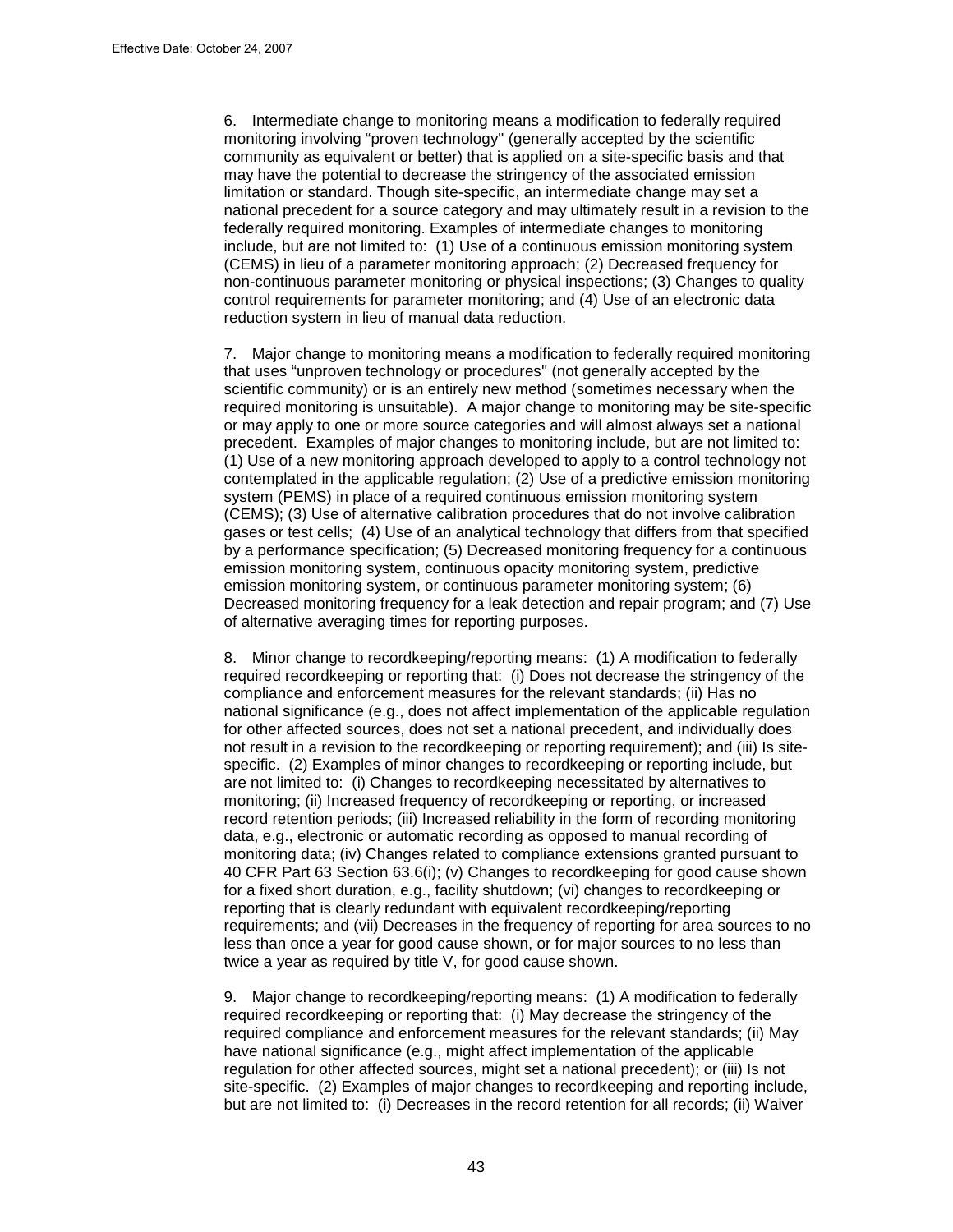of all or most recordkeeping or reporting requirements; (iii) Major changes to the contents of reports; or (iv) Decreases in the reliability of recordkeeping or reporting (e.g., manual recording of monitoring data instead of required automated or electronic recording, or paper reports where electronic reporting may have been required).

NOTE: Authority cited: Sections 39600, 39601, 39650, 39658, 39659, 39666, and 41511, Health and Safety Code. Reference: Sections 39650, 39658, 39659, 39665, 39666, and 41511, Health and Safety Code; and 40 CFR Part 63 Subpart N.

### **§ 93102.15 Requirements Relating to Chromium Electroplating or Chromic Acid Anodizing Kits.**

- (a) Except as provided in subsection (b), no person shall sell, supply, offer for sale, or manufacture for sale in California, any chromium electroplating or chromic acid anodizing kit.
- (b) The provisions of subsection (a) do not apply to any person that sells, supplies, offers for sale, or manufactures for sale in California a chromium electroplating or chromic acid anodizing kit to the owner or operator of a permitted facility at which chromium electroplating or chromic acid anodizing is performed.
- (c) No person shall use a chromium plating or chromic acid anodizing kit to perform chromium electroplating or chromic acid anodizing unless these activities are performed at a permitted facility that complies with the requirements of this ATCM.
- (d) For the purposes of this section, "chromium electroplating or chromic acid anodizing kit" means chemicals and associated equipment for conducting chromium electroplating or chromic acid anodizing including, but not limited to, internal and external tank components.

NOTE: Authority cited: Sections 39600, 39601, 39650, 39658, 39659, and 39666, Health and Safety Code. Reference: Sections 39650, 39658, 39659, 39665, and 39666, Health and Safety Code; and 40 CFR Part 63 Subpart N.

### **§ 93102.16 Appendices 1 through 9**

This section 93102.16 contains Appendices 1 through 9 to the ATCM for Chromium Plating and Chromic Acid Anodizing Facilities.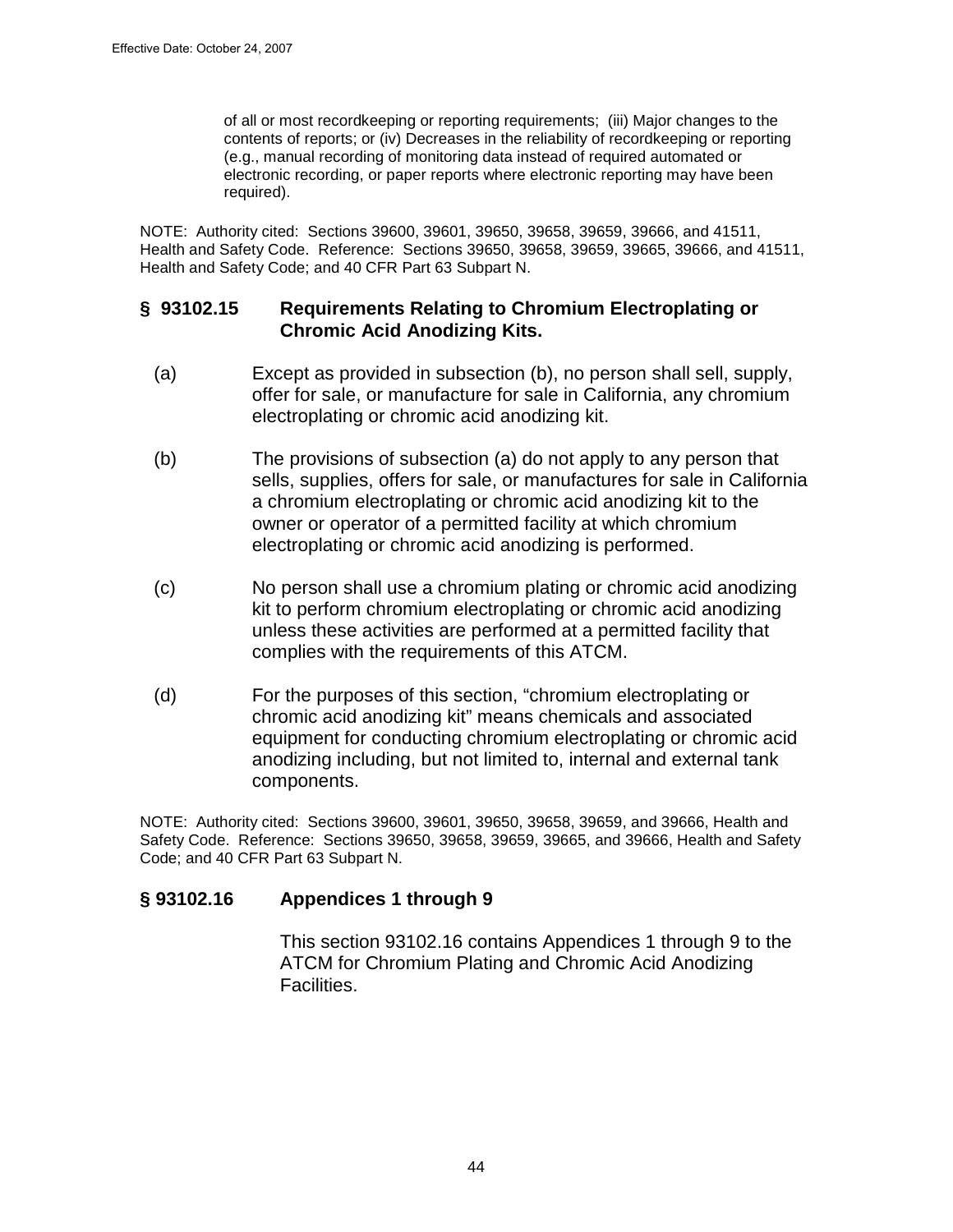# **Appendix 1** - **Content of Performance Test Reports**

Performance test reports required by section 93102.13 shall contain the following information:

- 1. A brief process description;
- 2. Sampling location description(s);
- 3. A description of sampling and analytical procedures and any modifications to standard procedures;
- 4. Test results in mg/amp-hr;
- 5. Quality assurance procedures and results;
- 6. Records of operating conditions during the test, preparation of standards, and calibration procedures;
- 7. Original data for field sampling and field and laboratory analyses;
- 8. Documentation of calculations; and
- 9. Any other information required by the test method.

Note: Test reports consistent with the provisions of California Air Resources Board Method 425 will fulfill the above performance test report content requirement.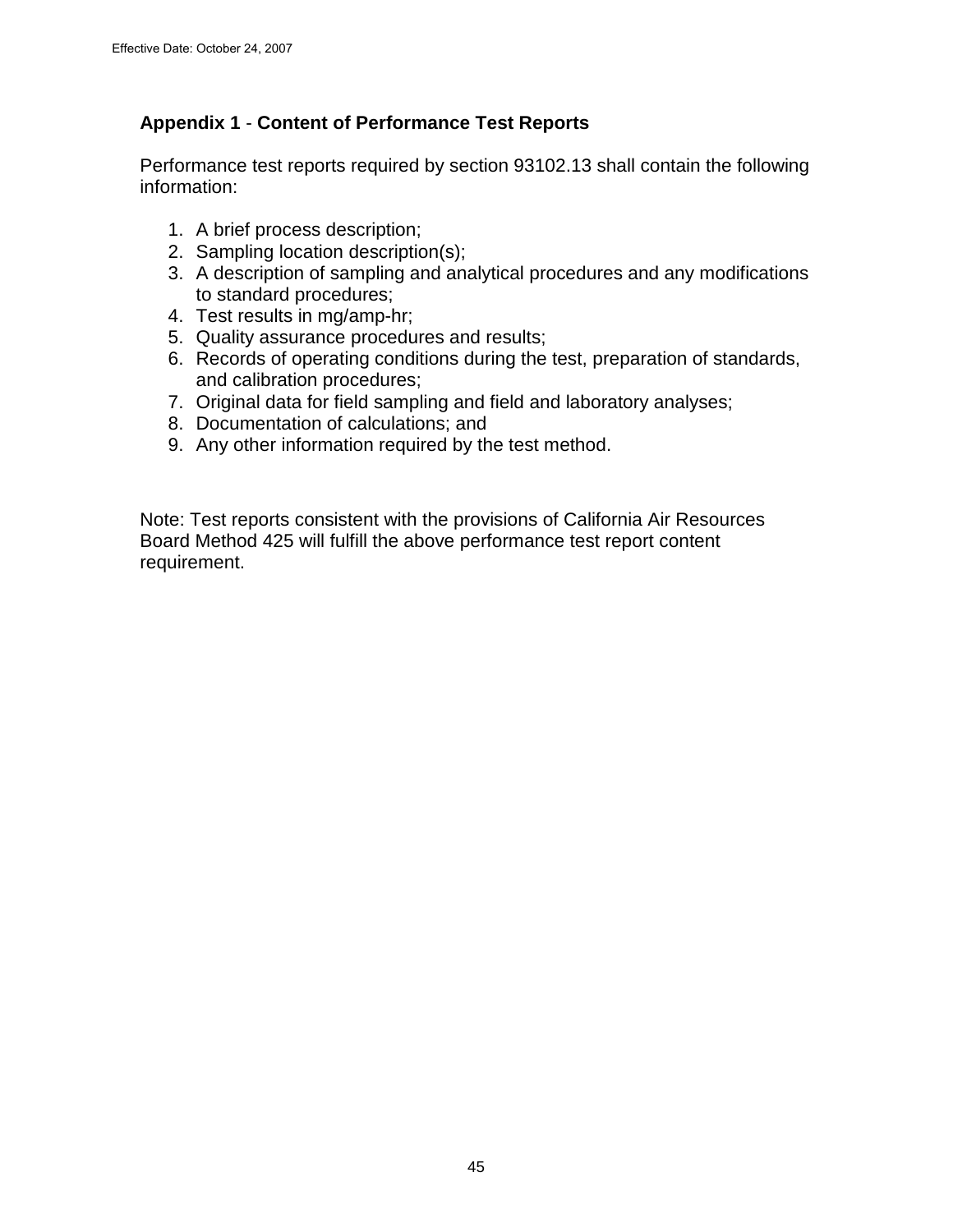## **Appendix 2** - **Content of Initial Compliance Status Reports**

Initial compliance status reports required by subsection 93102.13(b) shall contain the following information:

- 1. Company Information: Facility name, address, owner/operator name, telephone number, and the measured distance to the property boundary of the nearest sensitive receptor. For facilities that do not have an add-on air pollution control device the measurement shall be the distance, rounded to the nearest foot, from the edge of the plating or anodizing tank nearest the sensitive receptor to the property line of the nearest sensitive receptor that exists on October 24, 2007. For facilities with an add-on air pollution control device the measurement shall be the distance, rounded to the nearest foot, from the centroid of the stack to the property line of the nearest sensitive receptor that exists on October 24, 2007;
- 2. The applicable requirements from section 93102.4 and the methods that were used to determine compliance. A description of the air pollution control technique for each emission point;
- 3. If a facility is using add-on controls to comply provide the following:
	- a) Description of add-on controls and a performance test report documenting the results of the performance test, which contains the elements listed in Appendix 1;
	- b) If the facility is a hexavalent chromium facility, the actual hexavalent chromium emissions of the facility in pounds per year calculated by multiplying the emission rate with the actual ampere-hours for the preceding calendar year.
	- c) For monitored parameters 93102.9(b) and (c), the specific operating parameter value, or range of values, that corresponds to compliance with the applicable emission limit; and
	- d) A statement that the owner or operator has completed and has on file the operation and maintenance plan as required by section 93102.11.
- 4. If a facility is using in-tank controls to comply, provide the following:
	- a) Description of in-tank controls including name of in tank controls, name of chemical fume suppressant, surface tension of the electroplating or anodizing bath; and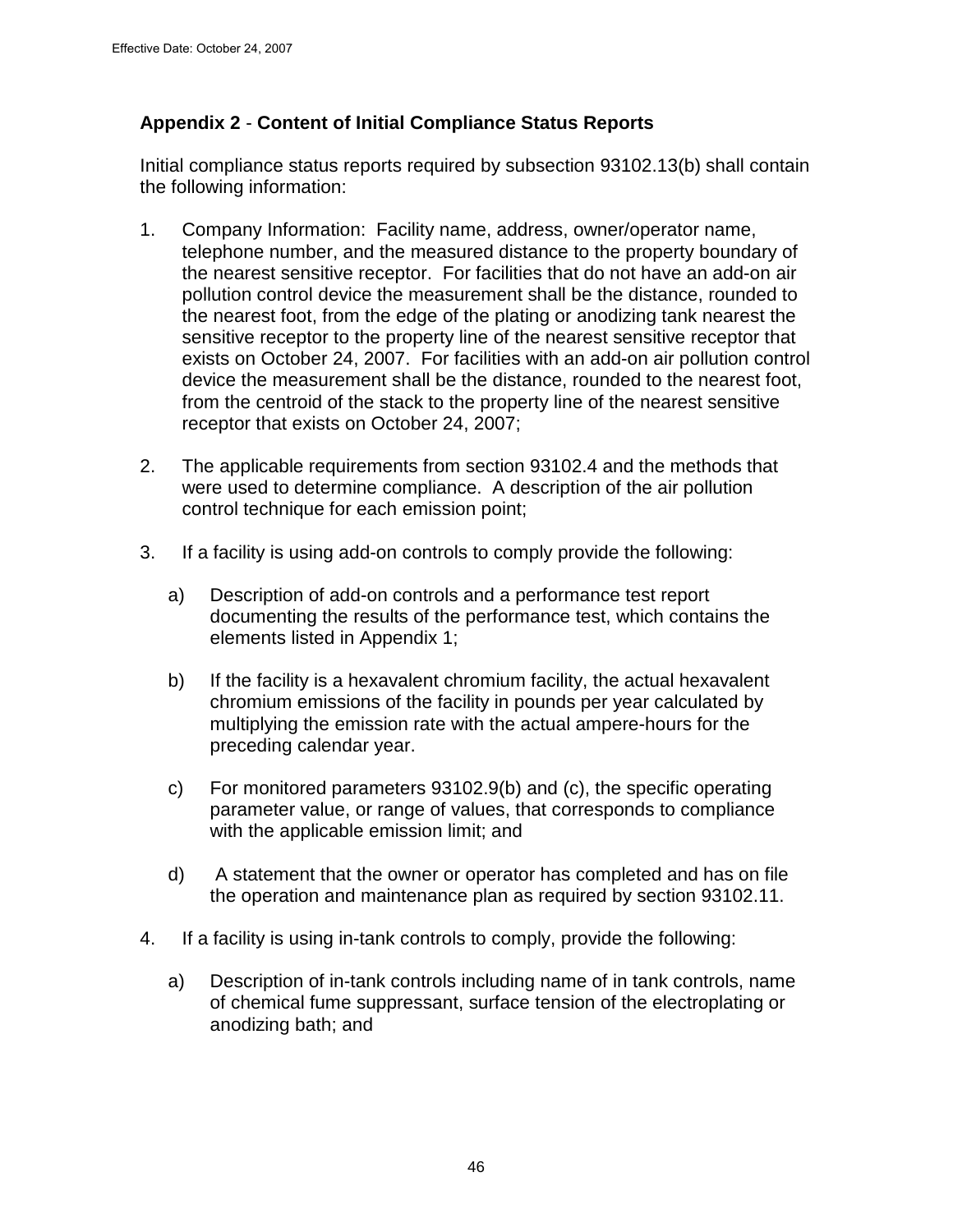- b) For monitored parameters 93102.9(d), (e), and (f) the specific operating parameter value where applicable, or range of values, that corresponds to compliance.
- 5. The actual cumulative ampere-hour usage expended during the preceding calendar year;
- 6. For facilities complying with section 93102.4(a), if the owner or operator is determining facility size based on actual cumulative rectifier usage, records to support that the facility is small or medium. For existing facilities, records from any 12-month period preceding the compliance date shall be used or a description of how operations will change to meet a small or medium designation shall be provided. For new facilities, records of projected rectifier usage for the first 12-month period of tank operation shall be used;
- 7. A statement that the owner or operator, or personnel designated by the owner or operator, has completed Environmental Compliance Training pursuant to 93102.5(b); and
- 8. A statement by the owner or operator as to whether the facilities have complied with the provisions of sections 93102 through 93102.16.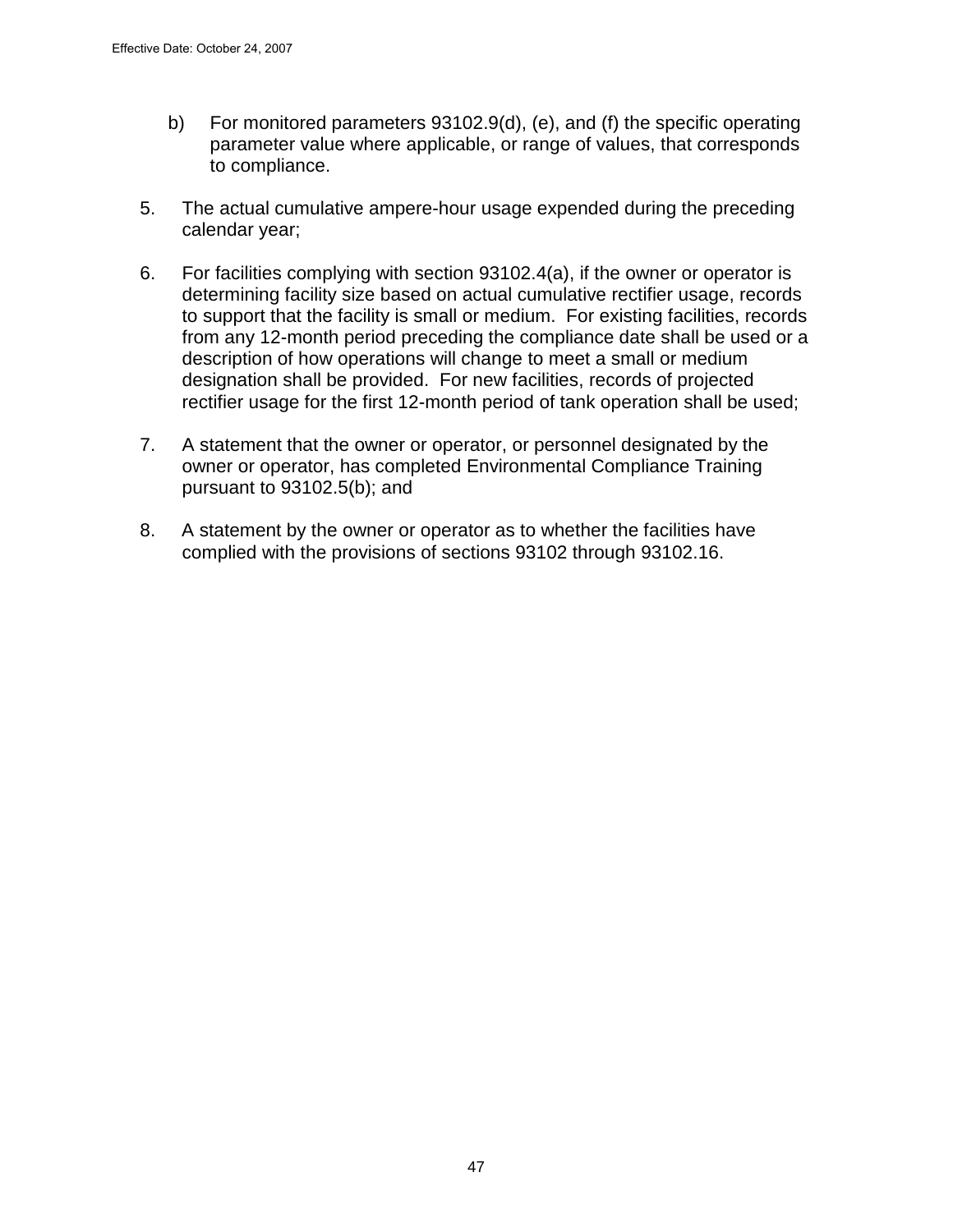## **Appendix 3 - Content of Ongoing Compliance Status Reports**

Ongoing compliance status reports required by section 93102.13(c) shall contain the following information:

- 1. Company Information: facility name, address, owner/operator name, telephone number, and the measured distance to the property boundary of the nearest sensitive receptor. For facilities that do not have an add-on air pollution control device the measurement shall be the distance, rounded to the nearest foot, from the edge of the plating or anodizing tank nearest the sensitive receptor to the property line of the nearest sensitive receptor. For facilities with an add-on air pollution control device the measurement shall be the distance, rounded to the nearest foot, from the centroid of the stack to the property line of the nearest sensitive receptor;
- 2. The relevant requirements for the facility, and the operating parameter value, or range of values, that correspond to compliance as specified in the notification of initial compliance status required by Appendix 2;
- 3. The actual cumulative ampere-hour usage expended during the reporting period, on a month-by-month basis, for the reporting period January 1 through December 31;
- 4. The actual hexavalent chromium emissions of the facility during the reporting period in pounds per year calculated by multiplying the emission rate with the actual ampere-hour usage for the reporting period;
- 5. A summary of any excess emissions or exceeded monitoring parameters as identified in the records required by subsection 93102.12(e);
- 6. A certification by a responsible official that the inspection and maintenance requirements in section 93102.10 were followed in accordance with the operation and maintenance plan for the facility;
- 7. If the operation and maintenance plan required by section 93102.11 was not followed, an explanation of the reasons for not following the provisions, an assessment of whether any excess emissions and/or monitoring parameter excesses are believed to have occurred, and a copy of the record(s) required by subsection 93102.12(a) documenting that the operation and maintenance plan was not followed;
- 8. A description of any changes in monitoring, processes, or controls since the last reporting period;
- 9. A statement that the owner or operator, or personnel designated by the owner or operator, has, within the last 2 years, completed Environmental Compliance Training pursuant to 93102.5(b);
- 10. The name, title, and signature of the responsible official who is certifying the accuracy of the report; and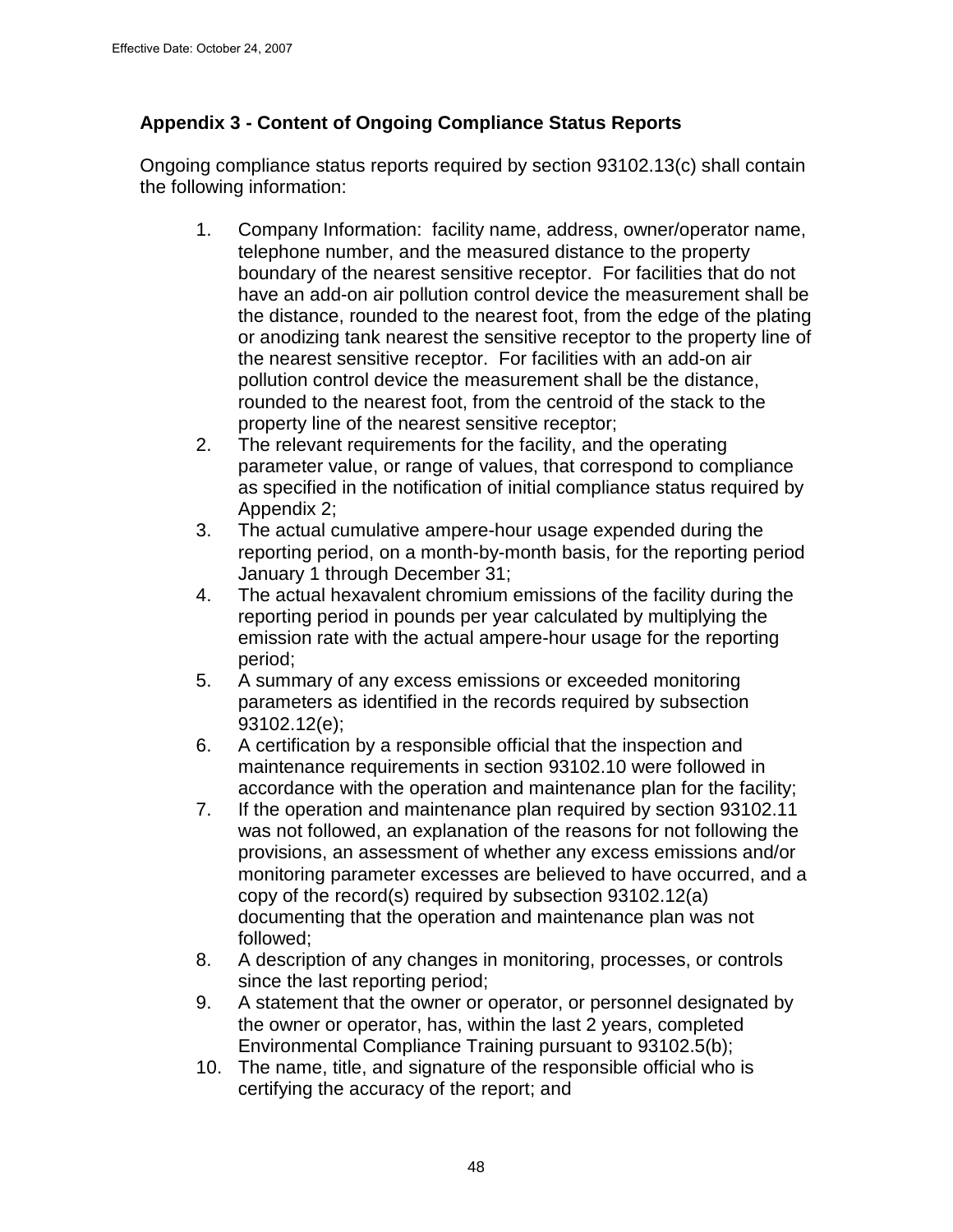11. The date of the report.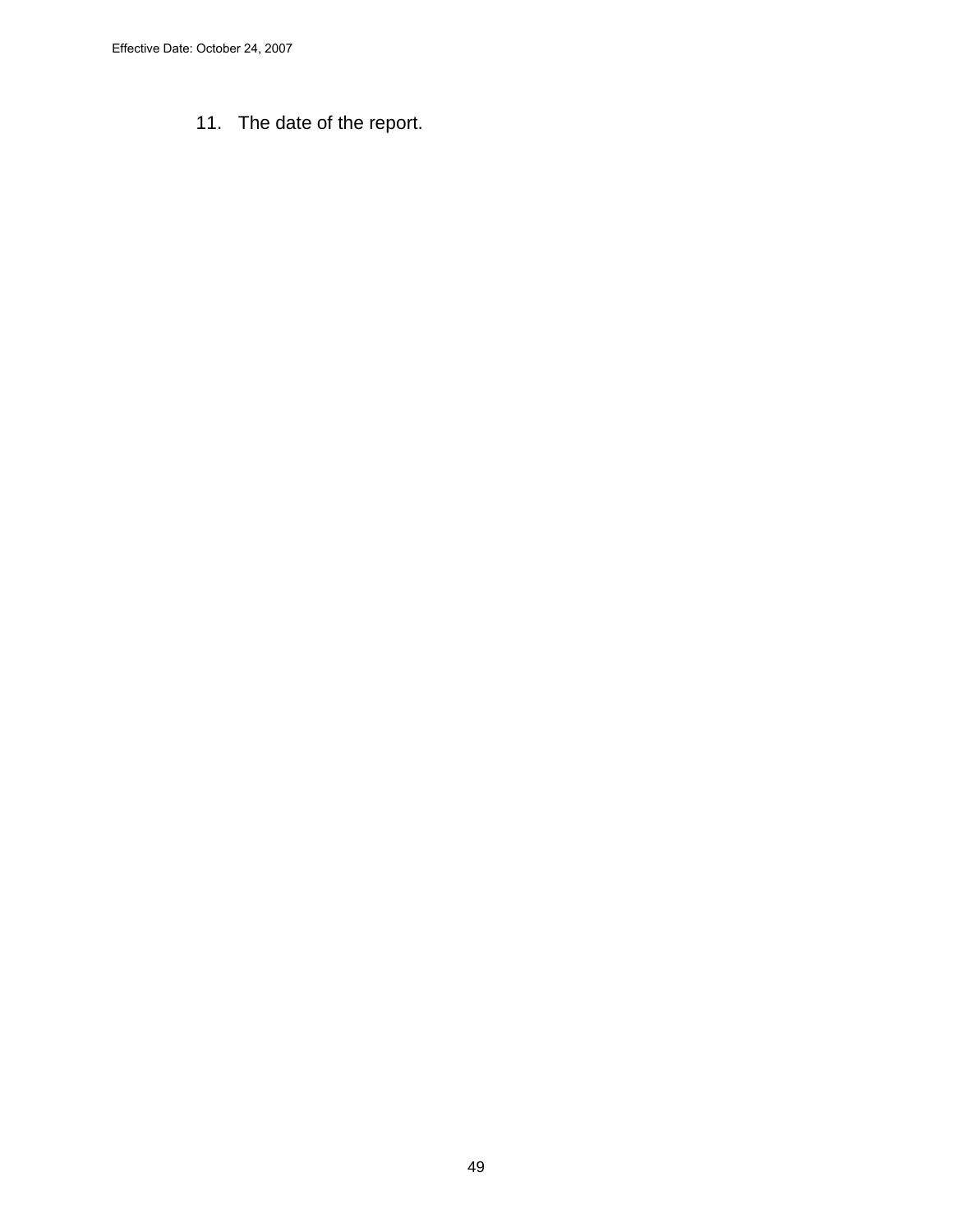# **Appendix 4 - Notification of Construction Reports**

Notification of Construction Reports required by subsection 93102.4(e) shall contain the following information:

- 1. The owner or operator's name, title, and address;
- 2. The address (i.e., physical location) or proposed address of the facility if different from the owner's or operator's;
- 3. A notification of intention to construct a new facility and certification that all of the criteria specified in subsection 93102.4(d) are met;
- 4. A notification of intention to make any physical or operational changes to a facility that may meet or has been determined to meet the criteria for a modification;
- 5. The expected commencement and completion dates of the construction or modification;
- 6. The anticipated date of (initial) startup of the facility;
- 7. The type of process operation to be performed (hard or decorative chromium electroplating, or chromic acid anodizing);
- 8. A description of the air pollution control technique to be used to control emissions, such as preliminary design drawings and design capacity if an add-on air pollution control device is used; and
- 9. An estimate of emissions from the facility based on engineering calculations and vendor information on control device efficiency, expressed in units consistent with the emission limits of this ATCM. Calculations of emission estimates should be in sufficient detail to permit assessment of the validity of the calculations.

Note: A facility can fulfill these report content requirements by complying with the permitting agency's new source review rule or policy, provided similar information is obtained.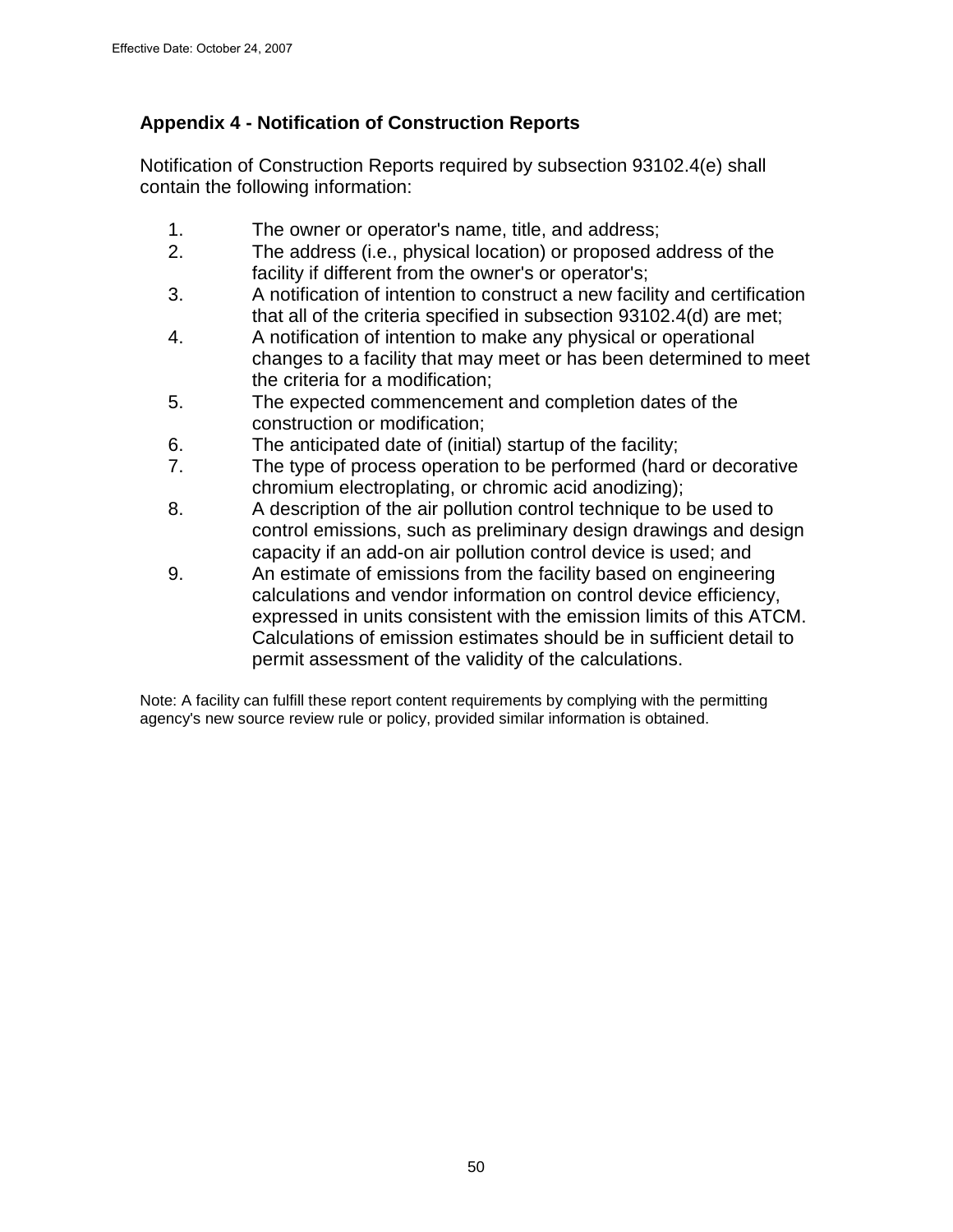# **Appendix 5 - Smoke Test for Chrome Tank Covers**

#### SMOKE TEST TO VERIFY THE SEAL INTEGRITY OF COVERS DESIGNED TO REDUCE CHROMIUM EMISSIONS FROM ELECTROPLATING AND ANODIZING TANKS

- 1. Applicability and Principle
- 2. Applicability. This alternative method is applicable to all hard chromium electroplating and anodizing operations where a chrome tank cover is used on the tank for reducing chromium emissions.
- 3. Principle. During chromium electroplating or anodizing operations, bubbles of hydrogen and oxygen gas generated during the process rise to the surface of the tank liquid and burst. Upon bursting, tiny droplets of chromic acid (chromium mist) become entrained in the air above the tank. Because the chrome tank cover completely encloses the air above the tank, the chromium mist either falls back into the solution because of gravity or collects on the inside walls of the chrome tank cover and runs back into the solution. A semi-permeable membrane allows passage of the hydrogen and oxygen out of the chrome tank cover. A lit smoke device is placed inside the chrome tank cover to detect leaks at the membrane, joints, or seals.
- 4. Apparatus
- 5. Smoke device. Adequate to generate 500 to 1000 ft<sup>3</sup> of smoke/20 ft<sup>2</sup> of tank surface area (e.g., Model #1A=15 SECONDS from Superior Signal, New York).
- 6. Small container. To hold the smoke device.
- 7. Procedure

Place the small container on a stable and flat area at center of the chrome tank cover (you can use a board and place it on the buss bars). Place the smoke device inside the container. After lighting the smoke device, quickly close the access door to avoid smoke from escaping. Let smoke device completely burn; entire space under the chrome tank cover will now be filled with the smoke. Observe for leaks of smoke from each seal, joint, and membrane of the chrome tank cover. Record these observations including the locations and a qualitative assessment of any leaks of smoke.

When all seals, joints, and membranes have been observed, evacuate the unit to remove the smoke from the chrome tank cover.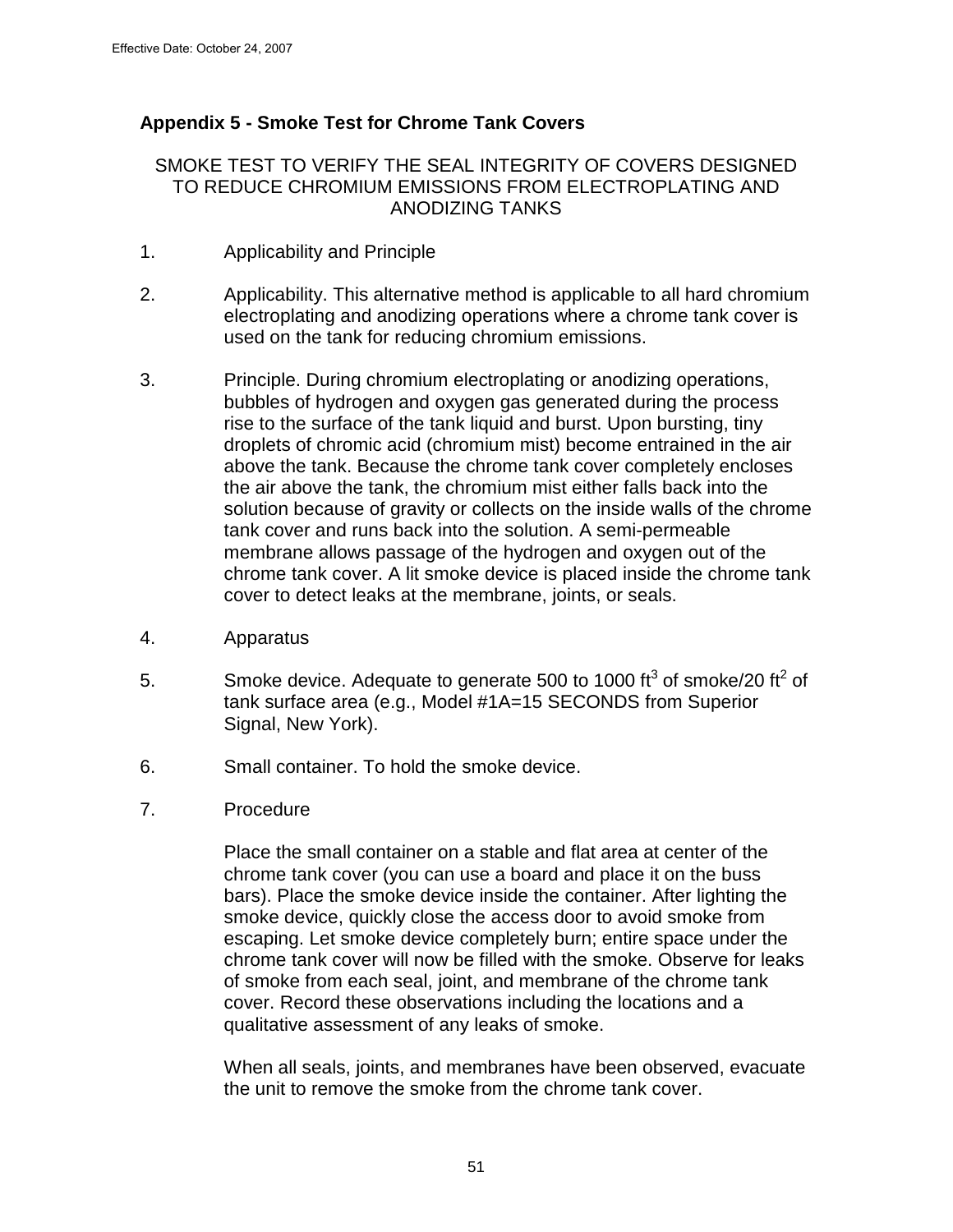### **Appendix 6 - Air Pollution Control or Air Quality Management District Breakdown Rules.**

| <b>DISTRICT</b>    | <b>RULE#</b>  | <b>RULE NAME</b>                                 |  |  |
|--------------------|---------------|--------------------------------------------------|--|--|
| Amador             | 516           | <b>Upset and Breakdown Conditions</b>            |  |  |
| Antelope           | 430           | <b>Breakdown Provisions</b>                      |  |  |
| Bay Area           | 1             | <b>General Provisions and Definitions</b>        |  |  |
| <b>Butte</b>       | 275           | <b>Reporting Procedures for Excess Emissions</b> |  |  |
| Calaveras          | 516           | <b>Upset and Breakdown Conditions</b>            |  |  |
| Colusa             | 1.13          | <b>Equipment Breakdown</b>                       |  |  |
| El Dorado          | 516           | <b>Upset and Breakdown Conditions</b>            |  |  |
| Feather            | 9.6           | <b>Equipment Breakdown</b>                       |  |  |
| River              |               |                                                  |  |  |
| Glenn              | 95.2          | <b>Malfunction of Equipment</b>                  |  |  |
| <b>Great Basin</b> | 403           | <b>Breakdown</b>                                 |  |  |
| Imperial           | 111           | <b>Equipment Breakdown</b>                       |  |  |
| Kern               | 111           | <b>Equipment Breakdown</b>                       |  |  |
| Lake               | Chapter       | Malfunction                                      |  |  |
|                    | III, Article  |                                                  |  |  |
|                    | Ш             |                                                  |  |  |
| Lassen             | 2:15          | Equipment Breakdown                              |  |  |
| Mariposa           | 516           | <b>Upset and Breakdown Conditions</b>            |  |  |
| Mendocino          | R1-5-540      | <b>Equipment Breakdown</b>                       |  |  |
| Modoc              | 2.12          | <b>Equipment Breakdown</b>                       |  |  |
| Mojave             | 430           | <b>Breakdown Provisions</b>                      |  |  |
| Monterey           | 214           | <b>Breakdown Condition</b>                       |  |  |
| Bay<br>North Coast | $3 - 4 - 540$ |                                                  |  |  |
|                    |               | <b>Breakdown and Violation Reporting</b>         |  |  |
| North Coast        | $1 - 5 - 540$ | <b>Equipment Breakdown</b>                       |  |  |
| Northern<br>Sierra | 516           | <b>Upset and Breakdown Conditions</b>            |  |  |
| Northern           | $1 - 5 - 540$ | <b>Equipment Breakdown</b>                       |  |  |
| Sonoma             |               |                                                  |  |  |
| Placer             | 404           | <b>Upset Conditions Breakdown. Scheduled</b>     |  |  |
|                    |               | Maintenance                                      |  |  |
| Sacramento         | 602           | <b>Breakdown Conditions: Emergency Variance</b>  |  |  |
| San Diego          | 98            | <b>Breakdown Conditions: Emergency Variance</b>  |  |  |
| San                | 1100          | <b>Equipment Breakdown</b>                       |  |  |
| Joaquin            |               |                                                  |  |  |
| San Luis           | 107           | Breakdown or Upset Conditions and                |  |  |
| Obispo             |               | <b>Emergency Variances</b>                       |  |  |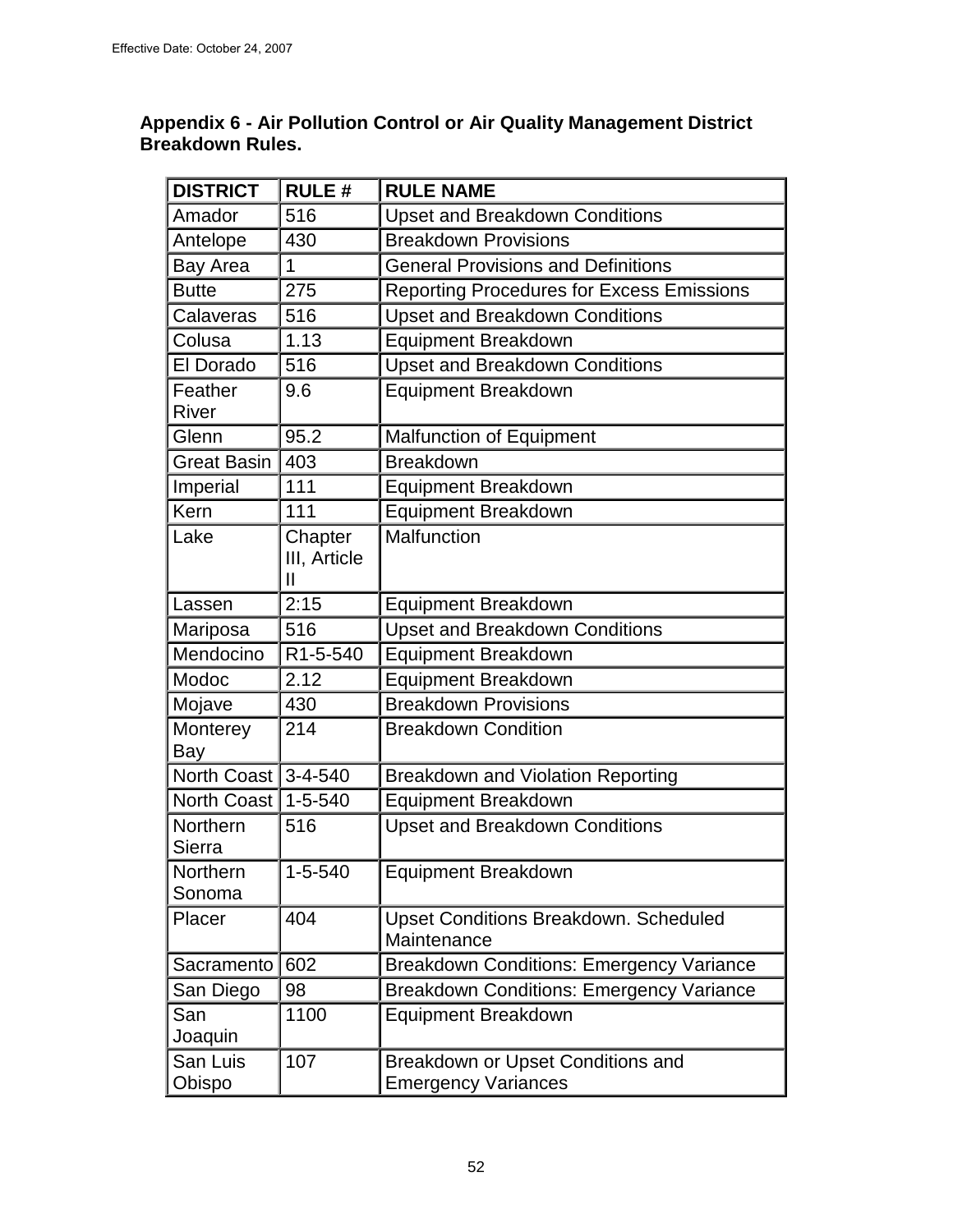| Santa<br><b>Barbara</b> | 505  | <b>Breakdown Conditions</b>                              |
|-------------------------|------|----------------------------------------------------------|
| Santa<br><b>Barbara</b> | 506  | <b>Emergency Variances for Breakdowns</b>                |
| Shasta                  | 3:10 | <b>Excess Emissions</b>                                  |
| Siskiyou                | 2.12 | Equipment Breakdown (Siskiyou)                           |
| South<br>Coast          | 430  | <b>Breakdown Provisions</b>                              |
| Tehama                  | 4:17 | <b>Upset or Breakdown Conditions</b>                     |
| Tuolumne                | 516  | <b>Upset and Breakdown Conditions</b>                    |
| Ventura                 | 32   | <b>Breakdown Conditions; Emergency Variances</b>         |
| Yolo<br>Solano          | 5.2  | <b>Upset/Breakdown Conditions: Emergency</b><br>Variance |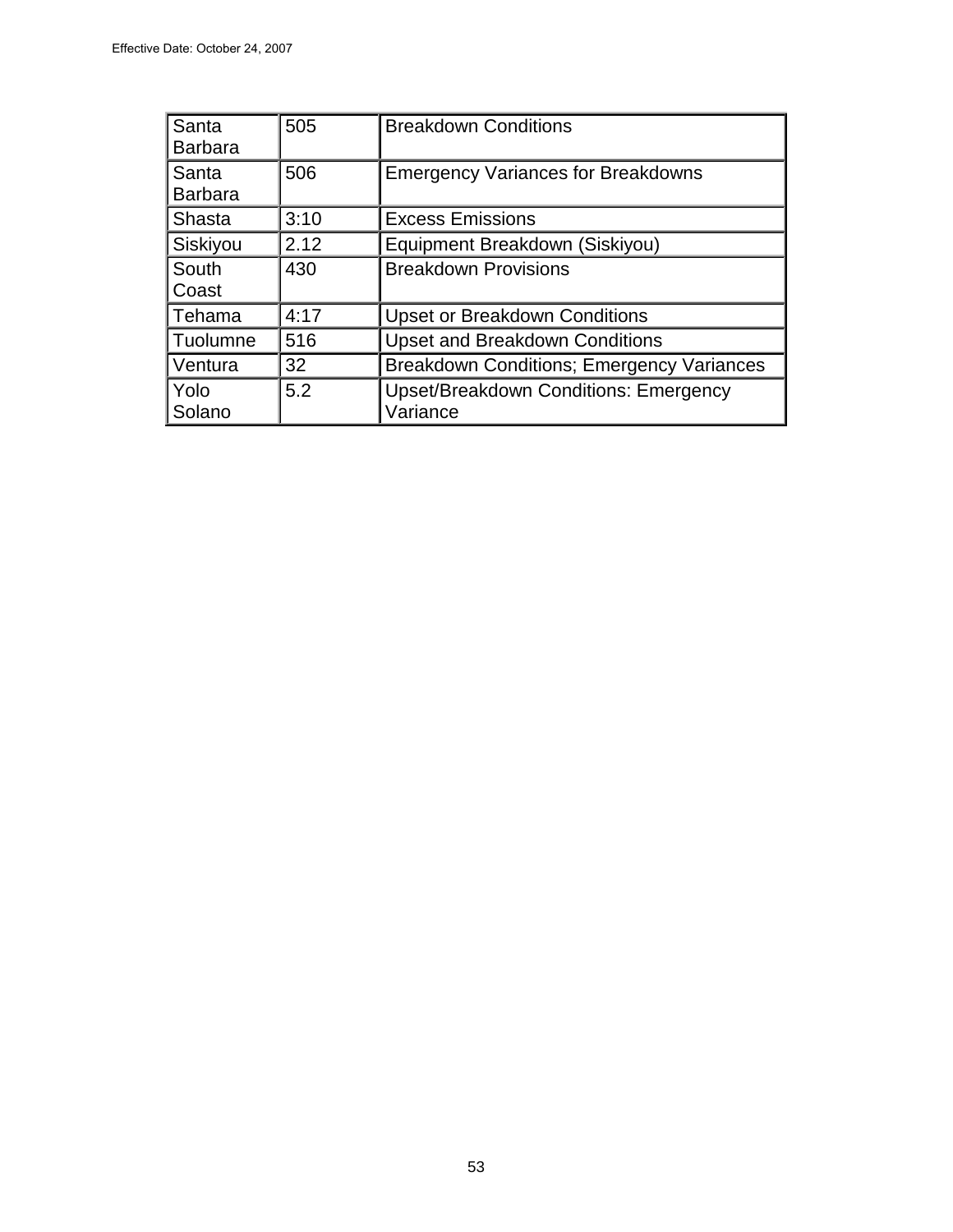### **Appendix 7 – Alternative Requirements for Enclosed Hexavalent Chromium Electroplating Facilities – Mass Emission Rate Calculation Procedure**

Mass Emission Rate shall be calculated using the following equation:

 $MAMER = ETSA \times K \times 0.015 \text{ mg/ds}$ 

Where:

MAMER = the alternative emission rate for enclosed hexavalent chromium electroplating tanks in mg/hr.

ETSA = the hexavalent chromium electroplating tank surface area in square feet (ft<sup>2</sup>).

K = a conversion factor, 425 dscm/(ft<sup>2</sup>x hr).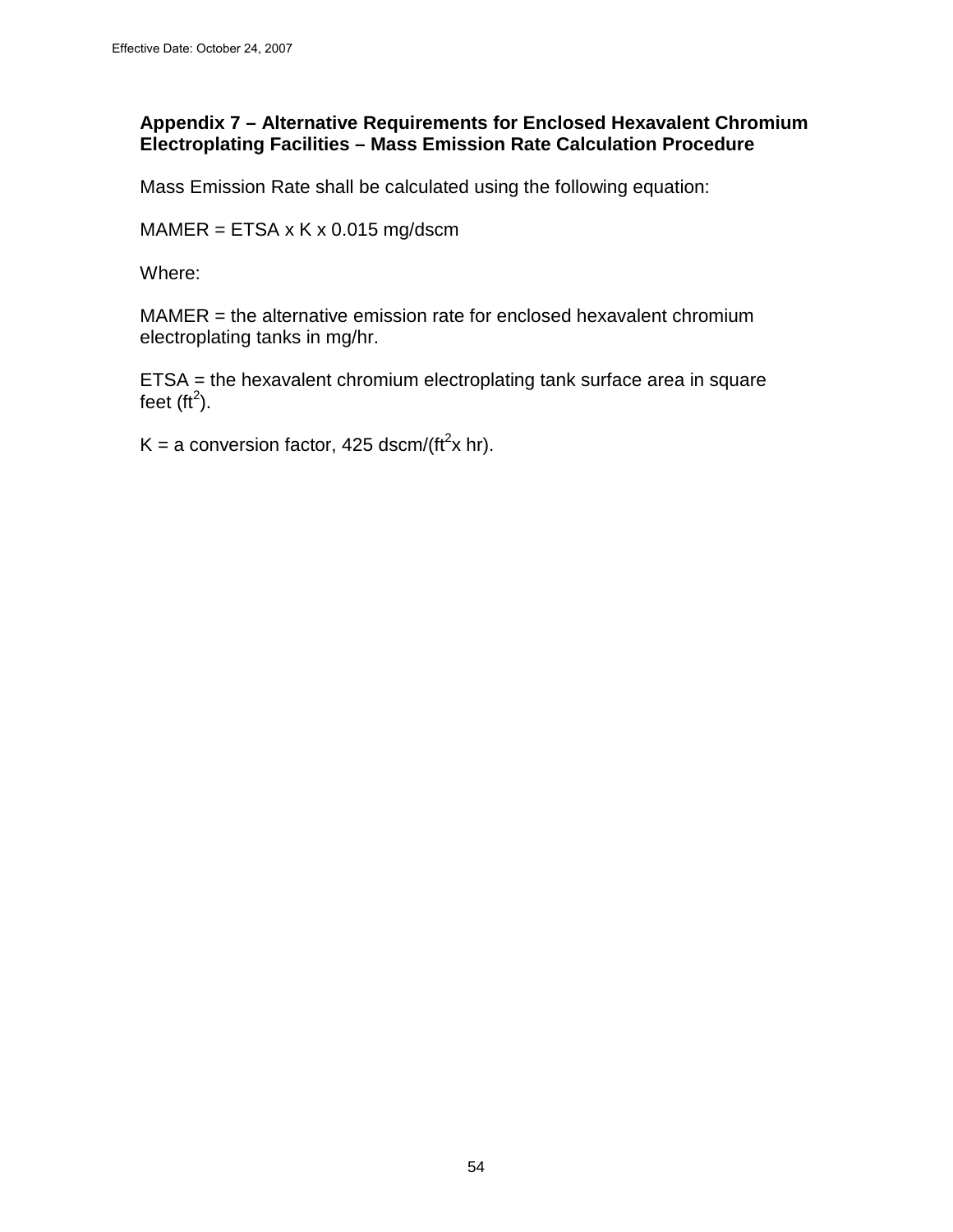### **Appendix 8 – Surface Tension Procedure for a Stalagmometer**

The stalagmometer must first be properly cleaned before being used for the first time and after a period of storage. Properly clean the stalagmometer using the following procedure:

1. Set up stalagmometer in stand in a fume hood.

2. Place a clean 150 mL beaker underneath the stalagmometer then fill with reagent grade concentrated nitric acid. Immerse bottom tip (approximately  $\frac{1}{2}$ ") of stalagmometer into the beaker.

3. Squeeze rubber bulb and pinch at the arrow up (1) position to collapse. Place bulb end securely on top end of stalagmometer. Carefully draw the nitric acid by pinching the arrow up (1) position until the level is above the top etched line.

4. Allow nitric acid to remain in stalagmometer for 5 minutes and then carefully remove the bulb allowing the acid to completely drain.

5. Fill a clean 150 mL beaker with distilled or deionized water. Using the rubber bulb per the instructions in Step #3, rinse and drain stalagmometer with deionized or distilled water until the inside is "water break" free.

6. Fill a clean 150 mL beaker with isopropyl alcohol. Again using the rubber bulb per Step #3, rinse and drain stalagmometer twice with isopropyl alcohol and allow the stalagmometer to dry completely.

7. Take a sample of the solution to be tested and adjust the solution to room temperature. Measure the specific gravity and record reading.

8. Fill a clean 150 mL beaker with solution to be tested. Immerse bottom end of stalagmometer into the beaker. Fill the stalagmometer per instructions in Step #3, making sure that the solution level is above the top etched line.

9. Raise the stalagmometer so that the bottom end is completely out of solution. Remove bulb and immediately place a finger on the top end of the stalagmometer. Carefully use the finger to bring the solution level down to the top etched line. Do not release finger at this time.

10. "Wipe" the excess solution on the lower tip by touching it against the side of the beaker.

11. Release fingertip to allow solution to drain and count number of drops until the level reaches the bottom etched line.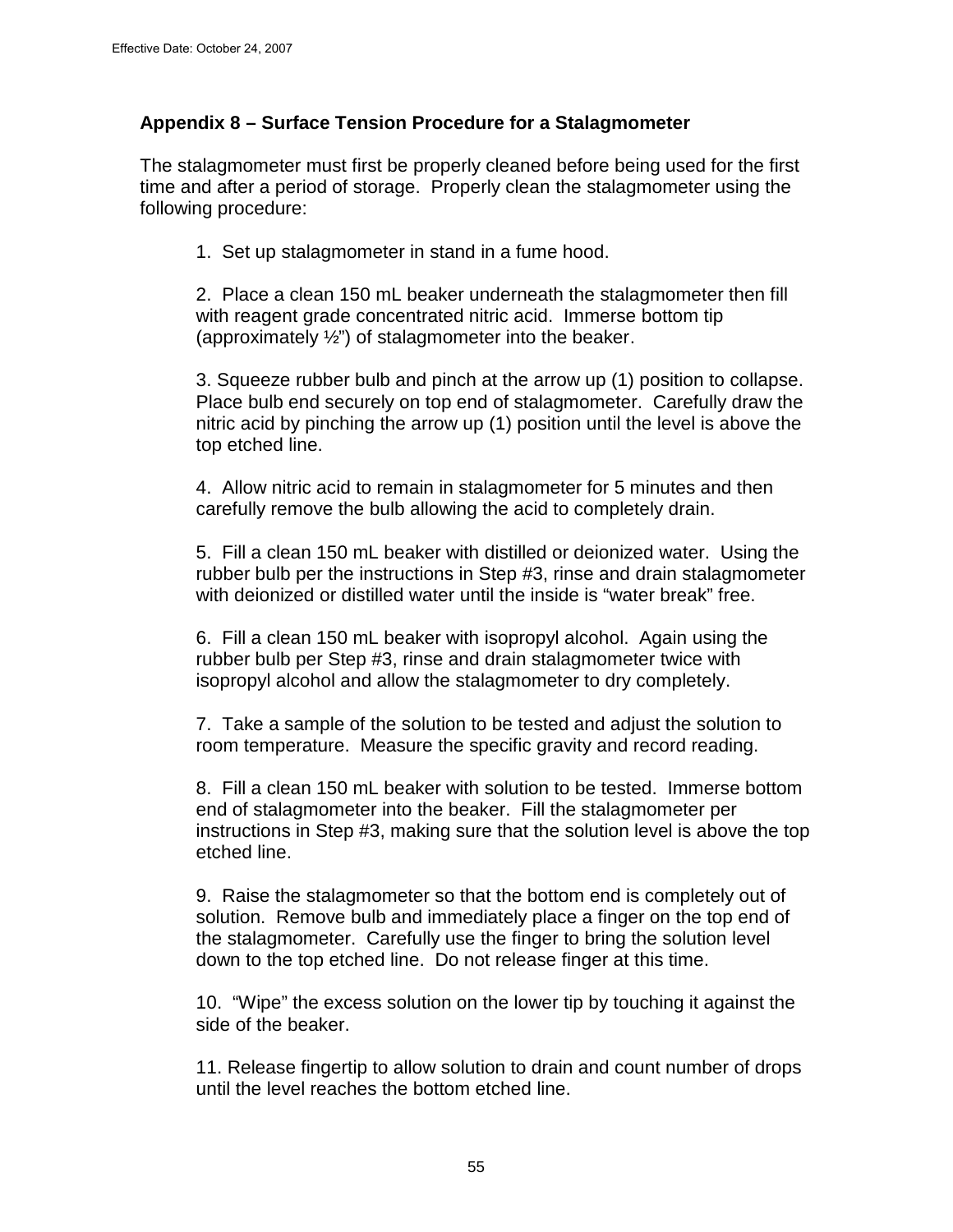## **Calculations for Surface Tension**

Surface tension (dynes/cm) = Sw \* Nw \* D N \* Dw

Sw = Surface tension of water at  $25^{\circ}$ C or  $77^{\circ}$ F (72.75 dynes/cm)

- Nw = water drop number etched on instrument
- $D =$  measured specific gravity (g/ml)
- $N = #$  of solution drops

Dw = water density  $(1.0 \text{ g/mL})$ 

PRECAUTIONS:

- 1. Make sure the stalagmometer is clean (no sludge or film)
- 2. No chips, cracks, etc
- 3. Vertical placement
- 4. No vibration
- 5. 20 drops per minute rate (10 dynes/cm) +/- 1 drop per minute

6. Performance checked with water. The number of drops etched on the instrument shall be verified with deionized water to +/- 1 drop. If the number of drops are not within 1 drop, then the Stalagmometer shall be cleaned. If the cleaning process does not bring the drop count within 1 drop of the etched number on the instrument, then the operator shall:

- a) Purchase a new Stalagmometer; or
- b) Use the number of drops recorded for the distilled water run as (Nw) in the equation instead of the number of drops etched on the Stalagmometer.
- 7. Sample at room temperature